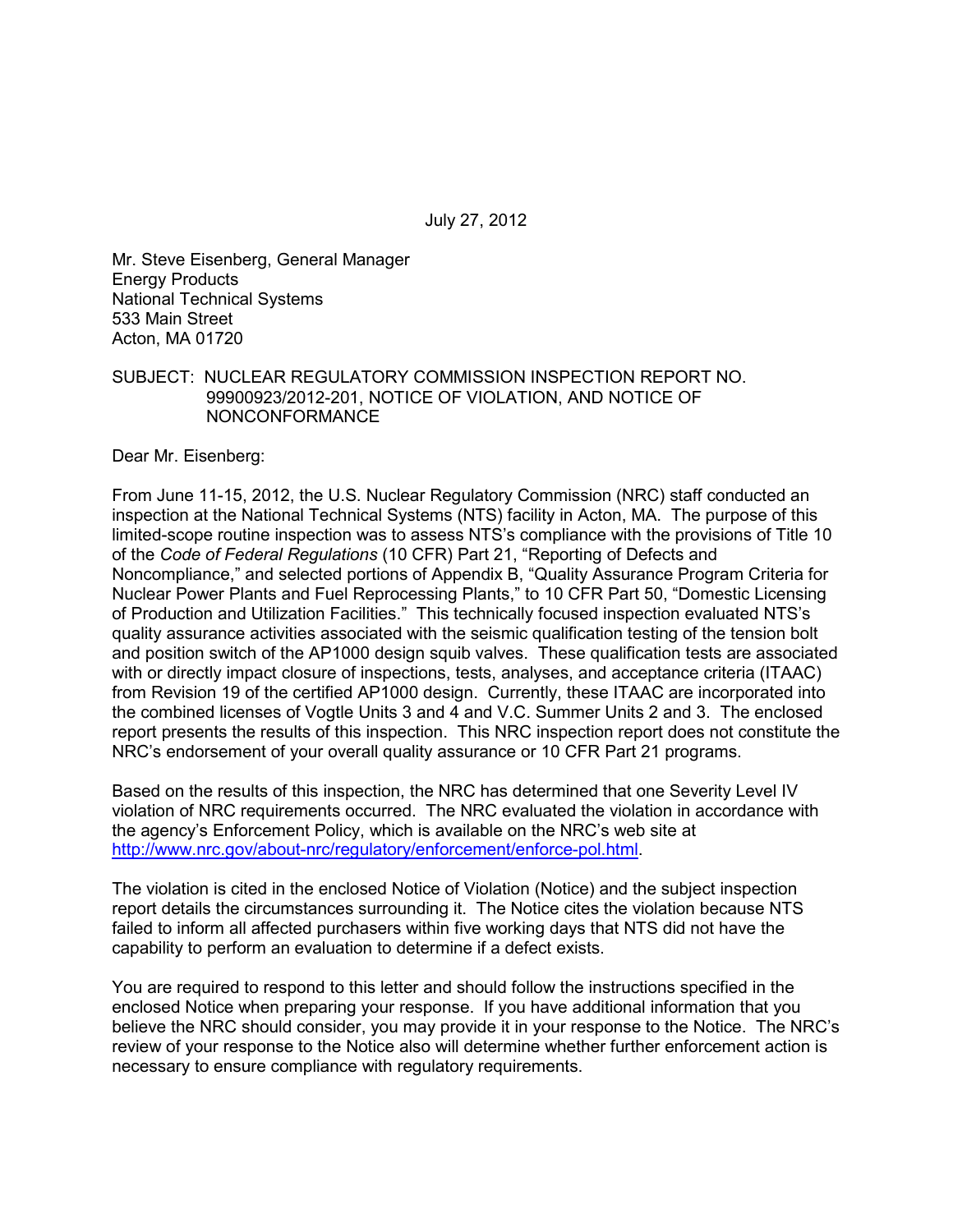#### S. Eisenberg - 2 -

In addition, during this inspection the NRC inspection team found that the implementation of your quality assurance program did not meet certain NRC requirements imposed on you by your customers or NRC licensees. Specifically, the NRC inspection team determined that NTS was not fully implementing its quality assurance program in the areas of design control, commercial grade-dedication, control of purchased material, equipment, and services, nonconforming materials, parts of components, and corrective action. The Notice of Nonconformance (NON) cites these nonconformances, and the circumstances surrounding them are described in detail in the enclosed inspection report. Even though the NRC inspection team did not identify issues in all areas reviewed, in the response to the enclosed NON, NTS should document the results of the extent of condition and determine if there are any effects on other components and testing activities.

Please provide a written explanation or statement within 30 days of this letter in accordance with the instructions specified in the enclosed NON. We will consider extending the response time if you show good cause for us to do so.

In accordance with 10 CFR 2.390, "Public Inspections, Exemptions, Requests for Withholding," of the "NRC's Rules of Practice," a copy of this letter, its enclosure, and your response will be made available electronically for public inspection in the NRC Public Document Room or from the NRC's Agencywide Documents Access and Management System, accessible from the NRC web site at http://www.nrc.gov/reading-rm/adams.html. To the extent possible, your response should not include any personal privacy, proprietary, or Safeguards Information (SGI) so that it can be made available to the public without redaction. If personal privacy or proprietary information is necessary to provide an acceptable response, please provide a bracketed copy of your response that identifies the information that should be protected and a redacted copy of your response that deletes such information. If you request that such material be withheld from public disclosure, you must specifically identify the portions of your response that you seek to have withheld and provide in detail the bases for your claim (e.g., explain why the disclosure of information would create an unwarranted invasion of personal privacy or provide the information required by 10 CFR 2.390(b) to support a request for withholding confidential commercial or financial information). If SGI is necessary to provide an acceptable response, please provide the level of protection described in 10 CFR 73.21, "Protection of Safeguards Information: Performance Requirements."

Sincerely,

#### */RA/*

Edward H. Roach, Chief Mechanical Vendor Branch Division of Construction Inspection and Operational Programs Office of New Reactors

Docket No. 99900923

Enclosure: As stated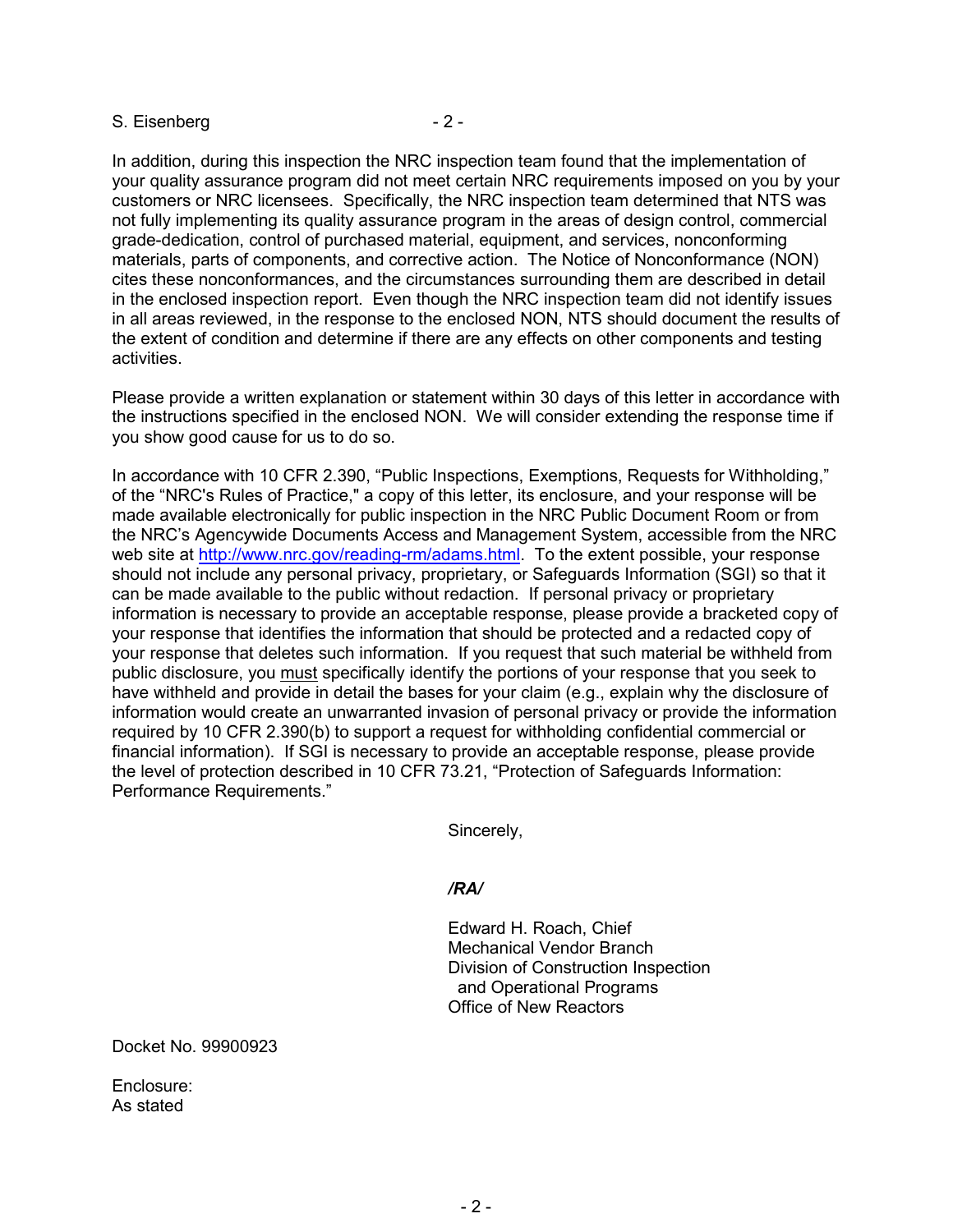S. Eisenberg - 2 -

In addition, during this inspection the NRC inspection team found that the implementation of your quality assurance program did not meet certain NRC requirements imposed on you by your customers or NRC licensees. Specifically, the NRC inspection team determined that NTS was not fully implementing its quality assurance program in the areas of design control, commercial gradededication, control of purchased material, equipment, and services, nonconforming materials, parts of components, and corrective action. The Notice of Nonconformance (NON) cites these nonconformances, and the circumstances surrounding them are described in detail in the enclosed inspection report. Even though the NRC inspection team did not identify issues in all areas reviewed, in the response to the enclosed NON, NTS should document the results of the extent of condition and determine if there are any effects on other components and testing activities.

Please provide a written explanation or statement within 30 days of this letter in accordance with the instructions specified in the enclosed NON. We will consider extending the response time if you show good cause for us to do so.

In accordance with 10 CFR 2.390, "Public Inspections, Exemptions, Requests for Withholding," of the "NRC's Rules of Practice," a copy of this letter, its enclosure, and your response will be made available electronically for public inspection in the NRC Public Document Room or from the NRC's Agencywide Documents Access and Management System, accessible from the NRC web site at http://www.nrc.gov/reading-rm/adams.html. To the extent possible, your response should not include any personal privacy, proprietary, or Safeguards Information (SGI) so that it can be made available to the public without redaction. If personal privacy or proprietary information is necessary to provide an acceptable response, please provide a bracketed copy of your response that identifies the information that should be protected and a redacted copy of your response that deletes such information. If you request that such material be withheld from public disclosure, you must specifically identify the portions of your response that you seek to have withheld and provide in detail the bases for your claim (e.g., explain why the disclosure of information would create an unwarranted invasion of personal privacy or provide the information required by 10 CFR 2.390(b) to support a request for withholding confidential commercial or financial information). If SGI is necessary to provide an acceptable response, please provide the level of protection described in 10 CFR 73.21, "Protection of Safeguards Information: Performance Requirements."

Sincerely,

#### */RA*

Edward H. Roach, Chief Mechanical Vendor Branch Division of Construction Inspection and Operational Programs Office of New Reactors

#### Docket No. 99900923

| Enclosure:                                                           |                   |                 |               |                       |
|----------------------------------------------------------------------|-------------------|-----------------|---------------|-----------------------|
| As stated                                                            |                   |                 |               |                       |
| <b>DISTRIBUTION:</b>                                                 |                   |                 |               |                       |
| RidsNroDcip                                                          | RidsNroDcipCMVB   | RidsNroDcipCEVB | RRasmussen    | SFreeman<br>KKavanagh |
| steve.eisenberg@nts.com<br>ronald.kelly@nts.com<br><b>TSakadales</b> |                   |                 |               |                       |
| ADAMS Accession No.: ML12192A099<br>NRO-001                          |                   |                 |               |                       |
| <b>OFFICE</b>                                                        | NRO/DCIP/CMVB     | NRO/DCIP/CMVBE  | NRO/DCIP/CMVB | NRO/DCIP/CQAB         |
| <b>NAME</b>                                                          | YDiaz-Castillo    | JOrtega-Luciano | RPatel        | <b>AKeim</b>          |
| <b>DATE</b>                                                          | 07/23/12          | 07/26/2012      | 07/26/2012    | 07/26/2012            |
| <b>OFFICE</b>                                                        | RII/DCI/CIB3      | NRO/DCIP/CAEB   | NRO/DCIP/CMVB |                       |
| <b>NAME</b>                                                          | <b>JBartleman</b> | TFrye           | ERoach        |                       |
| <b>DATE</b>                                                          | 07/26/2012        | 07/27/2012      | 07/27/2012    |                       |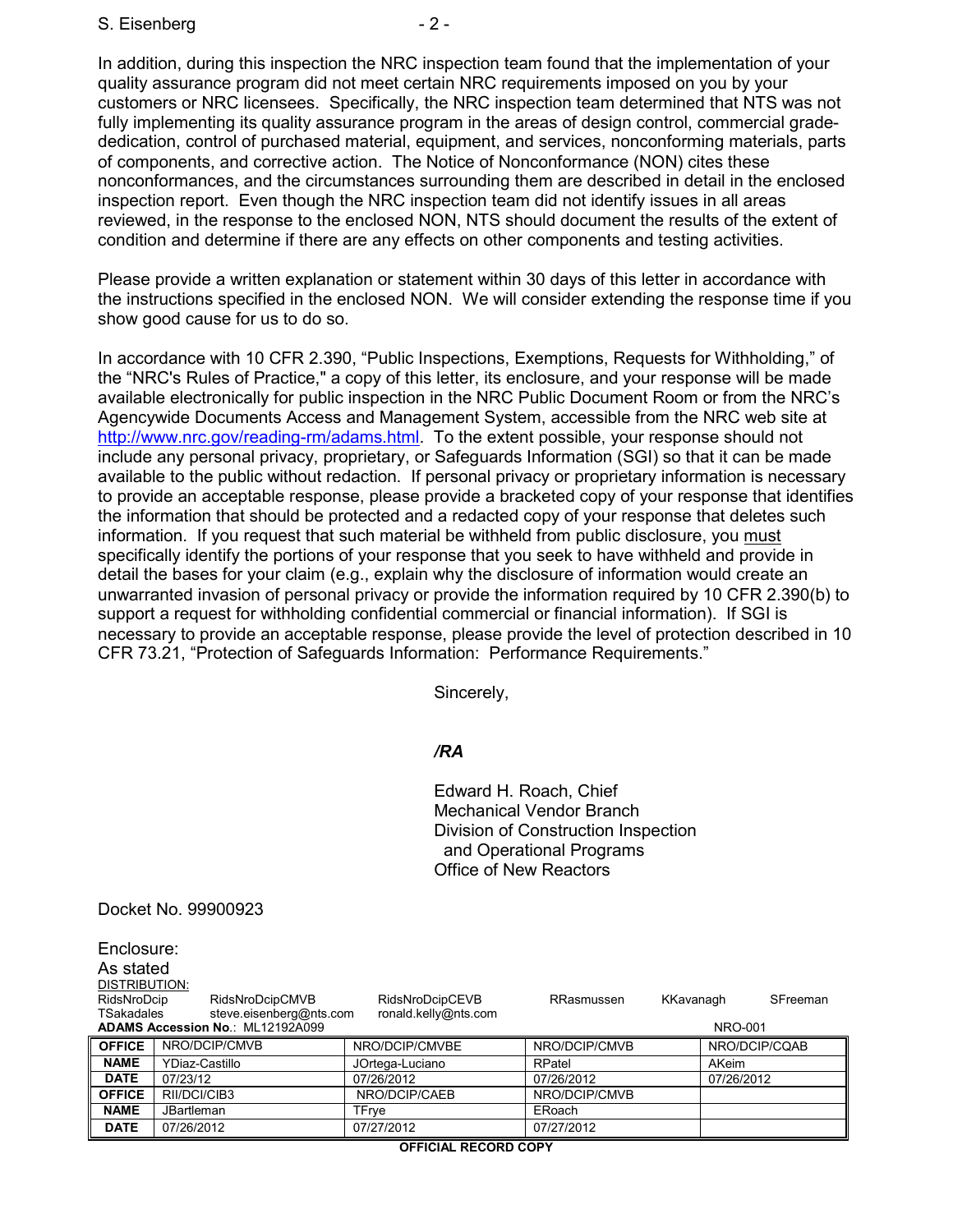#### **NOTICE OF VIOLATION**

National Technical Systems **Docket No. 99900923** Docket No. 99900923 533 Main Street Report No. 2012-201 Acton, MA 01720

During a U.S. Nuclear Regulatory Commission (NRC) inspection conducted at the National Technical Systems (NTS) facility in Acton, MA, from June 11 through June 15, 2012, identified a violation of NRC requirements. In accordance with the NRC Enforcement Policy, the violation is listed below:

Paragraph 21.21(b), "Notification of Failure to Comply or Existence of a Defect and its Evaluation," of Title 10 of the *Code of Federal Regulations* (10 CFR) 21.21(b) requires that "if the deviation or failure to comply is discovered by a supplier of basic components, or services associated with basic components, and the supplier determines that it does not have the capability to perform the evaluation to determine if a defect exists, then the supplier must inform the purchasers or affected licensees within five working days of this determination so that the purchasers or affected licensees may evaluate the deviation or failure to comply, pursuant to  $\S$  21.21(a)."

Contrary to the above, as of June 15, 2012, NTS failed to inform all affected purchasers within five working days that NTS did not have the capability to perform an evaluation to determine if a defect exists. Specifically, on June 18, 2011, NTS determined that it could not perform a 10 CFR Part 21 evaluation of an identified test deviation and failed to inform the two customers affected of this determination until January 18, 2012, and January 23, 2012, respectively.

This issue has been identified as Violation 99900923/2012-201-01.

This is a Severity Level IV violation (Section 6.9.d of the NRC Enforcement Policy).

Pursuant to the provisions of 10 CFR 2.201, "Notice of Violation," NTS is hereby required to submit a written statement or explanation to the U.S. Nuclear Regulatory Commission, Attn.: Document Control Desk, Washington, DC 20555-0001 with a copy to the Chief, Construction Mechanical Vendor Branch, Division of Construction Inspection and Operational Programs, Office of New Reactors, within 30 days of the date of the letter transmitting this Notice of Violation (Notice). This reply should be clearly marked as a "Reply to a Notice of Violation;" and should include for each violation: (1) the reason for the violation, or, if contested, the basis for disputing the violation or severity level, (2) the corrective steps that have been taken and the results achieved, (3) the corrective steps that will be taken, and (4) the date when full compliance will be achieved. Your response may reference or include previous docketed correspondence if the correspondence adequately addresses the required response. Where good cause is shown, consideration will be given to extending the response time.

If you contest this enforcement action, you should also provide a copy of your response, with the basis for your denial, to the Director, Office of Enforcement, U.S. Nuclear Regulatory Commission, Washington, DC 20555-0001.

Because your response will be made available electronically for public inspection in the NRC Public Document Room or from the NRC's Agencywide Document Access and Management System, accessible from the NRC web site at http://www.nrc.gov/reading-rm/adams.html, it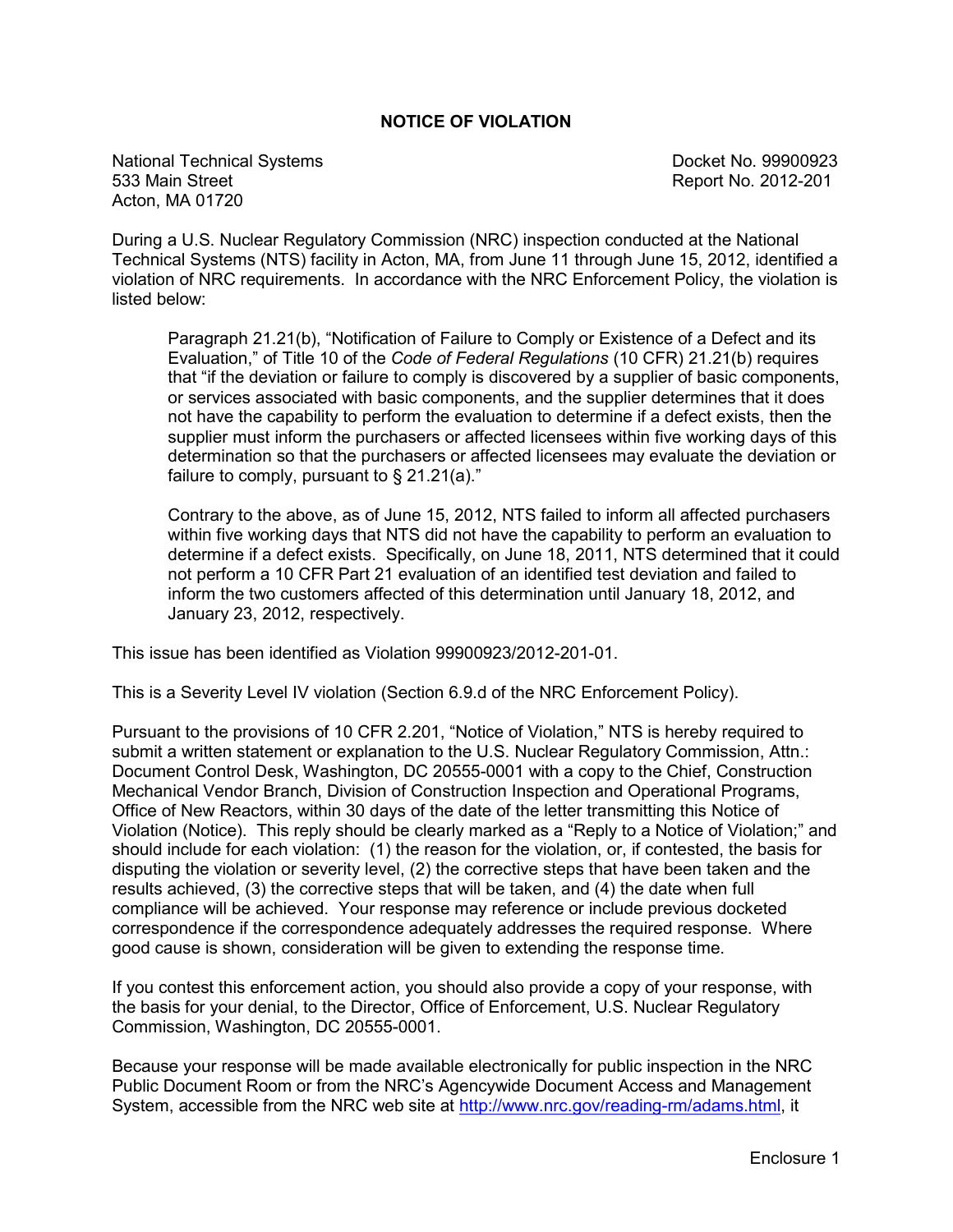should not include any personal privacy, proprietary, or safeguards information, to the extent possible, so that it can be made available to the public without redaction. If personal privacy or proprietary information is necessary to provide an acceptable response, then please provide a bracketed copy of your response that identifies the information that should be protected and a redacted copy of your response that deletes such information. If you request withholding of such material, you must specifically identify the portions of your response that you seek to have withheld and provide in detail the bases for your claim of withholding (e.g., explain why the disclosure of information will create an unwarranted invasion of personal privacy or provide the information required by 10 CFR 2.390(b) to support a request for withholding confidential commercial or financial information). If safeguards information is necessary to provide an acceptable response, please provide the level of protection described in 10 CFR 73.21, "Protection of Safeguards Information: Performance Requirements."

In accordance with 10 CFR 19.11, "Posting of Notices to Workers," you may be required to post this notice within 2 working days of receipt.

Dated this 27th of July 2012.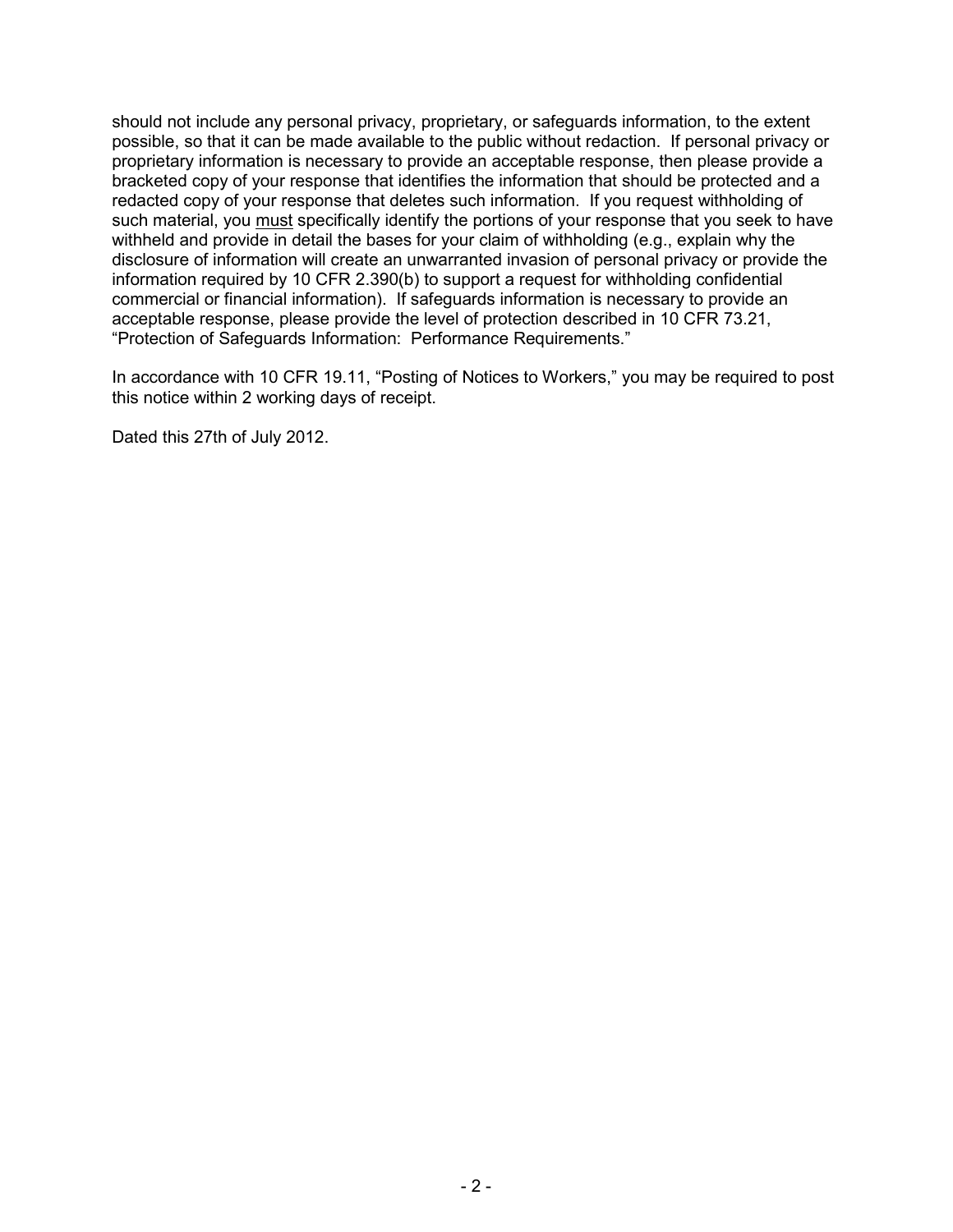#### **NOTICE OF NONCONFORMANCE**

National Technical Systems<br>
533 Main Street<br>
533 Main Street Acton, MA 01720

Report No. 2012-201

Based on the results of a U.S. Nuclear Regulatory Commission (NRC) inspection conducted at the National Technical Systems (NTS) facility in Acton, MA, from June 11, 2012, through June 15, 2012, it appears that certain activities were not conducted in accordance with NRC requirements that were contractually imposed upon NTS by its customers or by NRC licensees.

A. Criterion III, "Design Control," of Appendix B, "Quality Assurance Criteria for Nuclear Power Plants and Fuel Reprocessing Plants," to Title 10 of the *Code of Federal Regulations* (10 CFR) Part 50, "Domestic Licensing of Production and Utilization Facilities," states, in part, that "Measures shall be also established for the selection and review for suitability of application of materials, parts, equipment, and processes that are essential to the safety-related functions of the structures, systems, and components."

Subsection 5.3, "Design," of Section 23, "Design Control," of NTS's "Quality Policy Manual," Revision 6, dated October 14, 2011, states, in part, that "For design of new or replacement components intended for nuclear safety-related applications, an engineering evaluation is required to identify the critical characteristics that are required."

Subsection 3.2.1 of Section 3, "Requirements," of Standard Operating Procedure NO NUC 04, "Dedication of Commercial Grade Items," Revision 1, dated December 18, 2011, states, in part, that "The Project Engineer shall determine the critical characteristics to be verified: Critical characteristics are identifiable and measurable attributes of a commercial-grade item which, once verified, provide reasonable assurance that the item received is the item specified."

Contrary to the above, as of June 15, 2012, NTS failed to review the suitability of the application of commercially calibrated measuring and test equipment (M&TE) for use in activities affecting quality as part of a commercial-grade dedication process, failed to review the suitability of the application of the Honeywell Limit Micro Switch P/N BZE6-2RN in safety related applications, and failed to perform a technical evaluation to verify the design adequacy when performing commercial-grade dedication of the 8210G88 ASCO Solenoid Valves.

#### Specifically,

- 1. NTS did not conduct a technical evaluation to identify additional technical requirements for the specific M&TE being calibrated, and it did not review the calibration records (e.g., as part of receipt inspection) to verify that the critical characteristics had been met and would perform their intended safety function.
- 2. NTS did not perform an engineering evaluation to document the sample population identified for the control of critical characteristics used for material verification of the Honeywell Limit Micro Switch P/N BZE6-2RN and did not verify that the supplier had lot and batch control to ensure traceability of material.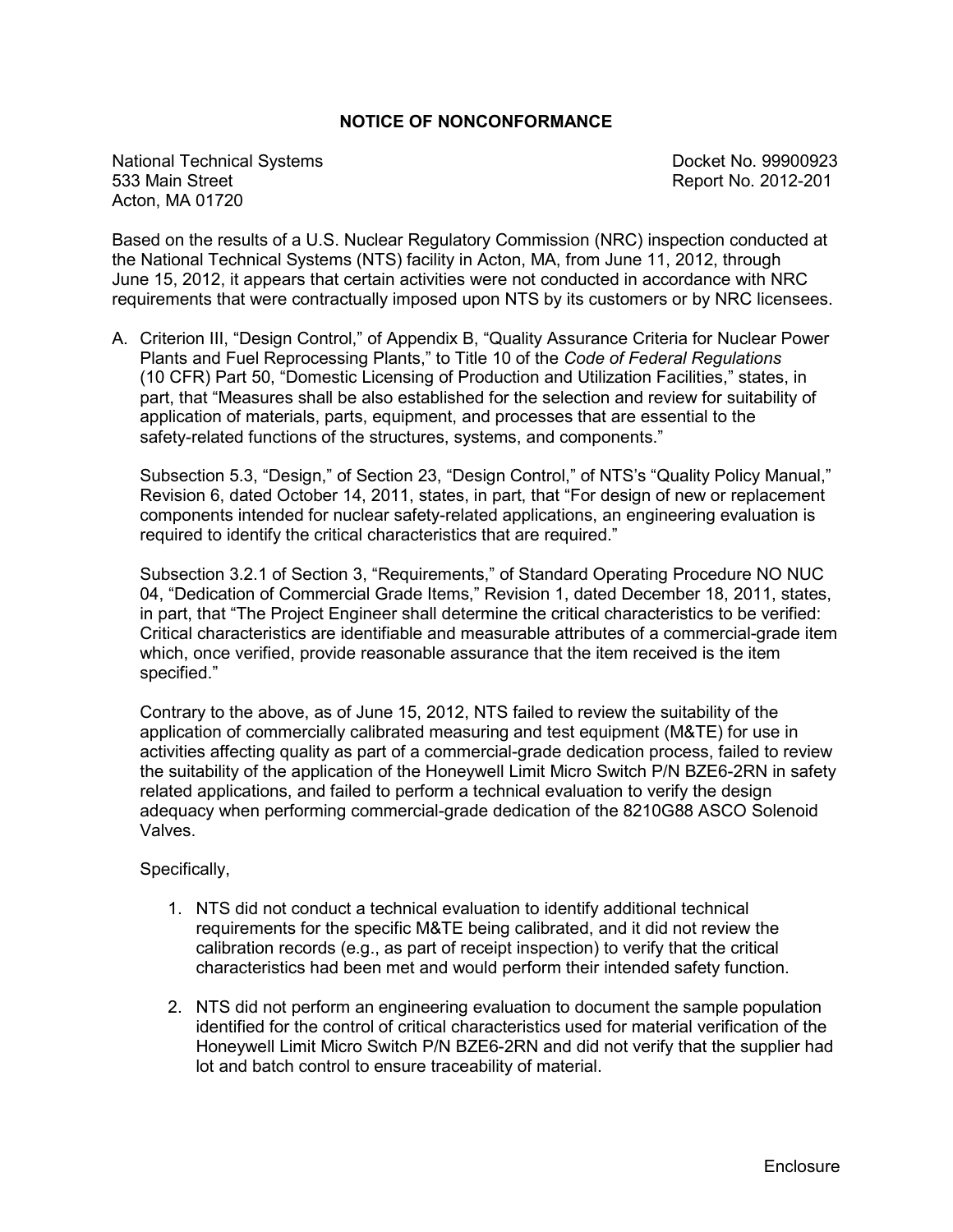3. NTS did not identify and verify the following critical characteristics as specified in the 8210G88 ASCO Solenoid Valves purchase order: (1) valve material, (2) orifice size, and (3) size and thread type.

This issue has been identified as Nonconformance 99900923/2012-201-02.

B. Criterion VII, "Control of Purchased Material, Equipment, and Services," of Appendix B to 10 CFR Part 50 states, in part, that "Measures shall be established to assure that purchased material, equipment, and services, whether purchased directly or through contractors and subcontractors, conform to the procurement documents. These measures shall include provisions, as appropriate, for source evaluation and selection, objective evidence of quality furnished by the contractor or subcontractor, inspection at the contractor or subcontractor source, and examination of products upon delivery. The effectiveness of the control of quality by contractors and subcontractors shall be assessed by the applicant or designee at intervals consistent with the importance, complexity, and quantity of the product or services."

Contrary to the above, as of June 15, 2012, NTS failed to perform an adequate evaluation of its commercial calibration suppliers and failed to perform an adequate evaluation of Specialized Technology Resources (STR) for use in activities affecting quality as part of the commercial-grade dedication process.

## Specifically,

- 1. NTS placed its commercial calibration suppliers on its safety-related approved suppliers list based on the accreditation provided via ISO/IEC 17025, "General Requirements for the Competence of Testing and Calibration Laboratories," by the American Association for Laboratory Accreditation or another domestic accrediting body. ISO/IEC 17025 accreditation may not be used as the basis for qualifying safety-related calibration services.
- 2. NTS did not perform a commercial-grade survey to verify that STR's testing program to support NTS's dedication activities included the requisite for the control of critical characteristics necessary to provide reasonable assurance that the commercial-grade items to be used as basic components will perform their intended safety function. NTS only verified that STR was certified to ISO/IEC 17025.

This issue has been identified as Nonconformance 99900923/2012-201-03.

C. Criterion XV, "Nonconforming Materials, Parts or Components," of Appendix B to 10 CFR Part 50 states, in part, that "Measures shall be established to control materials, parts, or components which do not conform to requirements in order to prevent their inadvertent use or installation…Nonconforming items shall be reviewed and accepted, rejected, repaired or reworked in accordance with documented procedures."

Subsection 3.0, "Requirements," of Section 11, "Corrective Action," of NTS's "Quality Policy Manual," Revision 6, dated October 14, 2011, states, in part, that "Nonconformances shall be identified promptly and corrected as soon as practical."

Subsection 5.2, "Testing Nonconformances/Anomalies," of NTS Quality Assurance Procedure (QAP) COR 16, "Control of Non-Conforming Items," Revision 3, dated November 5, 2004, states, in part, that "When a testing nonconformance occurs, a Notice of Deviation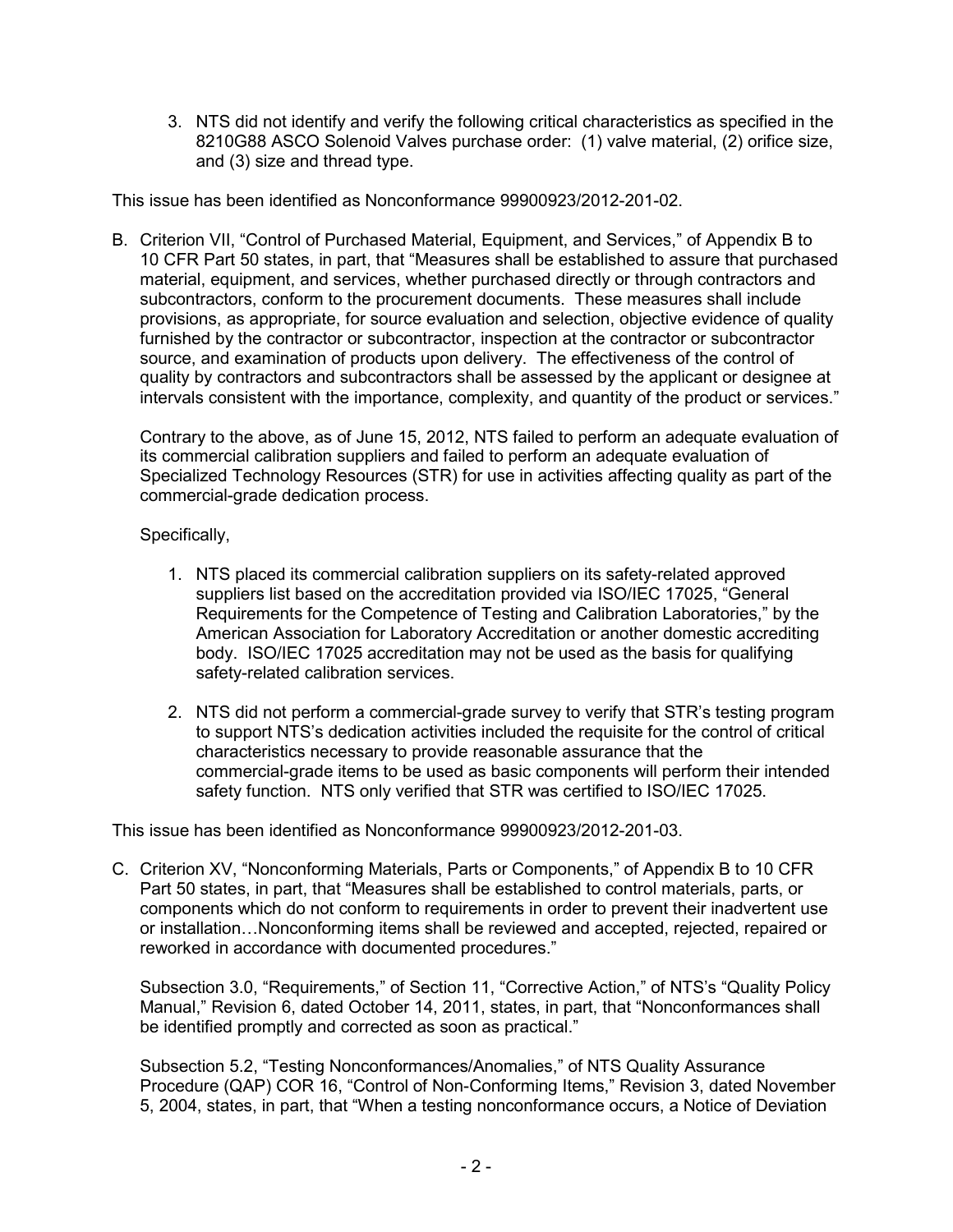(NOD) form shall be initiated. The disposition shall be noted on the NOD." Subsection 5.6, "Disposition Control," of COR 16 states, in part, that "The final disposition of nonconforming items shall be one of the following: (a) Use-as-is, (b) Reject, or (c) Repair or Rework."

Contrary to the above, as of June 15, 2012, NTS failed to document an NOD for material testing services provided by STR in a timely manner. Specifically, on February 24, 2010, NTS identified a test anomaly related to an internal gasket. NTS staff evaluated the deviation and dispositioned it as "use-as-is." NTS sent the gasket to the licensee on March 5, 2010, as a conforming item without documented objective evidence of how the NOD was dispositioned. During a quality review, NTS identified that the Project Manager (PM) failed to initiate and document the disposition of the NOD. The PM then proceeded to initiate and document the disposition of the NOD on November 8, 2011.

This issue has been identified as Nonconformance 99900923/2012-201-04.

D. Criterion XVI, "Corrective Action," of Appendix B to 10 CFR Part 50, states in part, that "Measures shall be established to assure that conditions adverse to quality, such as failures, malfunctions, deficiencies, deviations, defective material and equipment, and nonconformances are promptly identified and corrected."

NTS QAP COR 17, "Corrective and Preventive Action," Revision 1, dated January 24, 2003, states, in part, that "A Corrective/Preventive Action Report (CPAR) shall be used to document, process, track and drive any corrective/preventive action required as a result of internal audits, vendor audits, external audits, regulatory audits, vendor nonconformances, test nonconformances or customer complaints, as applicable."

Contrary to the above, as of June 15, 2012, NTS failed to promptly identify and correct conditions adverse to quality and failed to adequately implement corrective actions. Specifically, NTS failed to initiate a CPAR related to NTS's failure to document the disposition of an NOD related to a test anomaly results for an internal gasket in a timely manner and NTS failed to adequately implement corrective actions related to the review of calibration certificates. NTS did not generate a CPAR documenting its failure in initiating and documenting an NOD in a timely manner. In addition, NTS had generated CPAR 11-77 on August 22, 2011, in response to an external audit finding for its failure to review calibration certificates. NTS's response to the CPAR was to assure that it reviews all calibration certificates for measuring and test equipment; however, the review of calibration certificates was not performed in accordance with CPAR 11-77.

This issue has been identified as Nonconformance 99900923/2012-201-05.

Please provide a written statement or explanation to the U.S. Nuclear Regulatory Commission, ATTN: Document Control Desk, Washington, DC 20555-0001, with a copy to the Chief, Mechanical Vendor Branch, Division of Construction Inspection and Operational Programs, Office of New Reactors, within 30 days of the date of the letter transmitting this notice of nonconformance. This reply should be clearly marked as a "Reply to a Notice of Nonconformance" and should include for each noncompliance (1) the reason for the noncompliance or, if contested, the basis for disputing the noncompliance, (2) the corrective steps that have been taken and the results achieved, (3) the corrective steps that will be taken to avoid noncompliance, and (4) the date the corrective action will be completed. Where good cause is shown, the NRC will consider extending the response time.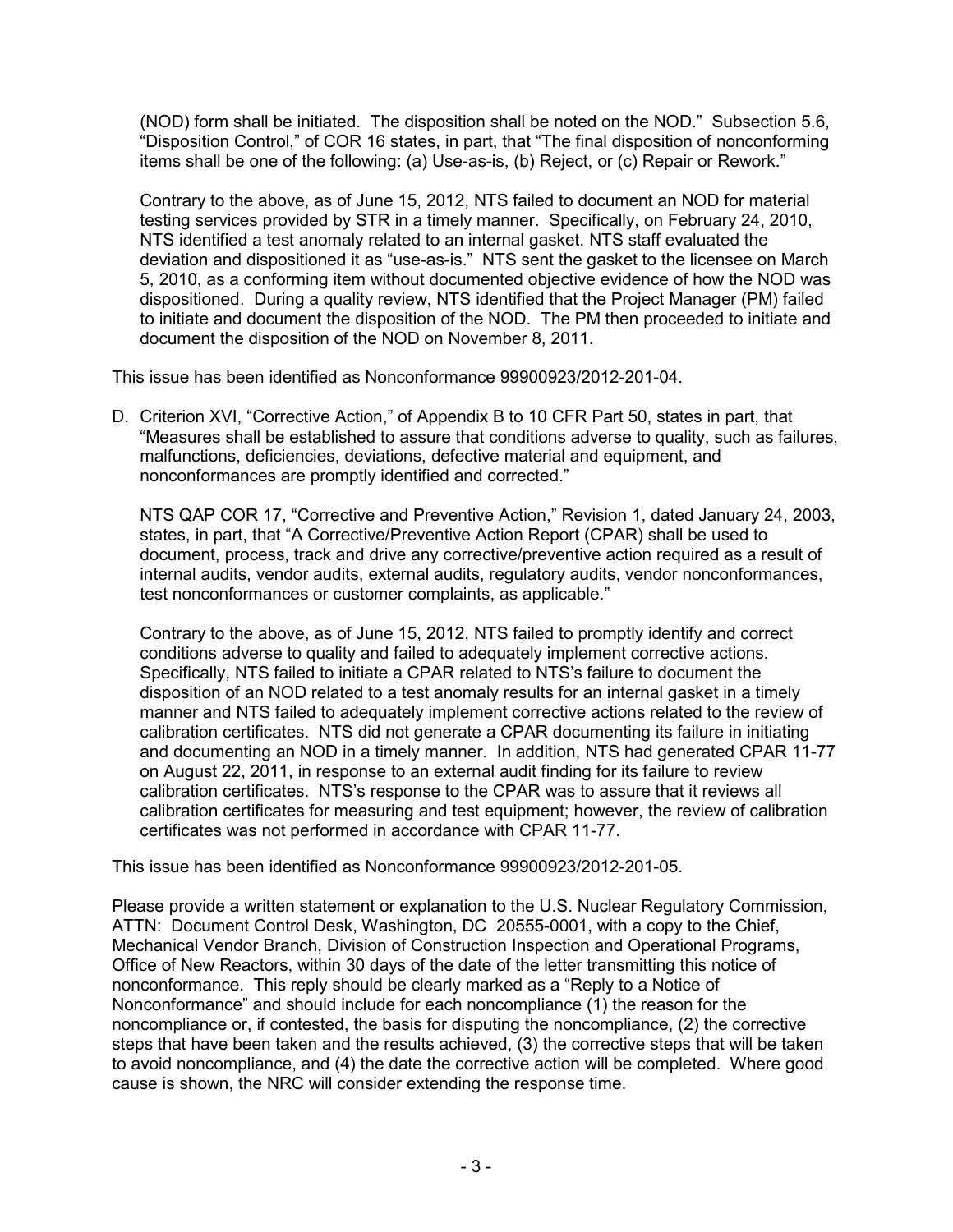Because your response will be made available electronically for public inspection in the NRC Public Document Room or from the NRC's Agencywide Document Access and Management System, accessible from the NRC Web site at http://www.nrc.gov/reading-rm/adams.html, it should not include any personal privacy, proprietary, or safeguards information, to the extent possible, so that it can be made available to the public without redaction. If personal privacy or proprietary information is necessary to provide an acceptable response, then please provide a bracketed copy of your response that identifies the information that should be protected and a redacted copy of your response that deletes such information. If you request withholding of such material, you must specifically identify the portions of your response that you seek to have withheld and provide in detail the bases for your claim of withholding (e.g., explain why the disclosure of information will create an unwarranted invasion of personal privacy or provide the information required by 10 CFR 2.390(b) to support a request for withholding confidential commercial or financial information). If safeguards information is necessary to provide an acceptable response, please provide the level of protection described in 10 CFR 73.21, "Protection of Safeguards Information: Performance Requirements."

Dated this 27th of July 2012.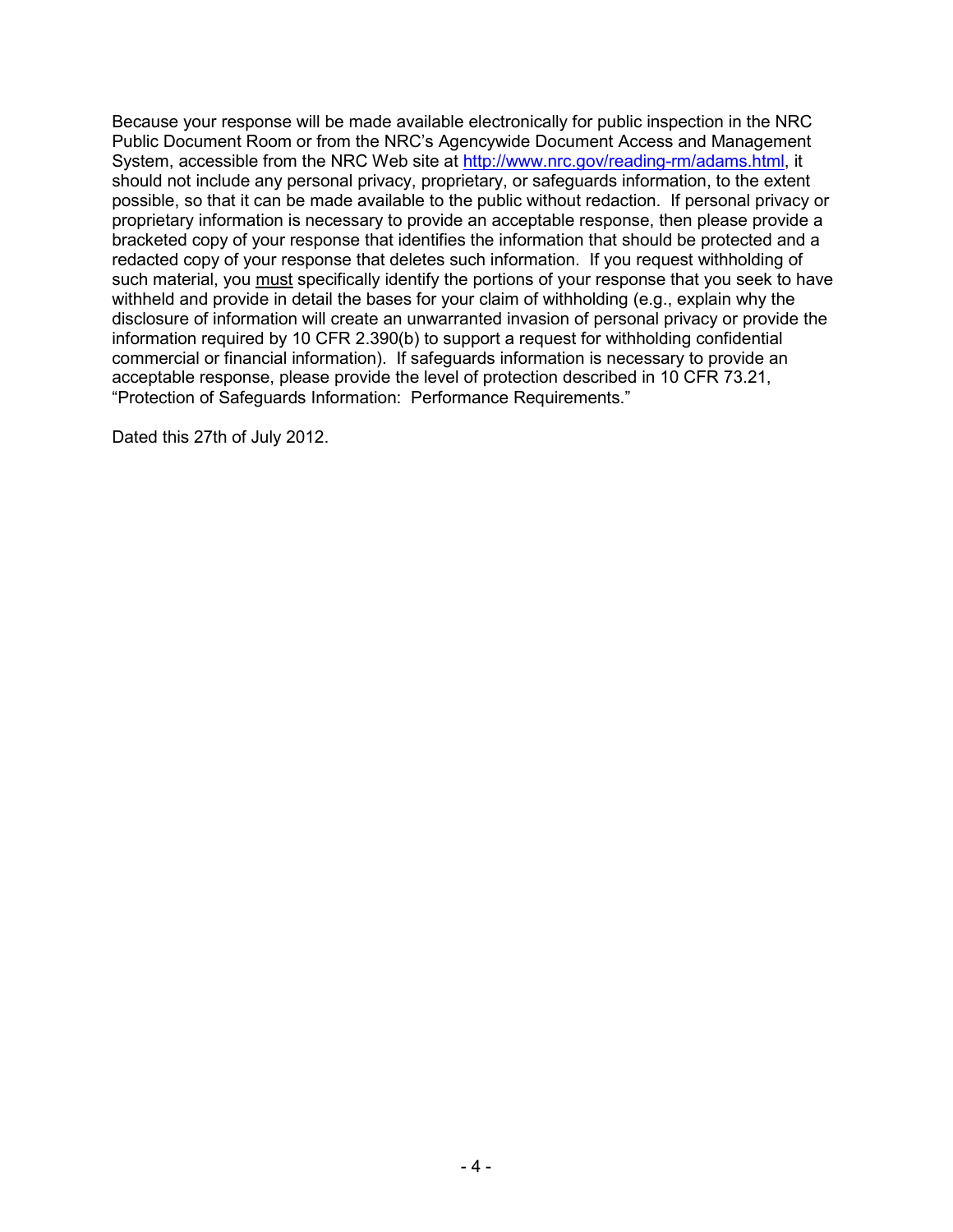#### **U.S. NUCLEAR REGULATORY COMMISSION OFFICE OF NEW REACTORS DIVISION OF CONSTRUCTION INSPECTION AND OPERATIONAL PROGRAMS VENDOR INSPECTION REPORT**

| Docket No.:                       | 99900923                                                                                                                                                                                                                                                                                                                                                                                                        |                                                                                                   |  |
|-----------------------------------|-----------------------------------------------------------------------------------------------------------------------------------------------------------------------------------------------------------------------------------------------------------------------------------------------------------------------------------------------------------------------------------------------------------------|---------------------------------------------------------------------------------------------------|--|
| Report No.:                       | 99900923/2012-201                                                                                                                                                                                                                                                                                                                                                                                               |                                                                                                   |  |
| Vendor:                           | <b>National Technical Systems</b><br>533 Main Street<br>Acton, MA 01720                                                                                                                                                                                                                                                                                                                                         |                                                                                                   |  |
| Vendor Contact:                   | Mr. Steve Eisenberg, General Manager<br><b>Energy Products</b><br>Telephone: (978) 263-2933 ext. 223<br>E-mail: steve.eisenberg@nts.com                                                                                                                                                                                                                                                                         |                                                                                                   |  |
| <b>Nuclear Industry Activity:</b> | National Technical Systems (NTS) provides testing, equipment<br>qualification, commercial-grade dedication, engineering,<br>component supply and field services to nuclear utilities and<br>suppliers worldwide. NTS has been contracted by Westinghouse<br>Electric Company to perform seismic qualification testing of the<br>tension bolt and position switch for the AP1000 reactor design<br>squib valves. |                                                                                                   |  |
| <b>Inspection Dates:</b>          | June 11 - 15, 2012                                                                                                                                                                                                                                                                                                                                                                                              |                                                                                                   |  |
| Inspectors:                       | Yamir Diaz-Castillo<br>Jonathan Ortega-Luciano<br>Raju Patel<br>Andrea Keim<br>John Bartleman                                                                                                                                                                                                                                                                                                                   | NRO/DCIP/CMVB, Lead Inspector<br>NRO/DCIP/CMVB<br>NRO/DCIP/CMVB<br>NRO/DCIP/CEVB<br>R-II/DCI/CIB3 |  |
| Approved by:                      | Edward H. Roach, Chief<br><b>Mechanical Vendor Branch</b><br>Division of Construction Inspection<br>and Operational Programs<br><b>Office of New Reactors</b>                                                                                                                                                                                                                                                   |                                                                                                   |  |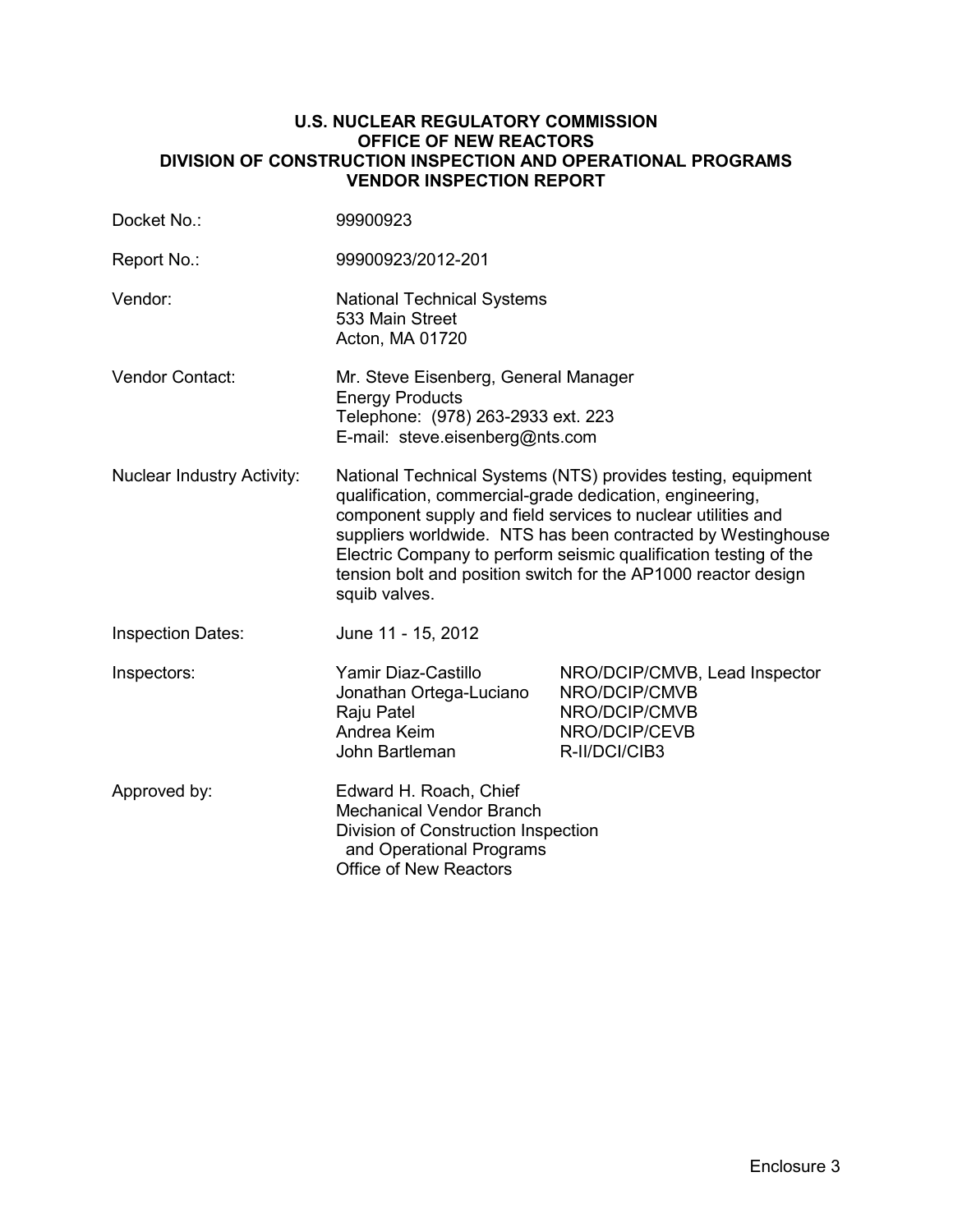### **EXECUTIVE SUMMARY**

#### National Technical Systems 99900923/2012-201

The U.S. Nuclear Regulatory Commission (NRC) conducted this inspection to verify that National Technical Systems (NTS) implemented an adequate quality assurance (QA) program for the seismic qualification testing of the tension bolt and position switch of the AP1000 squib valves that complied with the requirements of Appendix B, "Quality Assurance Criteria for Nuclear Power Plants and Fuel Reprocessing Plants," to Title 10 of the *Code of Federal Regulations* (10 CFR) Part 50, "Domestic Licensing of Production and Utilization Facilities." In addition, the NRC performed this inspection to verify that NTS implemented a program under 10 CFR Part 21, "Reporting of Defects and Noncompliance," that met the NRC's regulatory requirements.

This technically focused inspection evaluated NTS's QA activities associated with the seismic qualification testing of the tension bolt and position switch of the AP1000 design squib valves. These tests, including qualification and functional tests are associated with or directly impact closure of inspections, tests, analyses, and acceptance criteria (ITAAC) from Revision 19 of the certified AP1000 design. Currently, these ITAAC are incorporated into the combined licenses of Vogtle Units 3 and 4 and V.C. Summer Units 2 and 3.

The NRC inspection team specifically observed the setup and performance of the low cycle fatigue qualification seismic testing simulating an operating basis earthquake and the sine beat seismic qualification testing simulating a safe shutdown earthquake for the 8-inch and 14-inch squib valve tension bolt and 14-inch squib valve position switch assemblies associated with ITAAC 2.01.02.5aii and 2.02.03.5aii from Revision 19 of the AP1000 certified design. The NRC inspection team also conducted interviews with responsible NTS personnel, and reviewed testing documents to determine if NTS performed these activities in accordance with the applicable design, quality, and technical requirements imposed in the Westinghouse Electric Company purchase orders.

Some of the activities observed by the NRC inspection team include:

- set-up and functional checks performed on the single axis seismic shaker table before the start of a new sequence of testing
- mounting and removal of the 8-inch and 14-inch squib valve test fixtures from the single axis seismic shaker table
- seismic test performance and documentation for the 8-inch and 14-inch squib valve tension bolts, and for the 14-inch squib valve position switch components to be used in production of AP1000 squib valves
- position displacement measurements on the 8-inch and 14 inch squib valve tension bolt test specimens after seismic tests
- function verification of the 14-inch squib valve position switch during and after seismic tests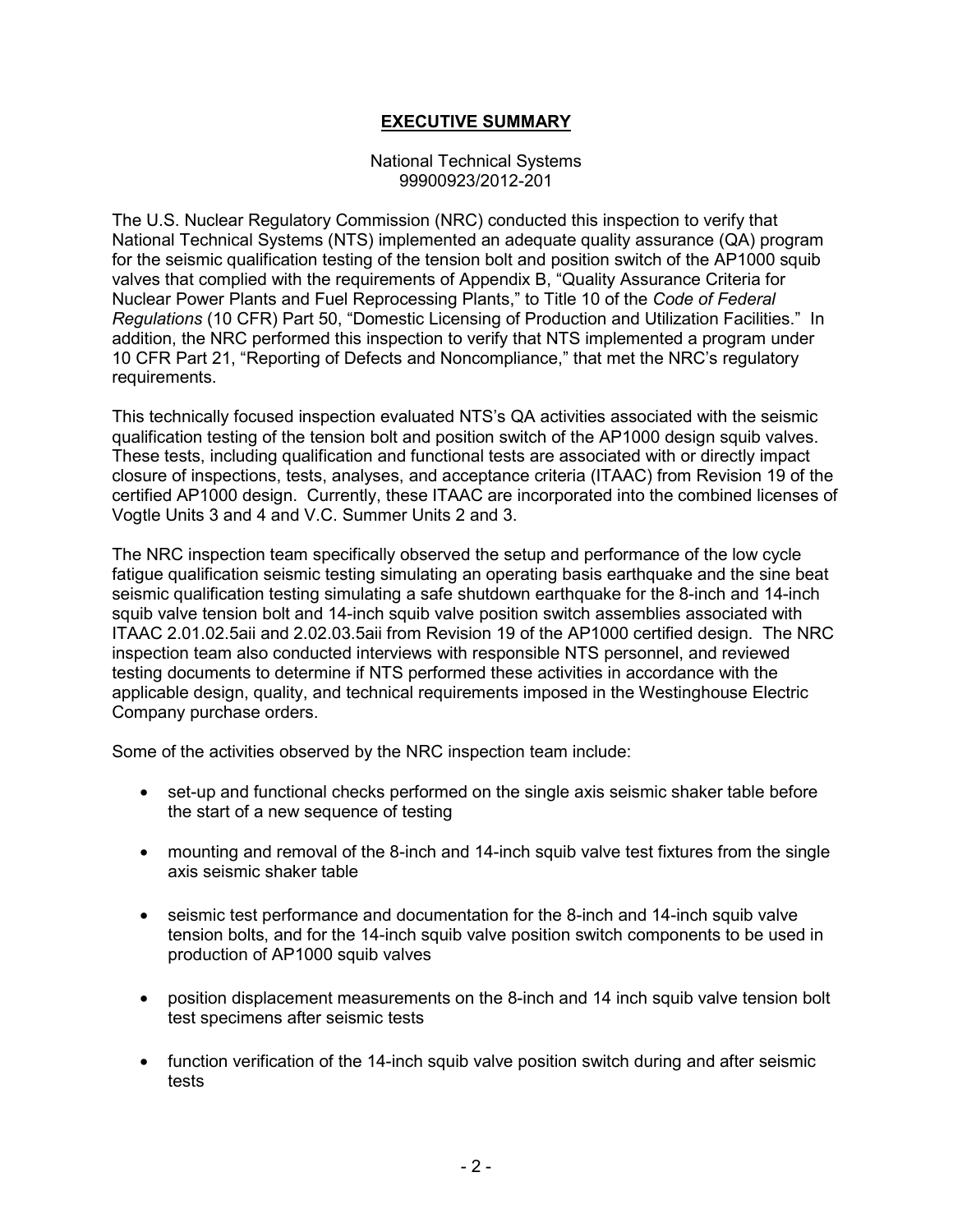In addition to these activities, the NRC inspection team observed commercial-grade dedication activities, and verified that measuring and test equipment (M&TE) used during seismic qualification testing was properly identified, marked, calibrated and used within its calibrated range. Furthermore, the NRC inspection team walked down NTS's commercial-grade dedication laboratory and testing areas and verified that nonconforming M&TE was properly identified, marked, and segregated when practical, to ensure it was not reintroduced into the dedication and testing activities.

The following regulations served as the bases for the NRC inspection:

- Appendix B of 10 CFR Part 50
- 10 CFR Part 21

During the course of this inspection, the NRC inspection team implemented Inspection Procedure (IP) 43002, "Routine Inspections of Nuclear Vendors," dated April 25, 2011, IP 43004, "Inspection of Commercial-Grade Dedication Programs," dated April 25, 2011, and IP 36100, "Inspection of 10 CFR Part 21 and Programs for Reporting Defects and Noncompliance," dated February 13, 2012.

The NRC had not previously performed any inspections at the NTS facility in Acton, MA.

With the exception of the violation and nonconformances described below, the NRC inspection team concluded that NTS is effectively implementing its QA and 10 CFR Part 21 programs in the performance of seismic qualification testing. The results of this inspection are summarized below.

## 10 CFR Part 21

The NRC inspection team issued Violation 99900923/2011-201-01 associated with NTS's failure to implement the regulatory requirements of 10 CFR Part 21. Specifically, Violation 99900923/2011-201-01 cites NTS for failing to inform all affected purchasers within 5 working days that NTS did not have the capability to perform an evaluation to determine if a defect exists. On June 18, 2011, NTS determined that it could not perform a 10 CFR Part 21 evaluation of an identified test deviation and failed to inform the two customers affected of this determination until January 18, 2012, and January 23, 2012, respectively.

#### Training and Qualification of Personnel

The NRC inspection team concluded that NTS is implementing its training and qualification program consistent with the regulatory requirements of Criterion II, "Quality Assurance Program," of Appendix B to 10 CFR Part 50. Based on the limited sample of documents reviewed, the NRC inspection team also determined that NTS is implementing its policies and procedures associated with its training and qualification program. No findings of significance were identified.

#### Commercial-Grade Dedication

The NRC inspection team issued Nonconformance 99900923/2012-201-02 in association with NTS's failure to implement the regulatory requirements of Criterion III, "Design Control," of Appendix B to 10 CFR Part 50. Nonconformance 99900923/2012-201-02 cites NTS for failing to adopt an effective dedication program. Specifically, NTS failed to conduct a technical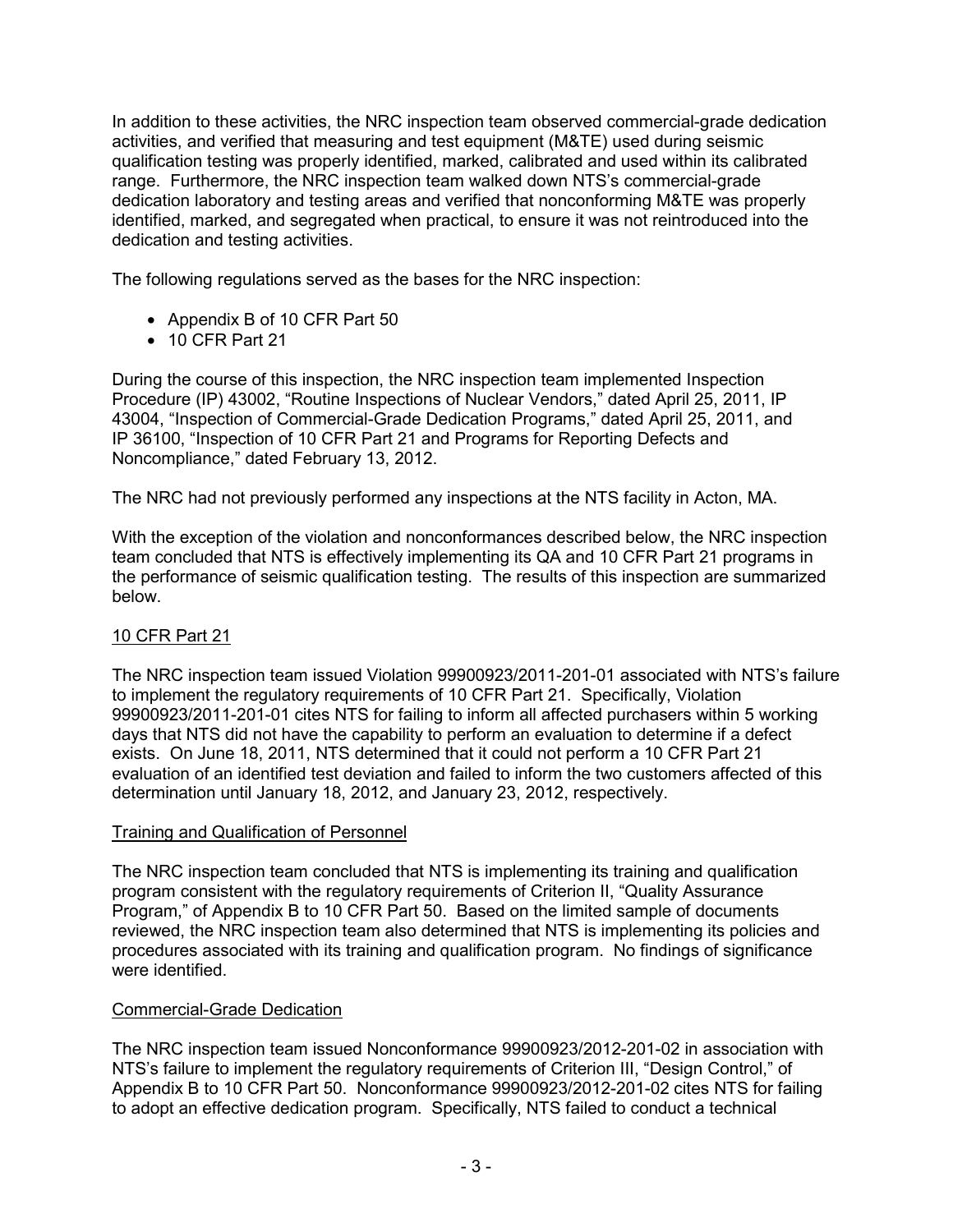evaluation to identify additional technical requirements for the specific M&TE being calibrated, and did not review the calibration records (e.g., as part of receipt inspection) to verify that the critical characteristics had been met and would perform their intended safety function, failed to perform an engineering evaluation to document the sample population identified for the control of critical characteristics used for material verification and failed to verify that the supplier had lot/batch control to ensure traceability of material, and failed to identify and verify the following critical characteristics as specified in the customer's purchase order: (1) valve material, (2) orifice size, and (3) size and thread type.

### Oversight of Contracted Activities

The NRC inspection team issued Nonconformance 99900923/2012-201-03 in association with NTS's failure to implement the regulatory requirements of Criterion VII, "Control of Purchased Equipment, Material, and Services," of Appendix B to 10 CFR Part 50. Nonconformance 99900923/2012-201-03 cites NTS for failing to adequately control its suppliers. Specifically, NTS placed its commercial calibration suppliers on its safety-related approved suppliers list based on the accreditation provided via ISO/IEC 17025 and failed to perform a commercial-grade survey of a commercial supplier's testing program to verify the supplier's control of critical characteristics necessary to provide reasonable assurance that the commercial-grade items to be used as basic components will perform their intended safety function.

### Test Control and Configuration Management

The NRC inspection team concluded that NTS is implementing its test control program consistent with the regulatory requirements of Criterion XI, "Test Control," of Appendix B to 10 CFR Part 50. Based on the limited sample of documents reviewed, the NRC inspection team also determined that NTS is implementing its policies and procedures associated with its test control program. No findings of significance were identified.

## Nonconforming Material, Parts, or Components and Corrective Action

The NRC inspection team issued Nonconformance 99900923/2012-201-04 in association with NTS's failure to implement the regulatory requirements of Criterion XV, "Nonconforming Materials, Parts, or Components," of Appendix B to 10 CFR Part 50. Nonconformance 99900923/2012-201-04 cites NTS for failing to document an NOD in a timely manner. Specifically, NTS failed to initiate and document the disposition of an NOD related to a test anomaly for an internal gasket in a timely manner.

The NRC inspection team issued Nonconformance 99900923/2012-201-04 in association with NTS's failure to implement the regulatory requirements of Criterion XVI, "Corrective Action," of Appendix B to 10 CFR Part 50. Nonconformance 99900923/2012-201-05 cites NTS for failing to promptly identify and correct conditions adverse to quality and for failing to adequately implement corrective actions. Specifically, NTS failed to initiate a corrective and preventive action report related to NTS's failure to document the disposition of an NOD related to a test anomaly for an internal gasket in a timely manner and failed to adequately implement corrective actions related to the review of calibration certificates.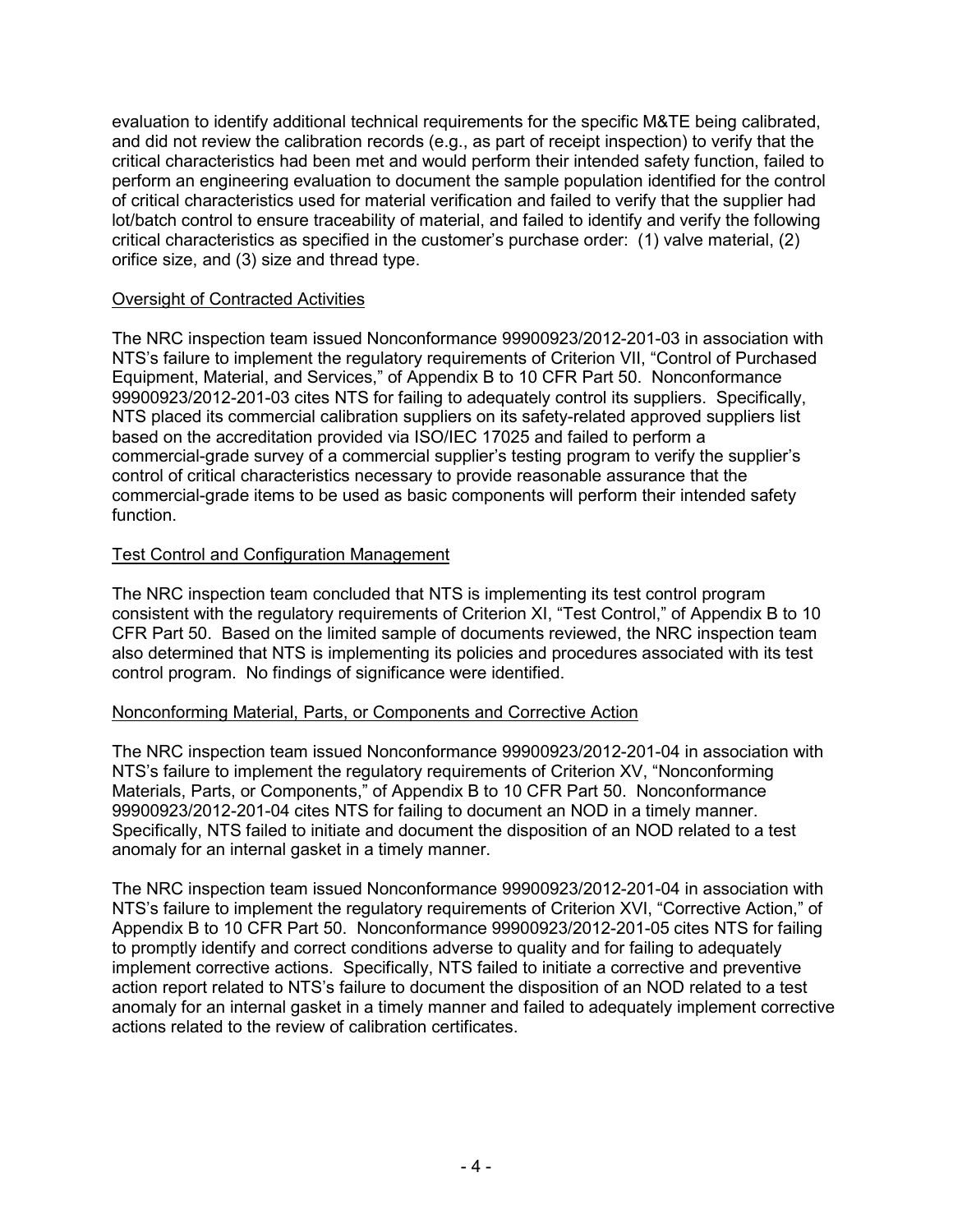#### Quality Assurance Records

The NRC inspection team concluded that NTS is implementing its QA records program consistent with the regulatory requirements of Criterion XVII, "Quality Assurance Records," of Appendix B to 10 CFR Part 50. Based on the limited sample of documents reviewed, the NRC inspection team also determined that NTS is implementing its policies and procedures associated with its QA records program. No findings of significance were identified.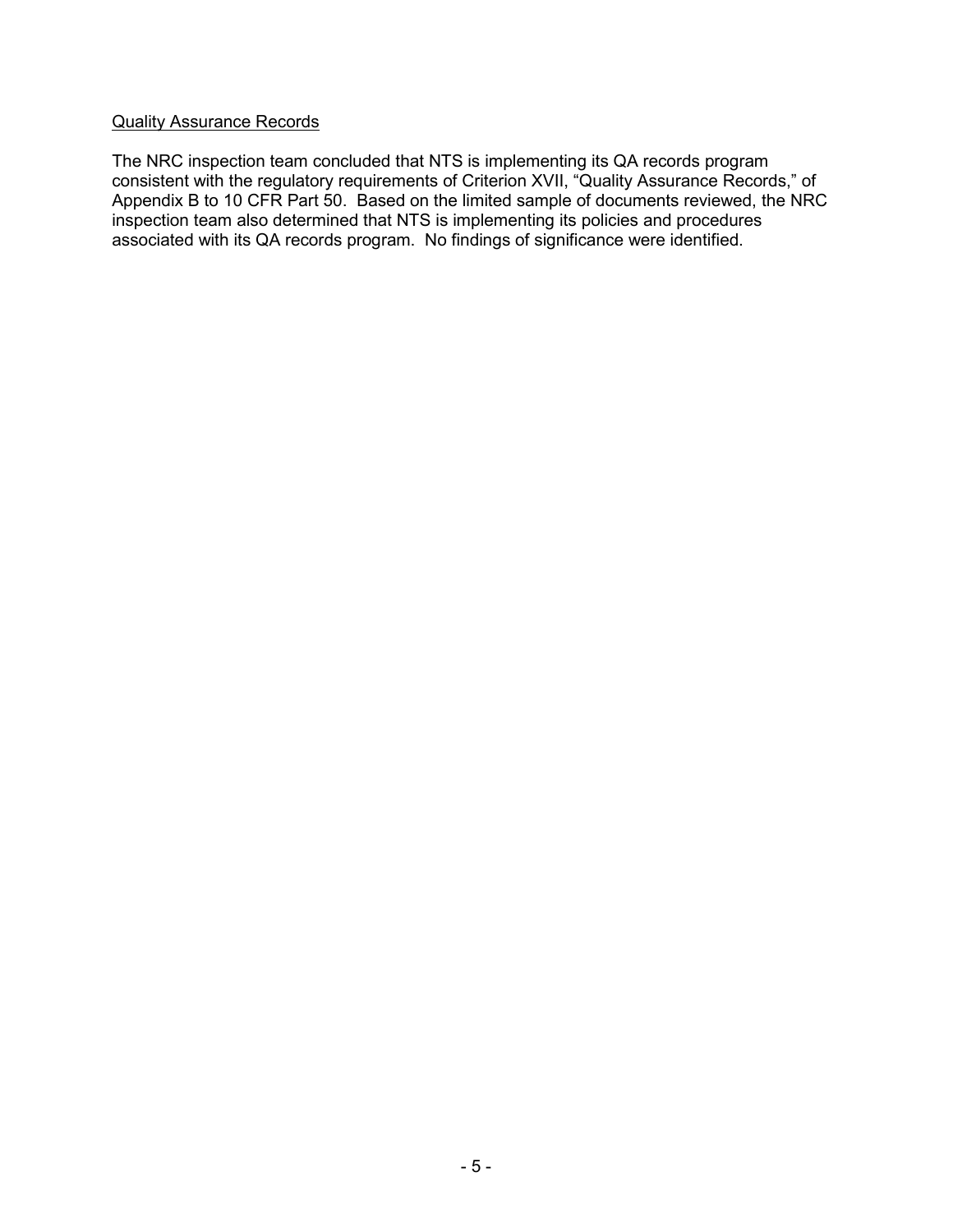# **REPORT DETAILS**

The U.S. Nuclear Regulatory Commission (NRC) inspection team observed various activities associated with the seismic qualification testing of the tension bolt and position switch of the AP1000 design squib valves. The NRC inspection team specifically observed the setup and performance of the low cycle fatigue qualification seismic testing simulating an operating basis earthquake (OBE) and the sine beat seismic qualification testing simulating a safe shutdown earthquake (SSE) for the 8-inch and 14-inch squib valve tension bolt and 14-inch squib valve position switch assemblies associated with inspection, tests, analyses, and acceptance criterion (ITAAC) 2.01.02.5aii and ITAAC 2.02.03.5aii from Revision 19 of the AP1000 certified design. The NRC inspection team also conducted interviews with responsible National Technical Systems (NTS) personnel, and reviewed testing documents to determine if NTS performed these activities in accordance with the applicable design, quality, and technical requirements imposed in the Westinghouse Electric Company (WEC) purchase orders (POs).

Some of the activities observed by the NRC inspection team include:

- set-up and functional checks performed on the single axis seismic shaker table prior to start of a new sequence of testing
- mounting and removal of the 8-inch and 14-inch squib valve test fixtures from the single axis seismic shaker table
- seismic test performance and documentation for the 8-inch and 14-inch squib valve tension bolts, and for the 14-inch squib valve position switch components to be used in production AP1000 squib valves
- position displacement measurements on the 8-inch and 14 inch squib valve tension bolt test specimens after seismic tests
- function verification of the 14-inch squib valve position switch during and after seismic tests

In addition to these activities, the NRC inspection team observed commercial-grade dedication activities, verified that NTS used measuring and test equipment (M&TE) during seismic qualification testing that was properly identified, marked, calibrated and used within its calibrated range. Furthermore, the NRC inspection team walked down NTS's commercial-grade dedication laboratory and testing areas and verified that nonconforming M&TE were properly identified, marked, and segregated when practical, to ensure they were not reintroduced into the testing activities.

#### 1. 10 CFR Part 21 Program

#### a. Inspection Scope

The U.S. Nuclear Regulatory Commission (NRC) reviewed National Technical Systems' (NTS) policies and implementing procedures that govern the NTS program under Title 10 of the *Code of Federal Regulations* (10 CFR) Part 21, "Reporting of Defects and Noncompliance," to verify compliance with the regulatory requirements. In addition, the NRC inspection team evaluated the 10 CFR Part 21 postings and a sampling of NTS POs for compliance with the requirements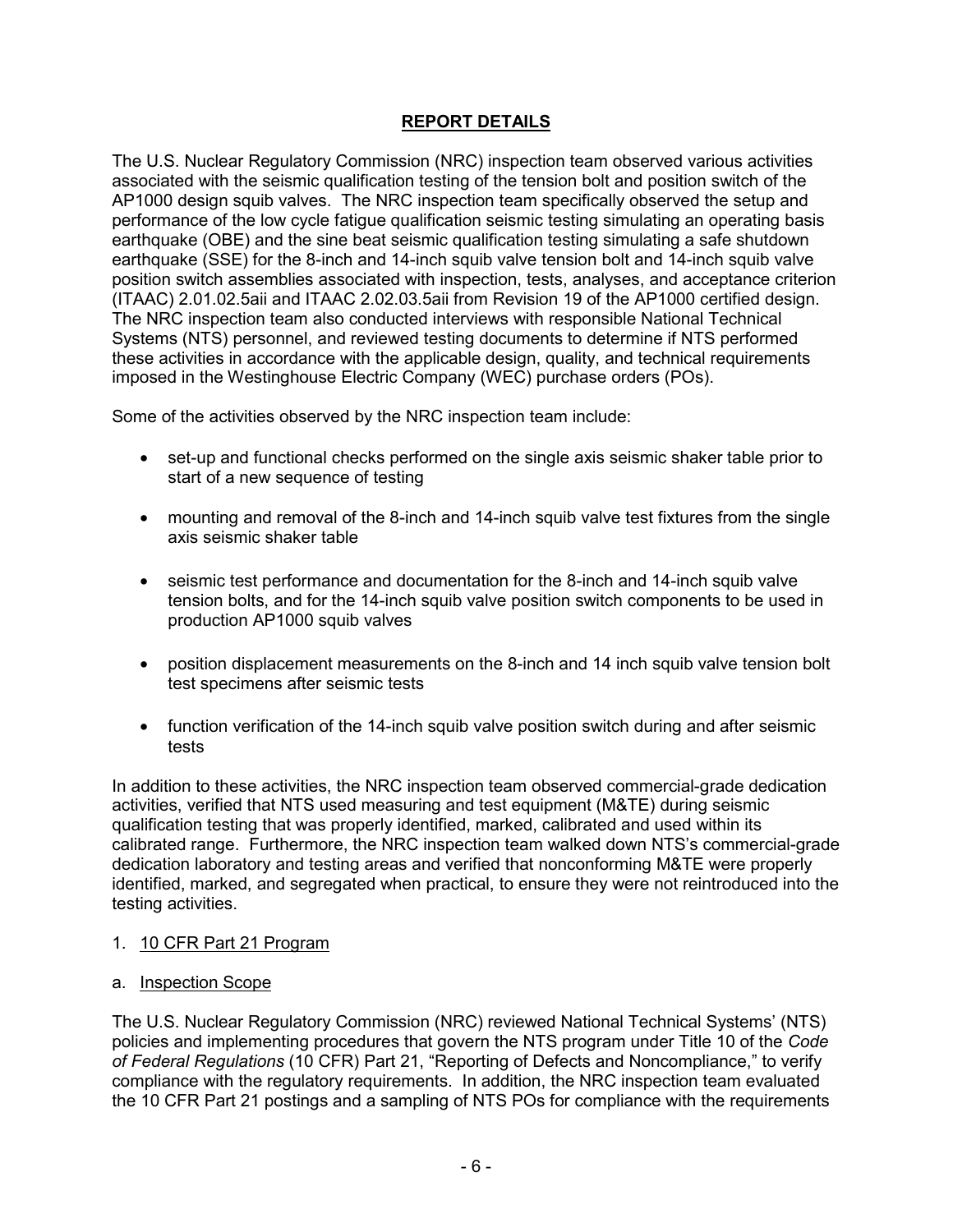of 10 CFR 21.6, "Posting Requirements," and 10 CFR 21.31, "Procurement Documents," respectively. Furthermore, the NRC inspection team discussed the 10 CFR Part 21 program with NTS's management and technical staff. The attachment to this inspection report lists the documents reviewed by the NRC inspection team.

## b. Observations and Findings

## b.1 Postings

The NRC inspection team verified that NTS had posted notices that included (1) a copy of Section 206 of the Energy Reorganization Act of 1974, (2) a copy of 10 CFR Part 21, and (3) a description of the NTS procedure that implements the regulation.

### b.2 Purchase Orders

The NRC inspection team reviewed a sample of POs to verify that NTS had implemented a program consistent with the requirements described in 10 CFR 21.31, which specify the applicability of 10 CFR Part 21 in POs for safety-related services. The NRC inspection team verified that NTS imposed the requirements of 10 CFR Part 21 on qualified suppliers with programs that met the requirements of Appendix B, "Quality Assurance Criteria for Nuclear Power Plants and Fuel Reprocessing Plants," to 10 CFR Part 50, "Domestic Licensing of Production and Utilization Facilities."

### b.3 10 CFR Part 21 Procedures and Implementation

NTS Quality Assurance Procedure (QAP) Corporate (COR) 25, "Reporting Requirements per 10 CFR Part 21," Revision 2, dated July 22, 2009, establishes the requirements for compliance with the regulatory requirements of 10 CFR Part 21. This document defines the process for reporting defects; the posting requirements; and the responsibilities, timelines, and actions for identifying and evaluating deviations and failures to comply. The NRC inspection team verified that NTS's nonconforming items and corrective action programs, as described in NTS Quality Assurance Procedure COR 16, "Control of Non-Conforming Items", Revision 3, dated November 5, 2004, and NTS Quality Assurance Procedure COR 17, "Corrective Action and Preventive Action" Revision 1, dated January 24, 2003, respectively, provide a connection to the 10 CFR Part 21 program during the initial screening process.

The NRC inspection team verified that NTS's procedural guidance adequately initiates the 10 CFR Part 21 process and that NTS's staff is knowledgeable about the conditions that would warrant a 10 CFR Part 21 evaluation. During the review of procedure COR 25, the NRC inspection team noted that the procedure did not provide guidance on how to contact the NRC for initial notification in case NTS identified a defect or failure to comply that could create a substantial safety hazard (SSH). Specifically, Subsection 4.4, "General Manager," of Section 4, "Responsibilities," of COR 25 states that: "If the situation is deemed a reportable item in accordance with 10 CFR Part 21, the General Manager or a designee shall be notified by the Quality Management Representative (QMR). The General Manager or a designee shall notify the U. S. Nuclear Regulatory Commission by FAX or by telephone. The current U. S. Nuclear Regulatory Commission FAX and telephone numbers may be obtained online at the http://www.nrc.gov/ web site." The NRC inspection team proceeded to ask the NTS staff to indicate where on the NRC's public web site was the contact information to report an initial notification of a defect or failure to comply that could create an SSH. The NTS staff failed to find the NRC's contact information for initial notification of a defect or failure to comply on the NRC's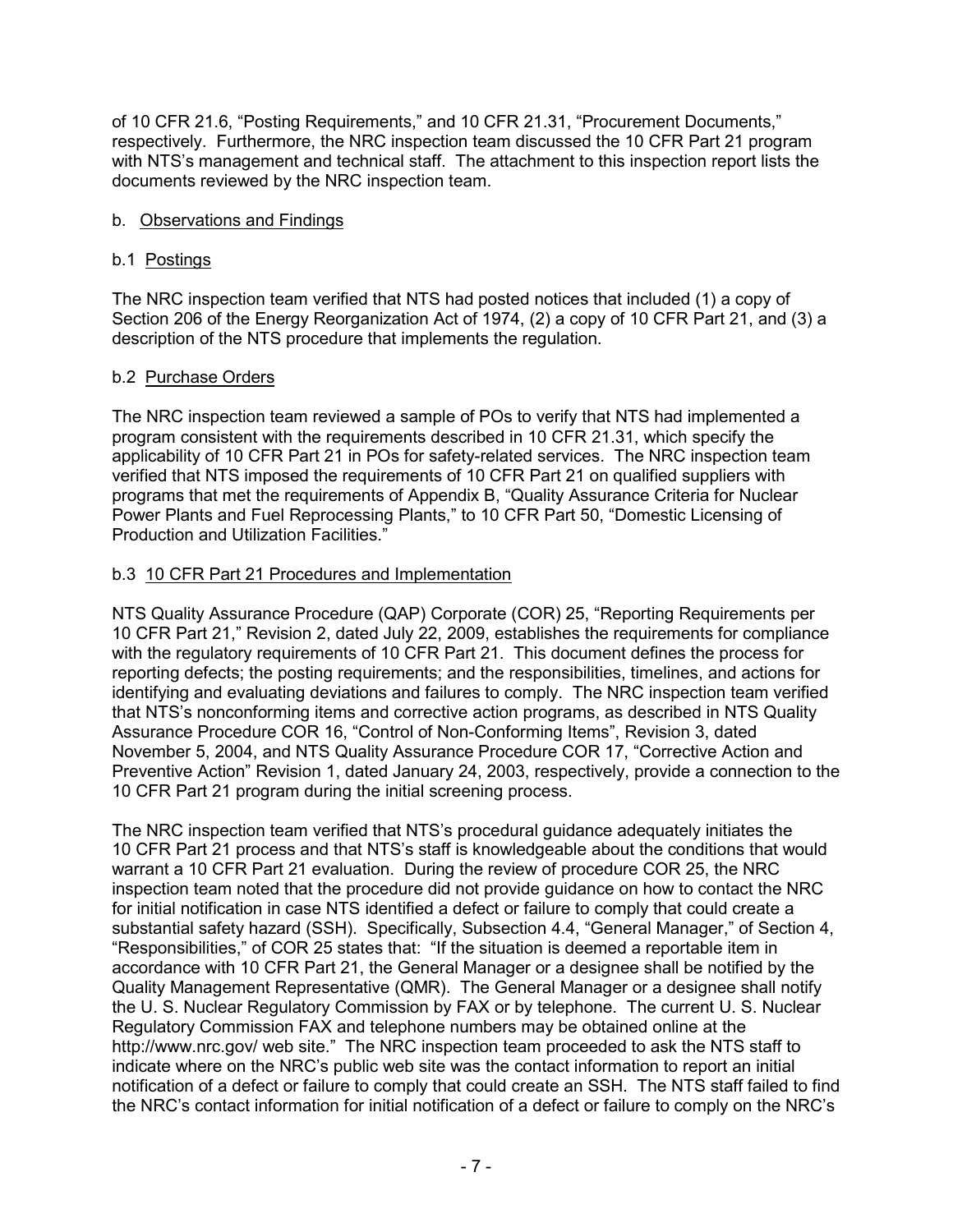public web site as stated in procedure COR 25. NTS initiated corrective/preventive action report (CPAR) No. 12-38 to address this issue. As a result of CPAR 12-38, NTS revised COR 25 and included the phone numbers that are listed in the regulation to avoid any confusion or delay if NTS is required to report a defect or failure to comply to the NRC. The NRC inspection team reviewed the changes made to COR 25 and found them to be acceptable.

During the review of a sample of completed 10 CFR Part 21 evaluations, the NRC inspection team noted that NTS had initiated CPAR No. 11-37 on June 17, 2011, in response to an identified deviation associated with performing testing in accordance with the International Electrotechnical Commission (IEC) standard 61000-4-10, "Electromagnetic Compatibility - Part 4-10: Testing and Measurement Techniques - Damped Oscillatory Magnetic Field Immunity Test." On June 18, 2011, NTS attempted to perform an evaluation of the deviation but determined that it did not have the capability to perform the evaluation to determine if a defect exists. Although NTS initiated CPAR Nos. 12-08 and 12-09 for each of the customers affected, NTS failed to inform the two customers affected within 5 working days that NTS did not have the capability to perform an evaluation to determine if a defect exists in accordance with 10 CFR Part 21.21(b). NTS notified the two customers affected in letters dated January 18, 2012, and January 23, 2012, respectively. The NRC inspection team identified this issue as Violation 99900923/2012-201-01.

## c. Conclusion

The NRC inspection team issued Violation 99900923/2011-201-01 associated with NTS's failure to implement the regulatory requirements of 10 CFR Part 21. Specifically, Violation 99900923/2011-201-01 cites NTS for failing to inform all affected purchasers within 5 working days that NTS did not have the capability to perform an evaluation to determine if a defect exists. On June 18, 2011, NTS determined that it could not perform a 10 CFR Part 21 evaluation of an identified test deviation and failed to inform the two customers affected by this determination until January 18, 2012, and January 23, 2012, respectively.

2. Training and Qualification of Personnel

# a. Inspection Scope

The NRC inspection team reviewed NTS's policies and implementing procedures that govern the implementation of NTS's training and qualification of personnel to verify compliance with the regulatory requirements of Criterion II, "Quality Assurance Program," of Appendix B to 10 CFR Part 50. In addition, the NRC inspection team discussed the training and qualification of personnel with NTS's management and technical staff. The attachment to this inspection report lists the documents reviewed by the NRC inspection team.

## b. Observations and Findings

# b.1 Testing Personnel

The NRC inspection team verified that NTS had established and implemented a training and qualification program for the training and qualification of test personnel involved in the seismic qualification testing of the tension bolt and position switch of the AP1000 squib valves. The NRC inspection team noted that NTS qualifies inspection and test personnel based on an evaluation of their education, experience, proficiency, and capability to perform the required task. Personnel designated to perform particular process functions, tests, and calibrations, and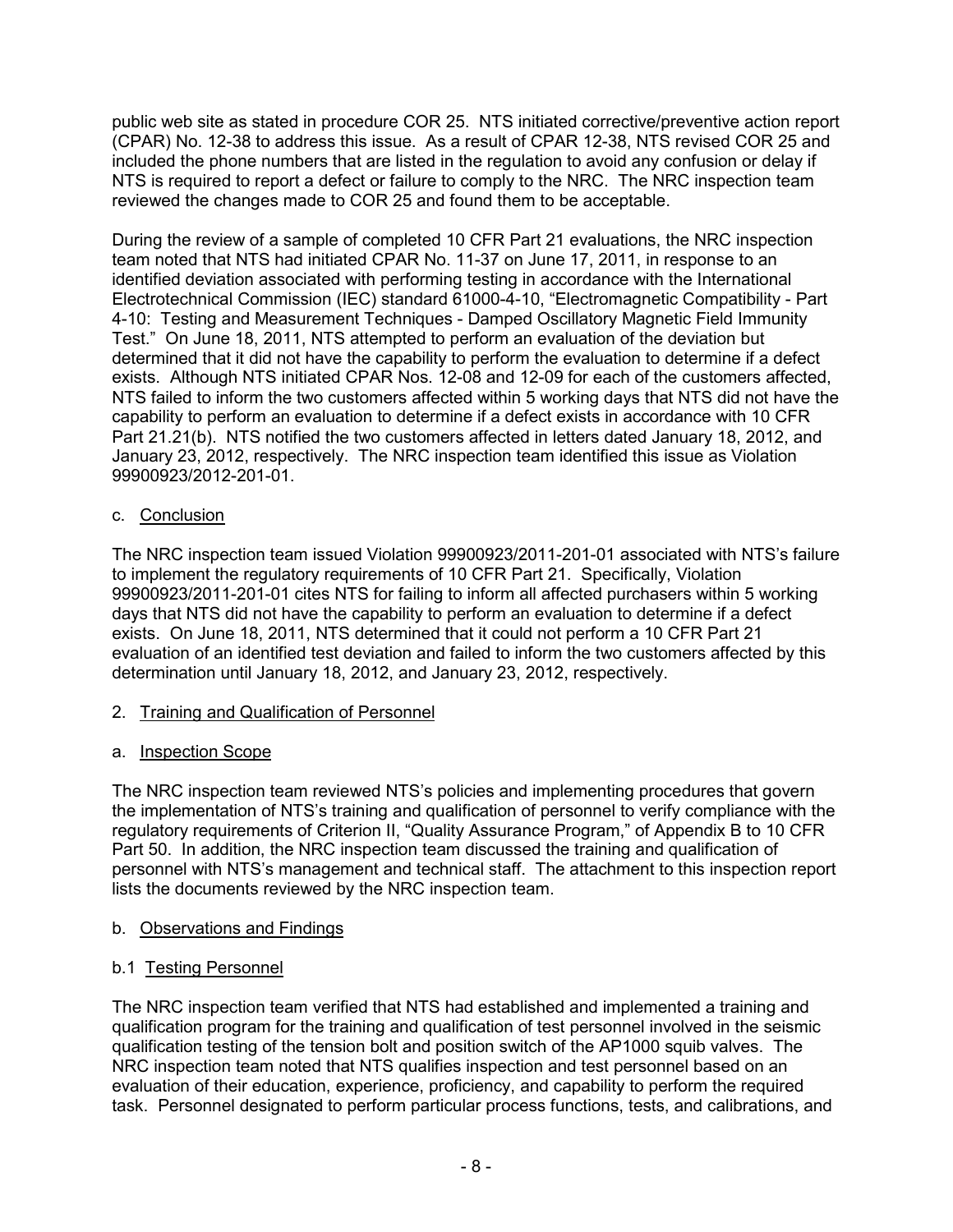to operate particular types of equipment and perform test functions must be sufficiently trained prior to conducting work without supervision. Completion of any training program is documented and placed in the employee's personnel file. NTS's department manager and the quality assurance manager review and approve test personnel proficiency and document it in the qualification and training record file and in the NTS facility specific Training Qualification Matrix.

The NRC inspection team reviewed a sample of training and qualification records, conducted interviews of NTS's testing personnel, and verified that the qualification records documented any certifications required by industry and contract requirements. The NRC inspection team confirmed that all personnel performing activities affecting the quality of the qualification testing had completed the required training and met all the specified requirements in accordance with NTS's policies and procedures.

## b.2 Audit Personnel

The NRC inspection team reviewed a sample of the training and qualification records of NTS's lead auditors and auditors and confirmed that auditing personnel had completed all required training and maintained qualification and certification in accordance with NTS's policies and procedures. The NRC inspection team also verified that audit teams selected by NTS were sufficiently qualified to evaluate areas within the scope of the audit. In addition, the NRC inspection team verified that the qualification requirements for lead auditors and auditors are consistent with Supplement 2S-3, "Supplementary Requirements for the Qualification of Quality Assurance Program Audit Personnel," to ASME NQA-1-1994, "Quality Assurance Requirements for Nuclear Facility Applications," and Nonmandatory Appendix 2A-3, "Nonmandatory Guidance on the Education and Experience of Lead Auditors," to ASME NQA-1-1994.

## c. Conclusion

The NRC inspection team concluded that NTS is implementing its training and qualification program consistent with the regulatory requirements of Criterion II of Appendix B to 10 CFR Part 50. Based on the limited sample of documents reviewed, the NRC inspection team also determined that NTS is implementing its policies and procedures associated with its training and qualification program. The NRC inspection team identified no findings of significance.

#### 3. Commercial-Grade Dedication

#### a. Inspection Scope

The NRC inspection team reviewed NTS's policies and implementing procedures that govern the dedication of commercial-grade items (CGIs) for use in safety-related applications to verify compliance with applicable regulatory requirements. The NRC inspection also reviewed several dedication packages, including dedication plans, the criteria for the selection of critical characteristics, the basis for sampling plan selection, and the selection of verification methods to verify effective implementation of the NTS's CGIs dedication process. The NRC inspection team observed the dedication of a Honeywell Limit Micro Switch by NTS staff. The NRC inspection team discussed the commercial-grade dedication program with NTS's management and technical staff. The attachment to this inspection report lists the documents reviewed by the NRC inspection team.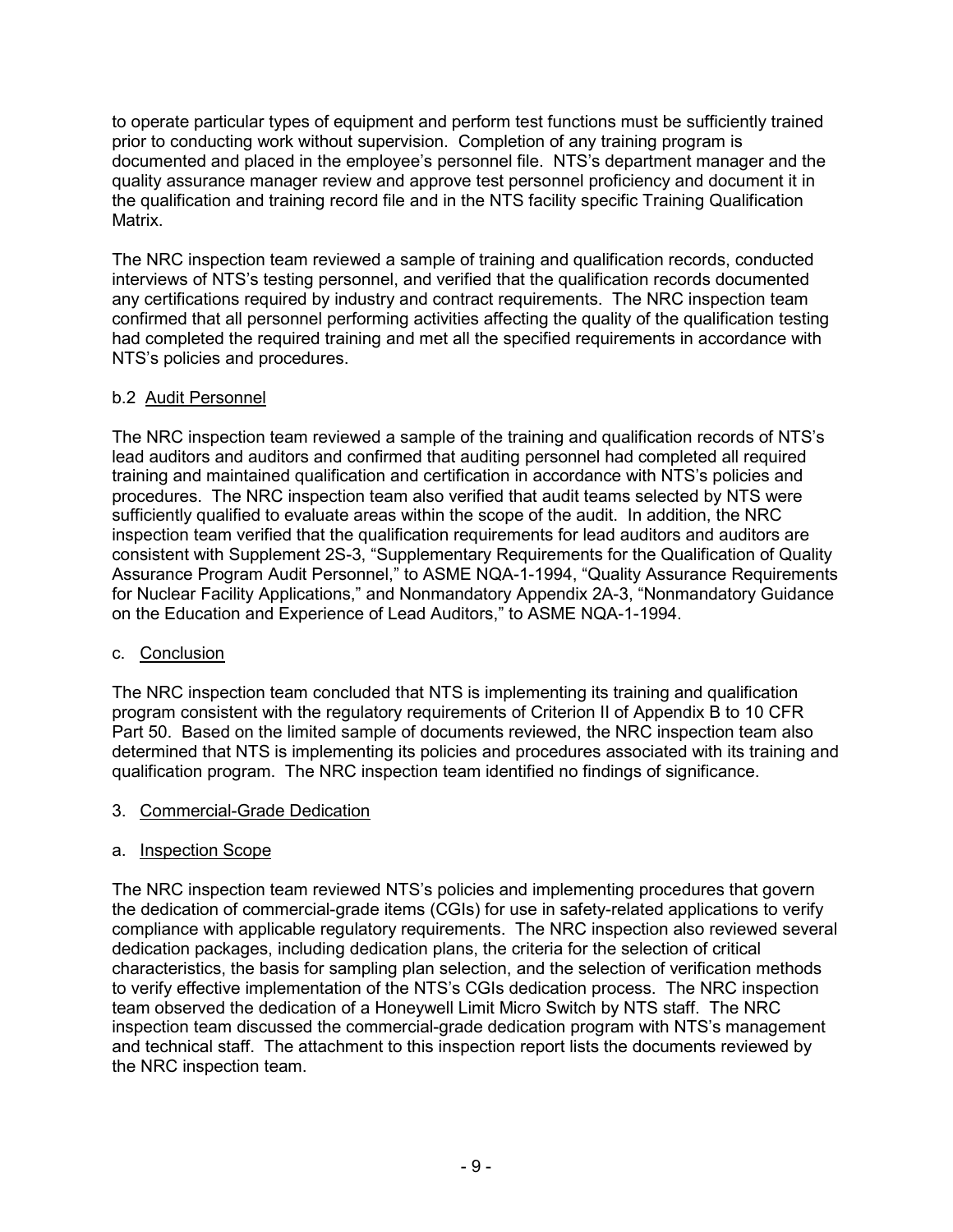### b. Observations and Findings

NTS's Standard Operating Procedure NOR NUC 04, "Dedication of Commercial Grade Items." Revision 1, dated December 18, 2011, describes the authority, responsibilities, and methods to NTS implements to dedicate and control CGIs in safety-related applications. The NRC inspection team noted that NOR NUC 04 provides adequate controls for dedication activities, including CGI evaluation criteria, procurement controls, acceptance and rejection criteria consistent with safety function, material traceability controls, and controls for receipt inspection and test activities. The NRC inspection team confirmed that NTS implements the methods contained in the Electric Power Research Institute (EPRI) 5652, "Guideline for the Utilization of Commercial Grade Items in Nuclear Safety-Related Applications," issued June 1988, for dedication activities. EPRI 5652 provides four methods of accepting a CGI for use in safety-related applications: Method 1, "Special Tests and Inspection;" Method 2, "Commercial Grade Survey of Supplier;" Method 3, "Source Verification;" and Method 4, "Acceptable Supplier/Item Performance Record." NTS implements Methods 1, 2, and 3 for the verification of critical characteristics in during the dedication process.

The NRC inspection team performed a sample review of dedication packages to verify adequate implementation of NTS's dedication process. It reviewed the following dedication packages:

- NTS Procedure TP63686-13N,"Dedication Test Procedure of Honeywell Limit Micro Switch P/N BZE6-2RN for use at Pilgrim Nuclear Power Station," Revision 0
- NTS Procedure TP-63680-12N,"Dedication Procedure 8210G88 ASCO Solenoid Valves for First Energy Corporation," Revision 0

During the review of the dedication package for the Honeywell Limit Micro Switch, the NRC inspection team noted that the dedication plans did not provide adequate traceability to the items selected for testing. During discussions with NTS personnel, the NRC inspection team learned that NTS used sampling plans for the verification of critical characteristics in the majority of its dedication plans. The NRC inspection team reviewed the procedural guidance related to the use of sampling plans for dedicated items and noted that NOR NUC 04 referred to EPRI 7218, "Guideline for Sampling in the Commercial-Grade Item Acceptance Process," dated January 1999, for the lot or batch formation and selection of the sampling plan methodology. The NRC inspection team also noted that Section 7, "Sampling," of NOR NUC 04 only provided reference to EPRI 7218. NOR NUC 04 provides a table as guidance for the use of normal, reduced, or tightened sampling plans based on the established traceability of items supplied by one or multiple manufacturers. However, during the review of several dedication packages and the discussion of their content with responsible NTS personnel, the NRC inspection team determined that the use of this table by itself was not adequate and needed to be supplemented with other qualitative factors to ensure adequate selection and implementation of the sampling plans. Specifically, the NRC inspection team noted the following:

- The selection of a specific sampling plan did not consider factors such as safety significance of the item, adequacy of supplier controls, complexity of the item, and performance history of the item.
- Sampling plans did not establish their applicability to destructive tests or inspections or nondestructive tests or inspections, nor did it refer to the respective tables in EPRI 7218 that provide recommendations for sampling plan sample size.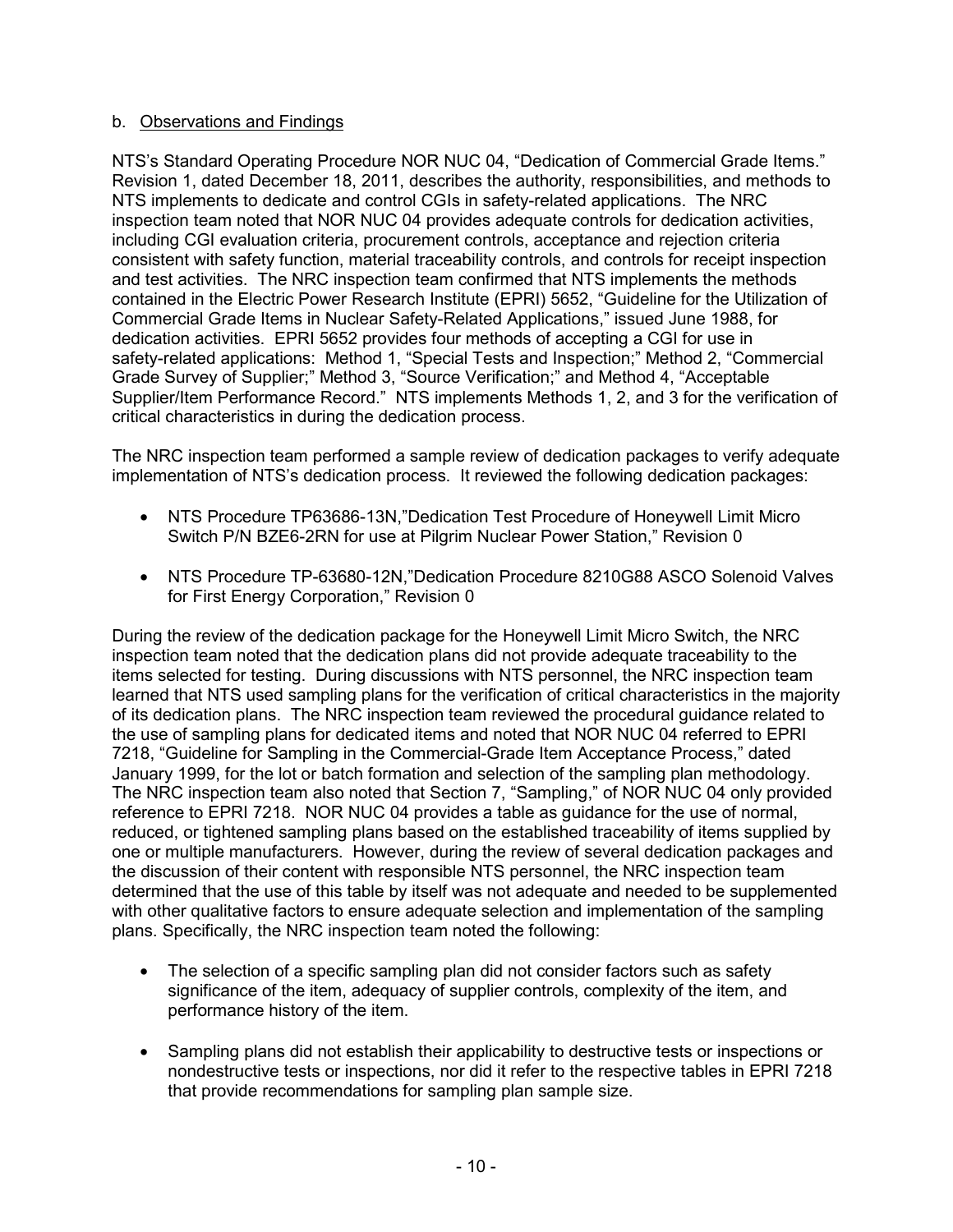• There is no guidance to provide an engineering justification in cases where a lot or batch is rejected and the dedication plan needs to be revised to change the sampling plan. This is important to ensure that the basis for the selection of a sampling plan remains valid after rejection of a lot or batch has occurred.

NTS's sampling practice for dedicating CGIs needs to include appropriate engineering involvement, provide adequate qualitative factors, and should be consistent with the guidance described in EPRI 7218 to ensure that all parts supplied as basic components for use in nuclear safety-related applications conform to the applicable procurement specification requirements. The NRC inspection team identified this issue as an example of Nonconformance 99900923/2012-201-02 for NTS's failure to adopt an effective dedication program. NTS initiated CPAR No. 12-40 to address this issue.

During the review of the dedication package for the ASCO solenoid valves, the NRC inspection team identified an example in which NTS's dedication process failed to select critical characteristics that would provide reasonable assurance that the item would perform its intended safety function. During the development of the dedication plan, NTS failed to verify specific requirements imposed in the procurement document from First Energy Corporation. Specifically, First Energy Corporation requested NTS to provide a safety-related ASCO solenoid valve with the following specific requirements: (1) 3/4-inch national pipe thread (NPT) tapered thread (NPT), (2) 5/8-inch orifice, (3) normally close, (4) 120 volts alternating current, (5) 2-way, (6) pilot operated, and flow rated to be between 3-8 standard cubic foot/feet per minute, and (7) stainless steel. NTS's dedication plan failed to identify and verify the following as critical characteristics: (1) 3/4-inch NPT, (2) 5/8-inch orifice, and (3) stainless steel. Additional engineering evaluation is needed to ensure that the critical characteristics selected for acceptance (which could include design, material, and performance characteristics) provide reasonable assurance that the item will perform its intended safety function. The NRC inspection team identified this issue as another example of Nonconformance 99900923/2012-201-02 for NTS's failure to adopt an effective dedication program. NTS initiated CPAR No. 12-43 to address this issue.

The NRC inspection team also noted that NTS uses a commercial supplier to calibrate all of its M&TE used in safety-related applications. The NRC inspection team proceeded to ask NTS to provide the dedication packages for the dedication of commercial calibration services for the M&TE provided by the commercial calibration supplier. NTS stated that it does not dedicate commercial calibration services based on the fact that the commercial calibration supplier they use is accredited by the American Association for Laboratory Accreditation (A2LA). A2LA accreditation may not be used as the basis for qualifying safety-related calibration services. The NRC staff has determined that, for procurement of commercial-grade calibration services for safety-related applications, laboratory accreditation programs administered by A2LA or any other accreditation service provided by a domestic accrediting body, as recognized through the mutual recognition arrangement of the International Laboratory Accreditation Program (ILAC), are acceptable in place of a commercial-grade survey as part of the commercial-grade dedication process when all of the requirements described in the Arizona Public Service (APS) Company safety evaluation report (SER) (Agencywide Documents Access and Management System (ADAMS) Accession No. ML052710224) are met. The NRC expanded this guidance to include the use of domestically accredited calibration laboratories by suppliers and sub-suppliers in a letter from the agency to Ms. Sherry Grier, Nuclear Procurement Issues Committee (NUPIC) Chairman, dated June 6, 2006 (ADAMS Accession No. ML061580350). This letter provides the same guidance for augmenting the laboratories' domestic accreditation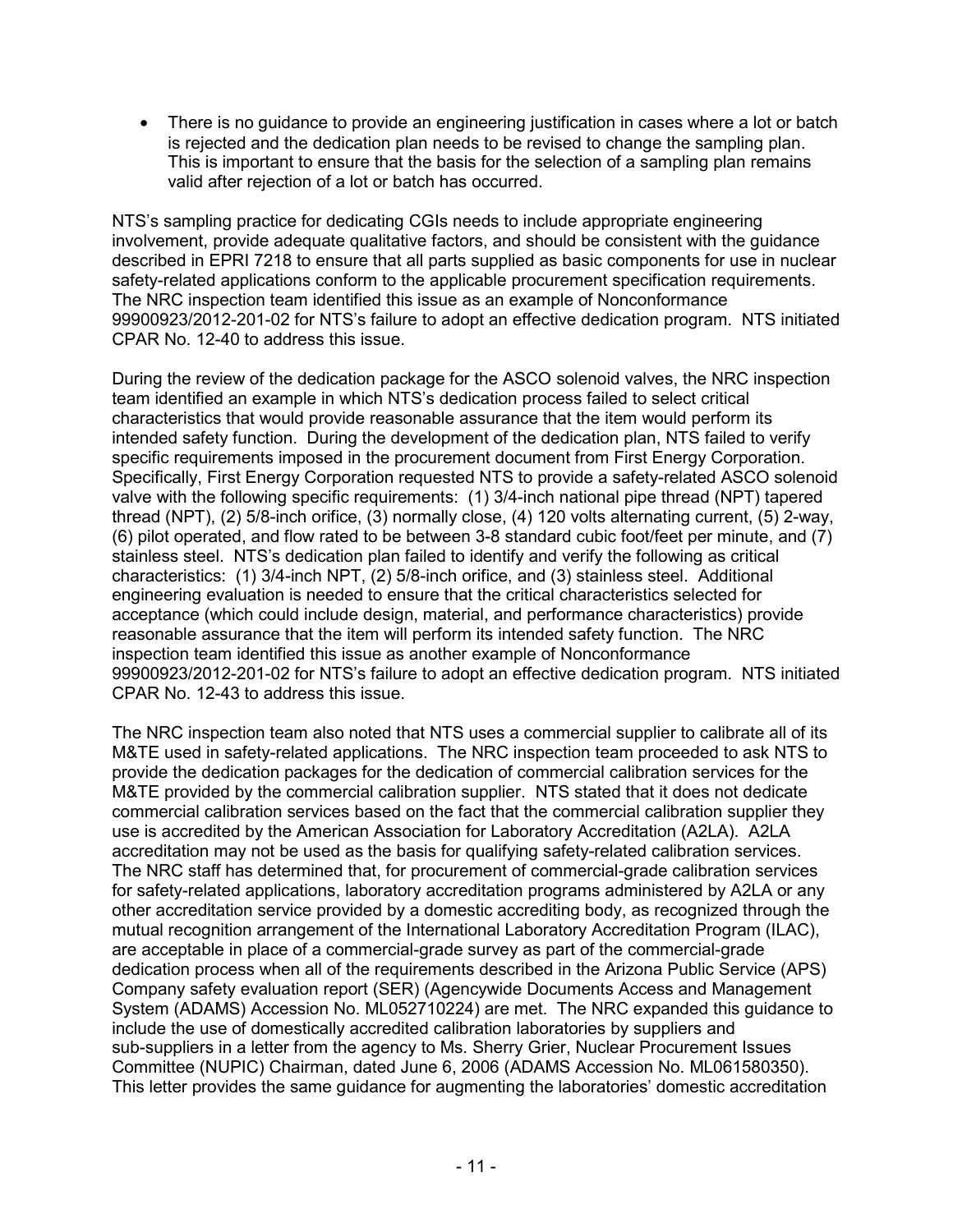when using their services in activities governed by the requirements of Appendix B to 10 CFR Part 50, and 10 CFR Part 21.

The requirements for invoking this alternative are:

- The alternative method is documented in the quality assurance description
- Accreditation is provided by one of the six ILAC domestic accrediting bodies
- The scope of the accreditation covers the contracted services
- Purchase documents should: (1) require the use of the laboratory's ISO 17025, "General Requirements for the Competence of Testing and Calibration Laboratories" accredited quality program, (2) impose additional technical requirements identified in the evaluation, (3) require reporting of as-found calibration data when calibrated items are found to be out-of-tolerance, and (4) require identification of the laboratory equipment and standards used.

Even though the NRC inspection team verified that NTS had met most of the conditions described in the APS SER for using A2LA accreditation in lieu of commercial-grade surveys as part of a commercial-grade dedication process, NTS failed to perform a technical evaluation to identify any additional critical characteristics for the specific M&TE being calibrated, and it did not review the calibration records (e.g., as part of receipt inspection) to verify that the critical characteristics had been met and would perform their intended safety function. In addition, NTS's Quality Assurance Manual did not contain a description of the alternative for using the calibration laboratory accreditation provided by one of the domestic accrediting bodies in lieu of performing a commercial-grade survey as required by the APS SER. The NRC inspection team identified this issue as another example of Nonconformance 99900923/2012-201-02 for NTS's failure to adopt an effective dedication program. NTS initiated CPAR No. 12-36 to address this issue.

During the observation of dedication activities at the NTS facility, the NRC inspection team noted that NTS verified the critical characteristics in accordance with written instructions, procedures, and drawings. The NRC inspection team also noted that qualified personnel performed these activities using calibrated equipment. The NRC inspection team did not identify any issues with NTS's activities related to the verification of critical characteristics.

## c. Conclusion

The NRC inspection team issued Nonconformance 99900923/2012-201-02 in association with NTS's failure to implement the regulatory requirements of Criterion III, "Design Control," of Appendix B to 10 CFR Part 50. Nonconformance 99900923/2012-201-02 cites NTS for failing to adopt an effective dedication program. Specifically, NTS failed to conduct a technical evaluation to identify additional technical requirements for the specific M&TE being calibrated, and did not review the calibration records (e.g., as part of receipt inspection) to verify that the critical characteristics had been met and would perform their intended safety function. It also failed to perform an engineering evaluation to document the sample population identified for the control of critical characteristics used for material verification, failed to verify that the supplier had lot and batch control to ensure traceability of material, and failed to identify and verify the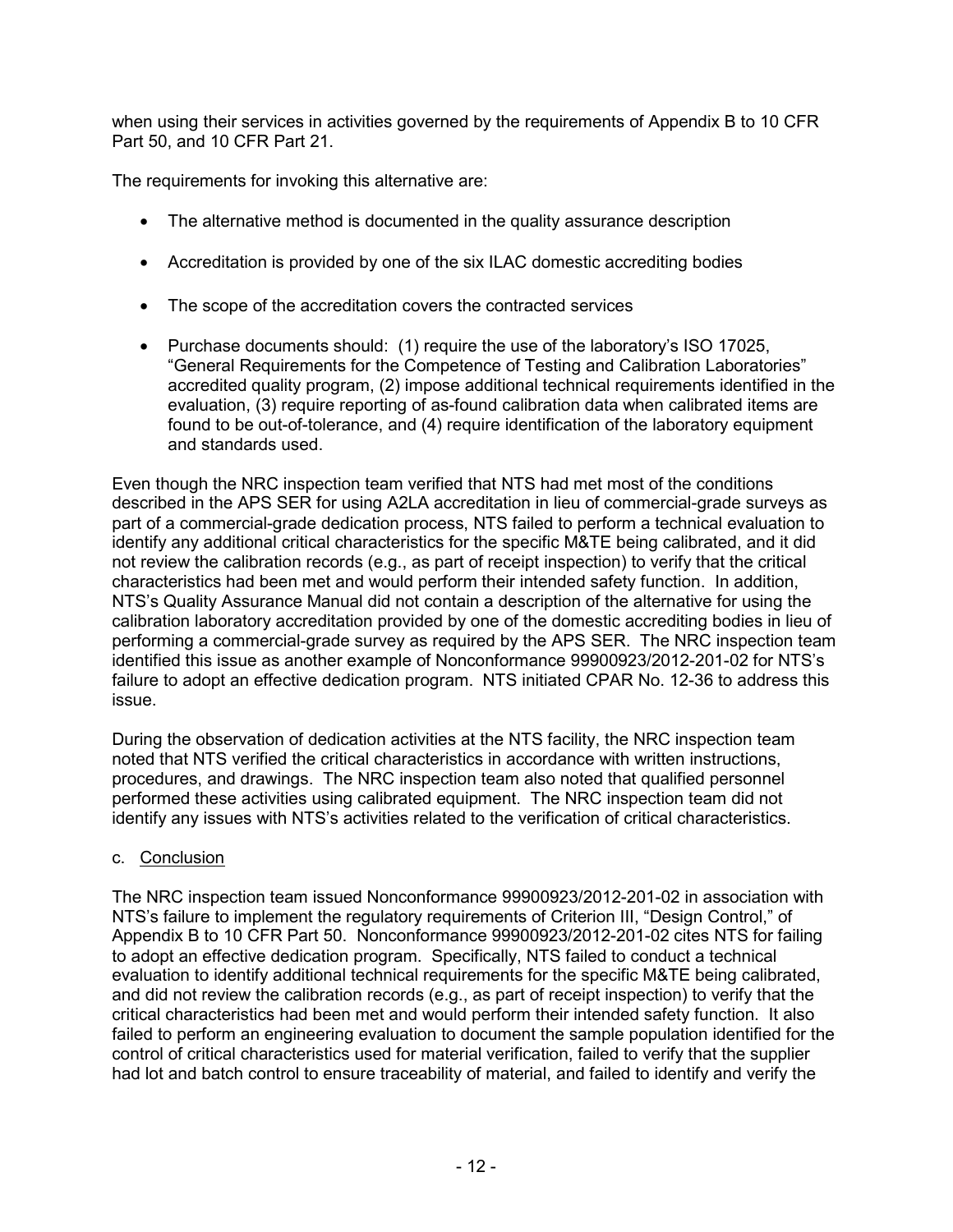following critical characteristics as specified in the customer's purchase order: (1) valve material, (2) orifice size, and (3) size and thread type.

### 4. Oversight of Contracted Activities

### a. Inspection Scope

The NRC inspection team reviewed NTS's policies and implementing procedures that govern the implementation of NTS's oversight of contracted activities to verify compliance with the regulatory requirements of Criterion IV, "Procurement Document Control," Criterion VII, "Control of Purchased Material, Equipment, and Services," of Appendix B to 10 CFR Part 50. The NRC inspection team reviewed a sample of POs and receipt inspection records associated with the seismic testing to evaluate compliance with NTS's program and technical requirements. In addition, the NRC inspection team discussed the oversight of contracted activities with NTS's management and technical staff. The attachment to this inspection report lists the documents reviewed by the NRC inspection team.

### b. Observations and Findings

## b.1 Procurement Document Control

During discussions with the NTS personnel, the NRC inspection team identified that NTS did not procure any safety-related items related to the seismic qualification testing of the tension bolt and position switch of the AP1000 squib valves. The NRC inspection team increased the scope of the inspection to include other safety-related POs issued by NTS. The NRC inspection team found that the POs adequately documented the procurement requirements as established by NTS's governing policies and implementing procedures which include (1) task definitions and responsibilities, (2) imposition of appropriate quality, technical, and regulatory requirements, and (3) identification of applicable codes and standards. The NRC inspection team also found that these POs adequately defined contract deliverables, disposition of nonconformances, access rights to sub tier suppliers, and extension of contractual requirements to subcontractors.

#### b.2 Maintenance of the Approved Vendors List

The NRC inspection team reviewed the approved suppliers list (AVL) to ensure that qualified and approved suppliers were listed, that authorized personnel maintained, distributed, and periodically updated the list, and that any revisions to the list be implemented following the applicable procedures. The NRC inspection team confirmed that the AVL documented (1) the vendor name, (2) the scope of qualification, (3) limitations and restrictions, if necessary, (4) the date that re-approval is due, and (5) the vendor's quality program.

However, during the review of the NTS's Quality Assurance Procedure COR 03, "Vendor Assessment," Revision 3, dated November 3, 2006; the NRC inspection team noted that this procedure does not require suppliers of domestic calibration services to be evaluated before acceptance of material, equipment, or services. Specifically, Note 2, Section 6.0 of QAP COR 03 states, in part, that "For nuclear-related projects requiring 10 CFR Part 21 and/or Part 50, Appendix B; calibration vendors may be approved via ISO/IEC 17025 accreditation by A2LA or an accreditation body mutually recognized by A2LA." As discussed in Section 2.b of this report, A2LA accreditation may not be used as the basis for qualifying safety-related calibration services. A2LA accreditation may only be used as the basis for qualifying a commercial calibration laboratory as part of the commercial-grade dedication process when all of the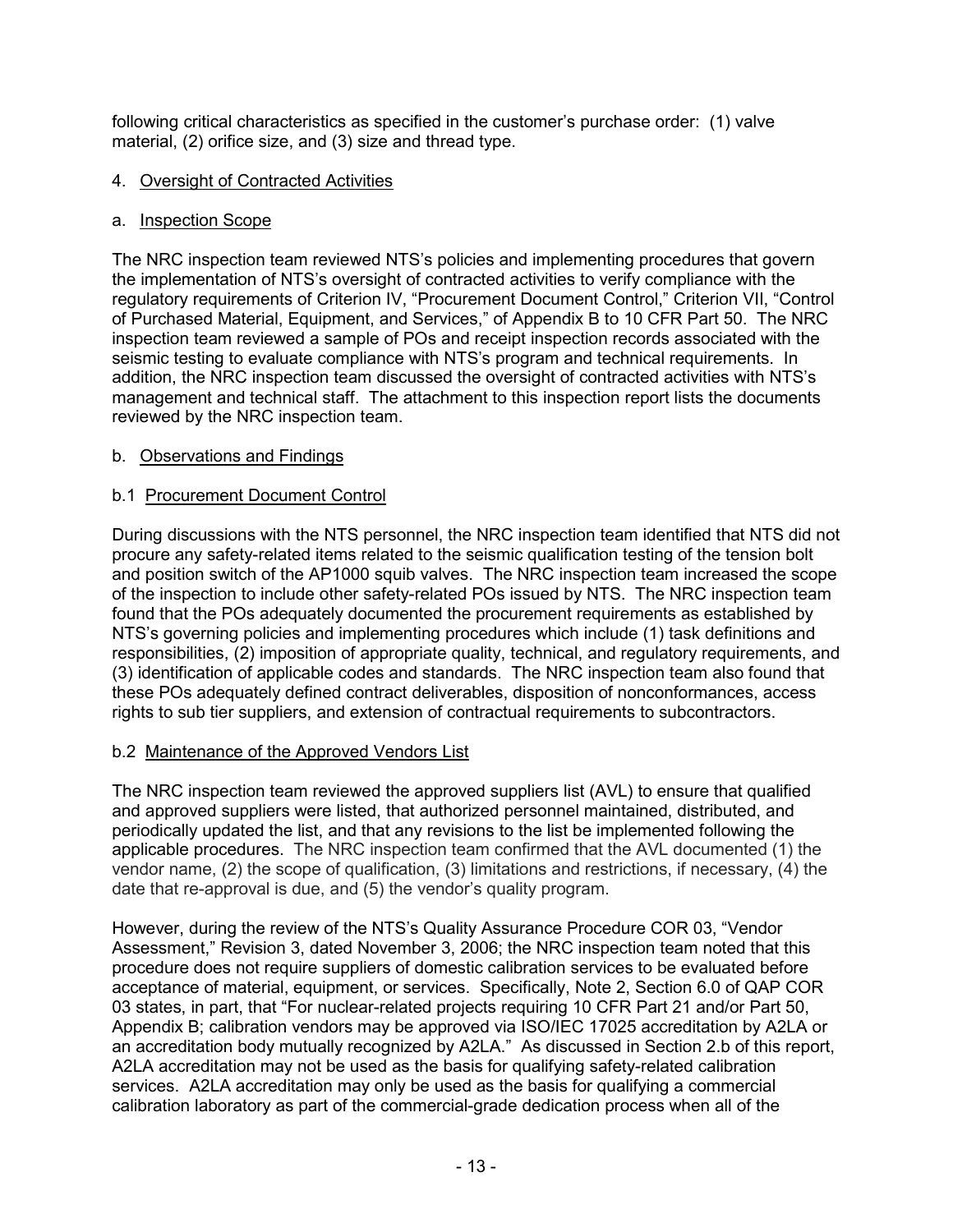requirements described in the APS SER are met. The NRC inspection team identified this issue as an example of Nonconformance 99900923/2012-201-03 for NTS's failure to adequately control its suppliers. NTS initiated CPAR No. 12-36 to address this issue.

# b.3 External Audits

The NRC inspection team reviewed a sample of external audits to verify the implementation of the NTS audit program. The NRC inspection team confirmed that the audit reports contained a review of the relevant QA criteria in Appendix B to 10 CFR Part 50 for the activities that individual suppliers performed as well as documentation of pertinent supplier guidance associated with each criterion. For audits that resulted in findings, the NRC inspection team verified that the supplier had established a plan for corrective action and that NTS had reviewed and approved the corrective action and verified its satisfactory completion and proper documentation.

# b.4 Receiving Inspection

NTS Procedure No. TP63528-11N, "Seismic Qualification Test Plan for 8" and 14" Squib Valve Tension Bolt," dated June 4, 2012, and Procedure No. TP63714-13N, "Seismic Qualification Test Plan for 14" Squib Valve Switch Pin & Bracket Assembly," dated June 4, 2012, required NTS to perform a visual inspection of the test specimens for signs of damage as a result of shipment to NTS. In addition, NTS was required to verify the part number of the equipment received. The NRC inspection team reviewed the receipt inspection report generated as a result of the receipt inspection of the test specimens and verified that no damage occurred to the test specimens during shipment.

## b.5 Commercial-Grade Surveys

During the review of the dedication packages, the NRC inspection team noted that for the dedication of the Honeywell Limit Micro Switch, NTS improperly took credit for a material analysis test. NTS took credit for the test performed by Specialized Technology Resources (STR), a commercial-grade testing supplier. NTS's dedication procedure states, in part, that "Method 2 should be used when the Project Manager desires to accept a commercial-grade item based on the merits of a supplier's commercial quality controls. These controls may constitute quality programs, and procedures that have been or can be verified by performance of a Commercial-Grade Survey in accordance with the Quality Assurance Procedure for Commercial Grade Surveys." The NRC inspection team identified that NTS had not performed a commercial-grade survey of STR to ensure that STR's quality assurance program and processes are adequate to provide reasonable assurance that the specified critical characteristics will be maintained in the item, and therefore incorrectly took credit for STR's material analysis test. The NRC inspection team identified this issue as another example of Nonconformance 99900923/2012-201-03 for NTS's failure to adequately control its suppliers. NTS initiated CPAR No. 12-37 to address this issue.

# c. Conclusion

The NRC inspection team issued Nonconformance 99900923/2012-201-03 in association with NTS's failure to implement the regulatory requirements of Criterion VII of Appendix B to 10 CFR Part 50. Nonconformance 99900923/2012-201-03 cites NTS for failing to adequately control its suppliers. Specifically, NTS placed its commercial calibration suppliers on its safety-related approved suppliers list based on the accreditation provided via ISO/IEC 17025 and failed to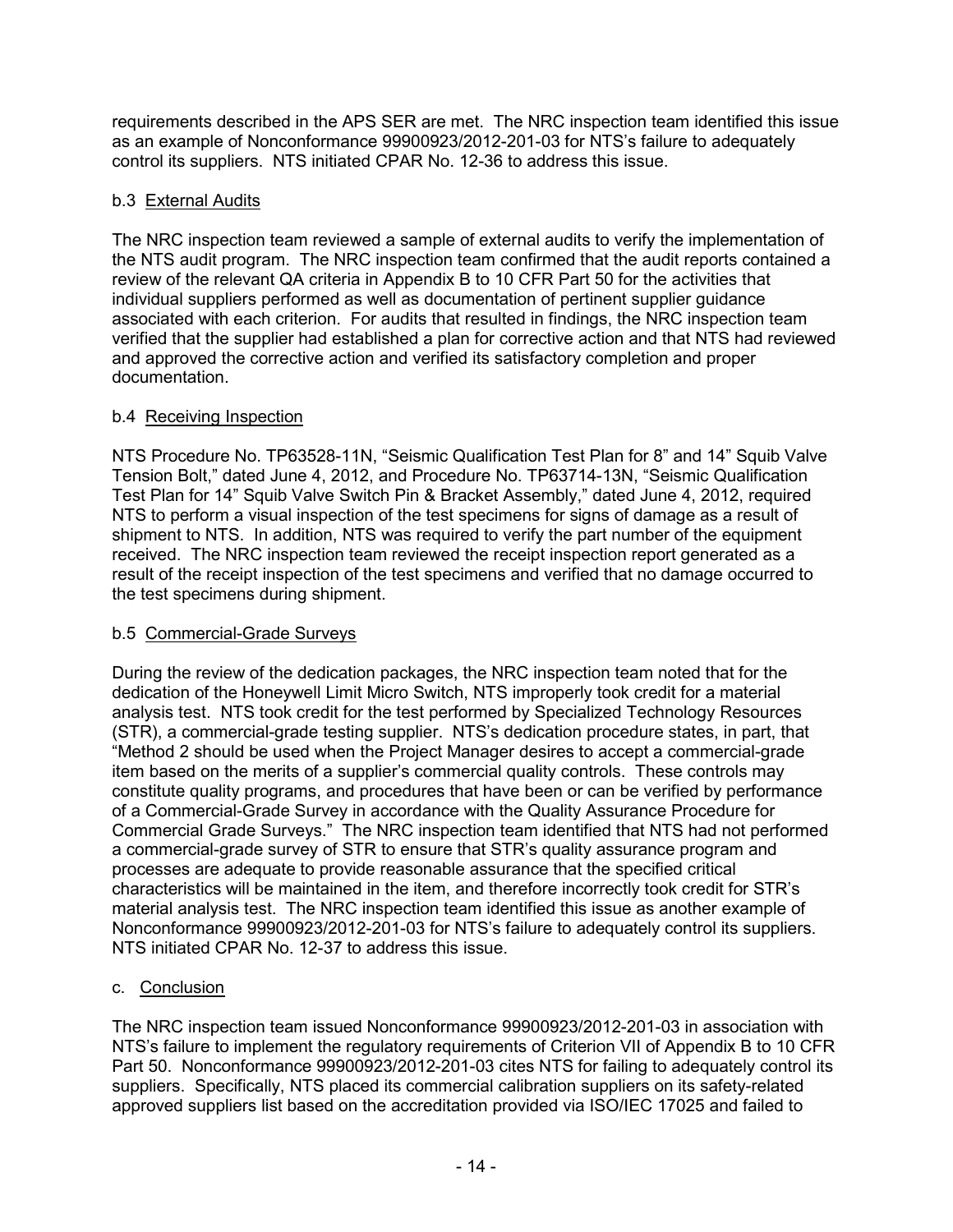perform a commercial-grade survey of a commercial supplier's testing program to verify the supplier's control of critical characteristics necessary to provide reasonable assurance that the commercial-grade items to be used as basic components will perform their intended safety function.

### 5. Test Control and Configuration Management

#### a. Inspection Scope

The NRC inspection team reviewed NTS's policies and implementing procedures that govern the implementation of NTS's test control program to verify compliance with the regulatory requirements of Criterion XI, "Test Control," of Appendix B to 10 CFR Part 50. The NRC inspection team observed various testing activities associated with the 8-inch and 14-inch squib valve tension bolts, and the 14-inch squib valve position switch. The NRC inspection team conducted interviews with responsible NTS personnel, and reviewed testing documents to determine if NTS performed activities in accordance with the applicable design, quality, and technical requirements imposed in the WEC POs and industry standard requirements of the Institute of Electrical and Electronics Engineers (IEEE). The attachment to this inspection report lists the documents reviewed by the NRC inspection team.

### b. Observations and Findings

## b.1 Test Plan

WEC document APP-GW-G1-002, "AP1000 Plant Equipment Qualification Methodology," Revision 3, issued February, 2012, is a top-tier document that contains the overall guidelines for equipment qualifications, including criteria, methods, and codes for the seismic testing for the AP1000 design. This document provides the test criteria for the vibration and seismic qualification for the AP1000 squib valves. Section 6.4.6, "Seismic Testing of AP1000 Line Mounted Equipment," describes the methodology for seismic qualification for line-mounted equipment by multiple and single frequency testing.

WEC developed the seismic qualification test program for the AP1000 squib valves. WEC documents EQ-TP-222-APP, "AP1000 Squib Valve Equipment Qualification Test Plan," Revision 1, issued June 2012, and WEC EQ-TP-49-APP, APP-PV95-VPH-002, Appendix B, "RIM Seismic Testing Guidelines," Revision 1, dated August 18, 2009, contain the specific requirements for seismic qualification testing of the AP1000 squib valves. Since seismic qualification testing of a complete squib valve cannot be performed because of its size and weight, supplemental seismic qualification testing of important-to-function parts of the squib valve is required to demonstrate their ability to function properly after a seismic event. The important-to-function parts which seismic qualification does not cover by either IEEE testing or ASME QME-1, "Qualification of Active Mechanical Equipment Used in Nuclear Power Plants," testing are the 8-inch and 14-inch squib valves' tension bolts and the 14-inch squib valve's position indication device. The seismic qualification tests are performed to demonstrate that the squib valves meet or exceed their capability to withstand the effects of earthquakes and be able to perform their intended safety function.

The test samples for each tension bolt consist of a piston with an outside diameter and weight identical to the production piston mounted in a seismic test fixture, one representing the 14-inch squib valve and the other representing the 8-inch squib valve, fabricated to design specifications and drawings D-403972, "8-inch Squib Valve Functional Testing 8" Tension Bolt Vibration Test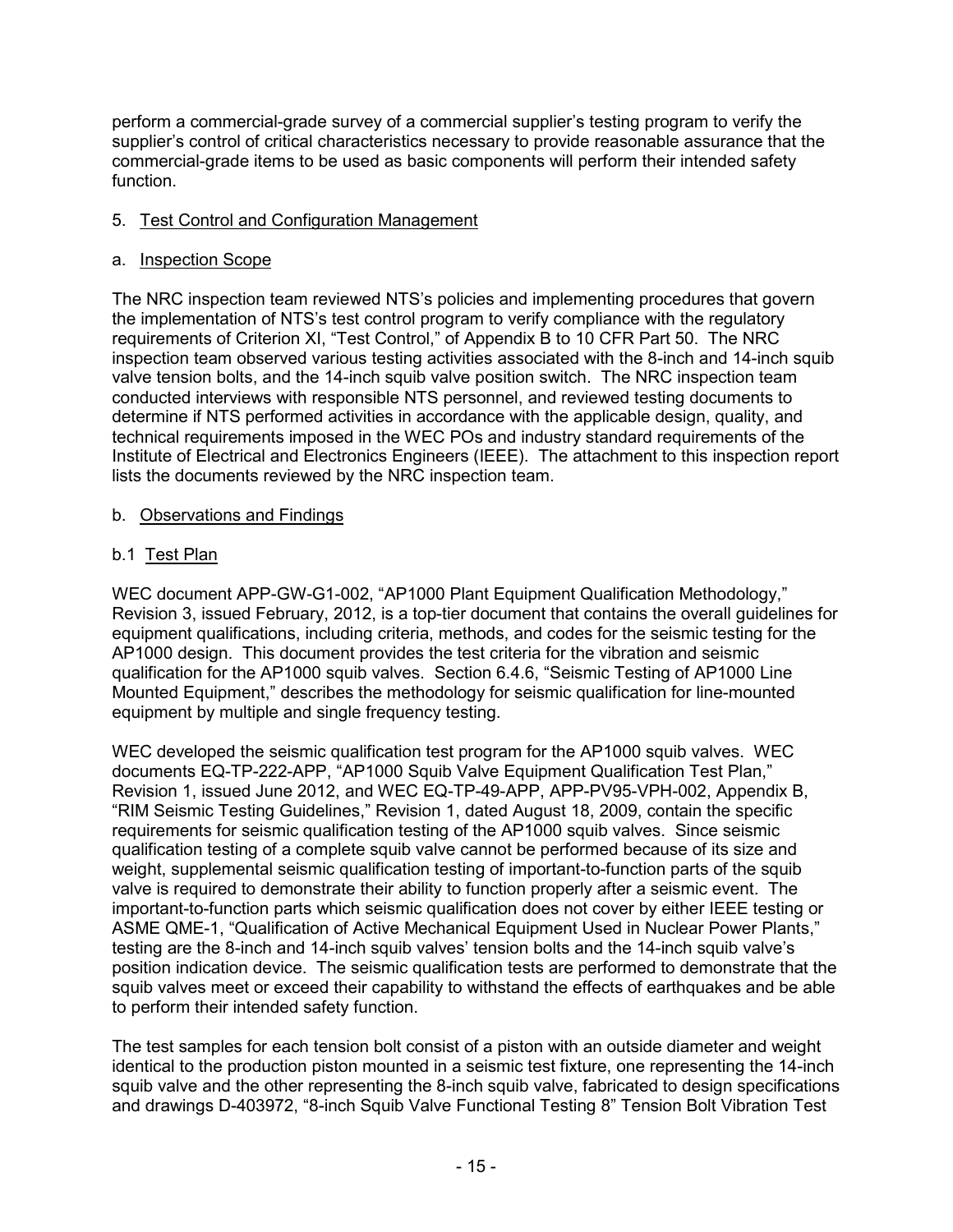Fixture Welding/Assembly," Revision 2, dated January 30, 2012, and D-407009, "14-inch Squib Valve Testing Tension Bolt Vibration Test Fixture Welding, Revision 2, dated June 1, 2011, by SPX/Copes Vulcan Corporation (SPX), the manufacturer of the squib valves.

The 14-inch squib valve position indication switch test sample consists of an assembly of standoff piece, internal parts, and the Topworx switch, installed into a seismic test fixture that replicates the bottom of the 14-inch squib valve, as described in SPX drawing No. D-409861, "14-inch Switch Pin & Bracket Seismic Test Assembly," Revision 0, dated March 13, 2012.

### b.2 Test Procedures

NTS Test Procedure No. TP63528-11N, "Seismic Qualification Test Plan for 8" and 14" Squib Valve Tension Bolt," Revision 0, dated June 4, 2012, and NTS Test Procedure No. TP-63714-13N, "Seismic Qualification Test Plan for 14" Squib Valve Switch Pin & Bracket Assembly," Revision 0, dated June 4, 2012, describe the test methodology for the seismic qualification testing on the 8-inch and 14-inch squib valve tension bolts and on the 14-inch squib valve position indication switch assembly, and include the requirements for qualification contained in EQ-TP-222-AP. The NRC inspection team verified that the NTS test procedures adequately included the technical, quality and regulatory requirements identified in the WEC PO. The NRC inspection team also verified that the NTS test procedures provided an adequate description of the test objectives, test sequences, test instructions, test parameters, M&TE usage, acceptance criteria, post-test activities, and that they meet the requirements of the following standards:

- IEEE 323-1974, "IEEE Standard for Qualifying Class 1E Equipment for Nuclear Power Generating Stations"
- IEEE 344-1987, "IEEE Recommended Practice for Seismic Qualification of Class 1E Equipment for Nuclear Power Generating Stations"
- IEEE 382-1996, "IEEE Standard for Qualification of Actuators for Power-Operated Valve Assemblies with Safety-Related Functions for Nuclear Power Plants"

#### b.3 Test Program Implementation

Each squib valve test sample is subjected to the following testing sequences as described in the NTS test procedures:

- resonance survey search
- vibration aging
- required input motion (RIM) testing
	- $\circ$  low cycle fatigue testing
		- $\circ$  sine beat testing
- multi-frequency testing

Low Cycle Fatigue Testing on the 8-inch and 14-inch Squib Valve Tension Bolt and 14-inch Squib Valve Position Indication Switch Test Samples

The NRC inspection team observed the test setup and the low cycle fatigue seismic qualification testing on the 8-inch and 14-inch squib valve tension bolt test samples and on the 14-inch squib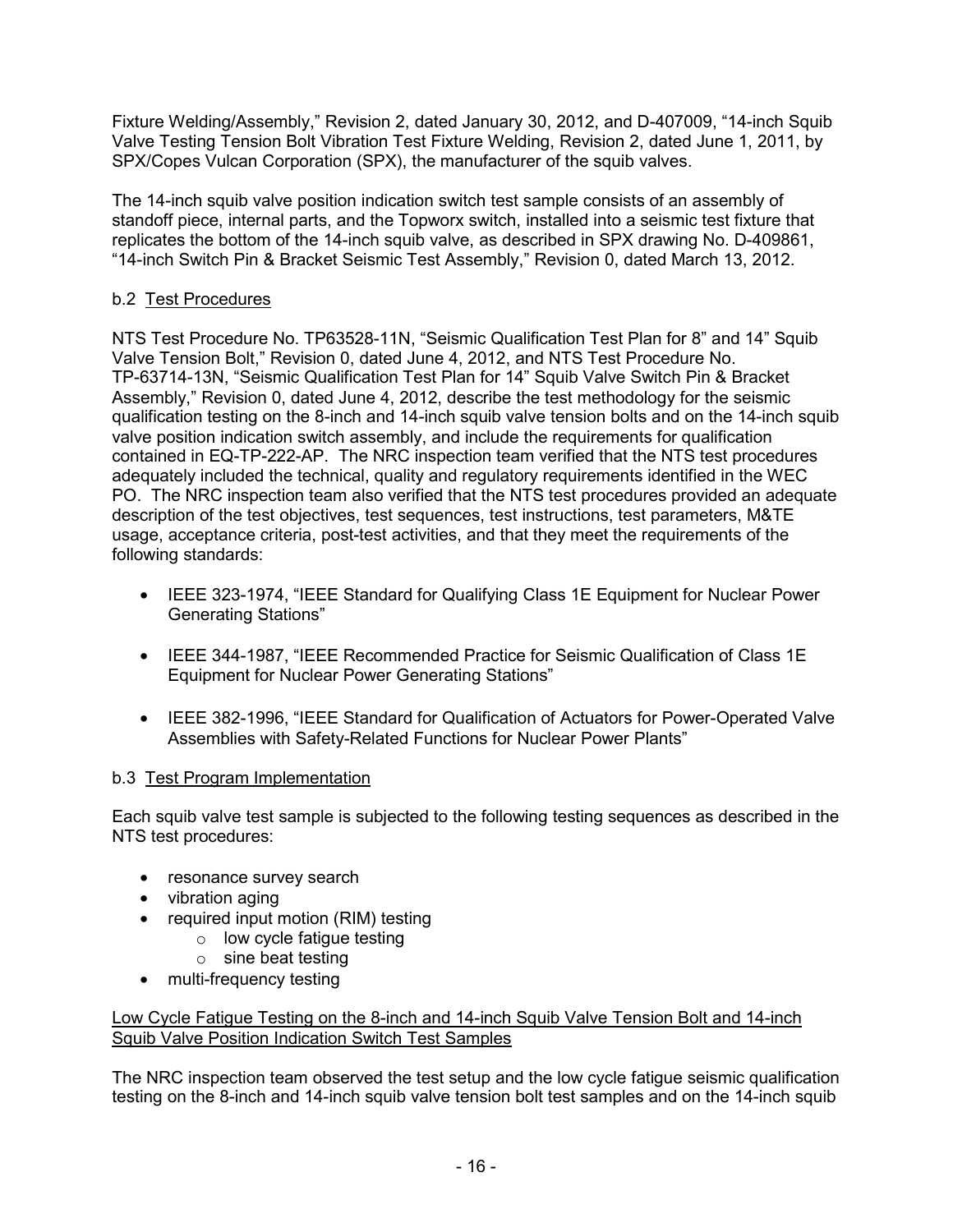valve position indication switch test sample. Each test sample was subjected to a simulated operating basis earthquake (OBE) vibratory motion by exposing the test sample to two sinusoidal cycles at two-thirds of the RIM SSE (6.6 acceleration due to gravity). Each cycle was from 2 to 64 to 2 hertz (Hz) at a rate of 1 octave/minute in each of the three principal orthogonal directions per the requirements of APP-GW-G1-002. In addition, the NRC inspection team observed that the WEC representative performed visual and dimensional inspections on each tension bolt test sample during pre- and post-OBE testing for each 8-inch and 14-inch squib valve tension bolt test sample in each orthogonal direction. The WEC representative also performed a functional test on the 14-inch squib valve position indication switch test sample after the OBE test in each orthogonal direction, documenting the inspection results in the WEC datasheet, as part of the requirements of EQ-TP-222-AP.

The NRC inspection team confirmed that the following testing elements were satisfied, verified, and recorded, as appropriate: (a) test parameters and initial conditions, (b) test acceptance criteria, (c) test prerequisites, (d) test instrument range, accuracy, and uncertainty appropriate for the test, (e) current calibration, and (f) proper procedure sequence followed and any deviations documented and evaluated.

#### Sine Beat Testing on the 8-inch and 14-inch Squib Valve Tension Bolts and 14-inch Squib Valve Position Indication Switch Assembly

The NRC inspection team observed the test setup and the sine beat seismic qualification testing on the 14-inch squib valve position indication switch test sample, and a portion of the sine beat seismic qualification testing on the 14-inch squib valve tension bolt test sample. Each test sample was subjected to a simulated SSE by exposing each test sample to a series of single frequency sine beats spaced at  $1/3<sup>rd</sup>$  octave intervals from 2 to 32Hz and at  $1/6<sup>th</sup>$  octave over 32 Hz to 64Hz plus any defined resonances up to 100Hz in each of the orthogonal axes per the requirements of APP-GW-G1-002.

During the sine beat seismic qualification testing on the 14-inch squib valve position indication switch test sample in the horizontal Y-axis direction at the resonance frequency of 75.6Hz, a chatter noise was identified with one of the two electrical contacts in the position switch. The seismic test was immediately stopped with the NTS Project Manager (PM) requesting the WEC representative to verify if there was any damage to the test specimen. The WEC representative reviewed the test data, and performed a visual inspection. Based on satisfactory inspection results and lack of any visual damage to the test sample, the test was resumed at a different response time setting on the position switch. The NTS PM documented the test deviation and initiated a "Notice of Deviation," (NOD) No. 001 for Job No.63714-13N and submitted it to the WEC representative for review, and disposition and recommendation. The NRC inspection team verified that NOD 001 documented the deviation, test requirements, root- cause evaluation and disposition approved by the WEC representative.

In addition, during the sine beat seismic qualification testing on the 14-inch squib valve position indication switch test sample in the X-axis direction (perpendicular to the length of the test fixture) at a resonance frequency between 2 and 2.5Hz, the test technician identified a test deviation resulting from an erroneous data output from one of the signal channels of the tri-axial accelerometer. The NTS PM documented the test deviation and initiated NOD No. 002 for Job No. 63714-13N. The NRC inspection team verified that NOD No. 002 documented the deviation, test requirements, root- cause evaluation and disposition approved by the WEC representative. Furthermore, during the sine beat seismic qualification testing on the 14-inch squib valve position indication switch test sample in the horizontal X-axis direction at the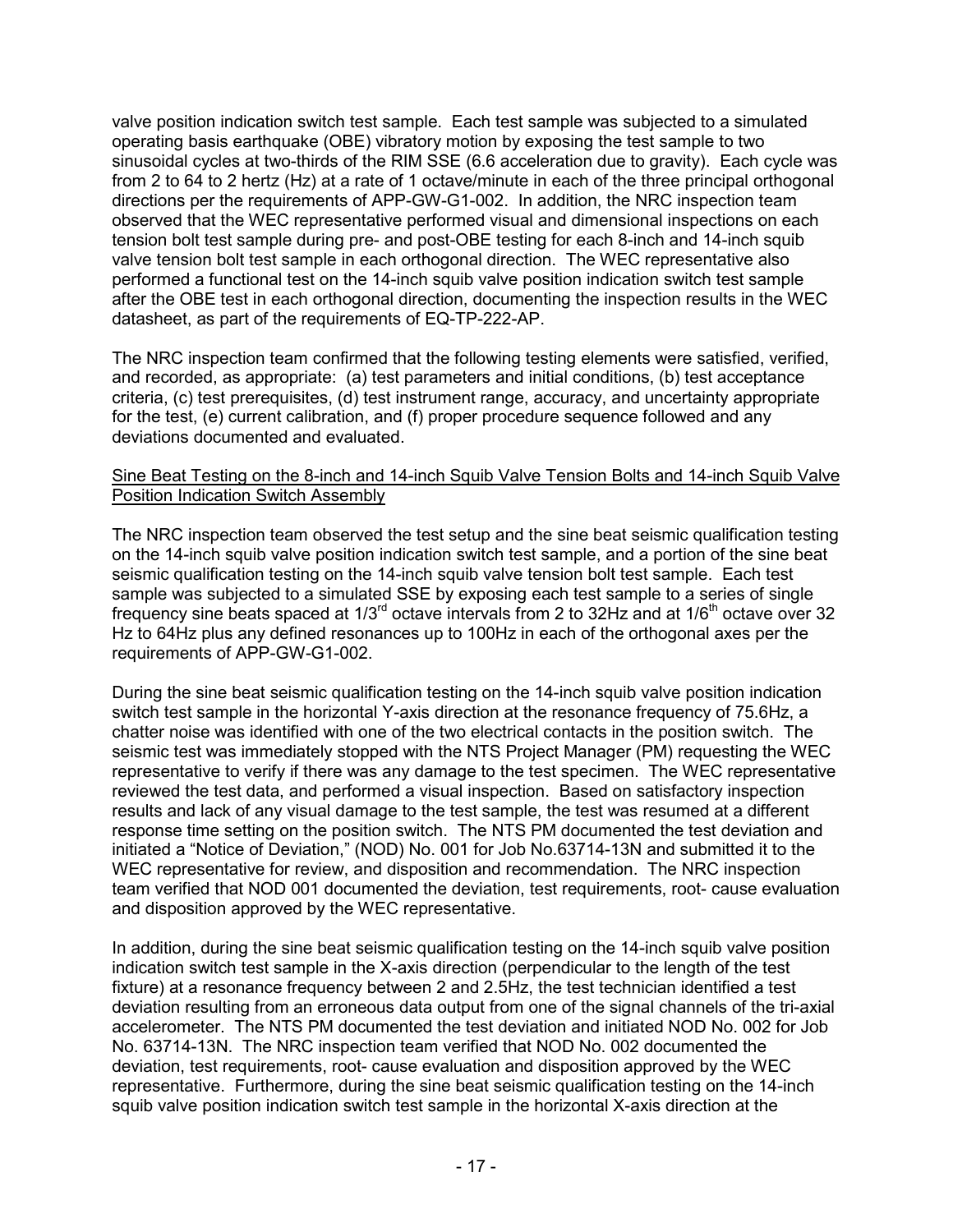resonance frequency of 75.6Hz, the test technician noted that the locknut and washer for the switch became loose during testing and was discovered in the erroneous data output from one of the tri-axial accelerometer channels during investigation. The NTS PM documented the test deviation and initiated NOD No. 003 for Job No. 63714-13N. The NRC inspection team verified that NOD No. 003 documented the deviation, test requirements, evaluation and disposition approved by the WEC representative. At WEC's request, NTS repeated the sine beat testing at the previous frequencies of 50.8, 57.02, 64, and 75.6Hz.

Another test deviation occurred during the first sine beat testing RIM simulation testing in the horizontal X-axis on the 14-inch squib valve tension bolt test specimen. At approximately 50.8 Hz frequency, a loud rattling noise from the test specimen was heard in the middle of the 15-second test run and was confirmed by NTS test personnel by spiking noted in the accelerometer test data. NTS immediately stopped the test upon request of the WEC representative. The WEC representatives reviewed the accelerometer data, and performed visual and dimensional inspection to determine the cause and to assess for a broken tension bolt. Based on satisfactory inspection results, the WEC representative recommended NTS management to rerun the test at the same frequency and the same rattling noise was heard upon rerun of the test, except this time it was earlier in the 15-second test run.

The WEC test representative decided to continue the testing at the next test frequency of 57.02 Hz to ensure that this was not an issue with a single frequency. A single sine pulse at 57.02 Hz was introduced into the test specimen and a similar rattling noise was heard. The WEC representative halted all the testing activity by providing a verbal stop work order to NTS, informing NTS to discontinue testing on both the 8-inch and 14-inch squib valve tension bolt test specimens until the cause of the test anomaly was analyzed. The NTS PM documented the test deviation and initiated NOD No. 001 for Job No. 63528-11N. The NRC inspection team verified that NOD No. 001 documented the test deviation, test requirements, and was evaluated by the WEC representative.

Concurrently, WEC documented the test deviation by initiating WEC Issue Report No. 12-165-M042 to address this issue. The NRC inspection team participated in a teleconference held between the SPX and WEC personnel where SPX discussed its analysis for the potential cause of the test deviation and recommended that testing continue. SPX decided to send a representative to NTS's facility to conduct a visual and dimensional inspection, and to observe the rest of the testing.

#### b.4 Test Results and Data Reduction

The NRC inspection team verified that NTS implemented suitable requirements for recording data during testing and had established a process with functional responsibilities for effective evaluation of test results. The NRC inspection team reviewed NTS's controls applicable to test log documentation and data acquisition software to assess the completeness of the requirements with regards to traceable and verifiable data, and documenting the accuracy of instruments used to collect data.

The NRC inspection team reviewed NTS's process of verifying and validating software used for the acquisition, processing, recording, reporting, and storage or retrieval of test data used during seismic qualification testing of the 8-inch and 14-inch squib valve tension bolts and 14-inch squib valve position switch assembly. NTS uses a Commercial-Off-the-Shelf Software, "VibrationVIEW," developed by Vibration Research Corporation, to generate the vibration signals, control the seismic qualification testing, and collect response data. NTS always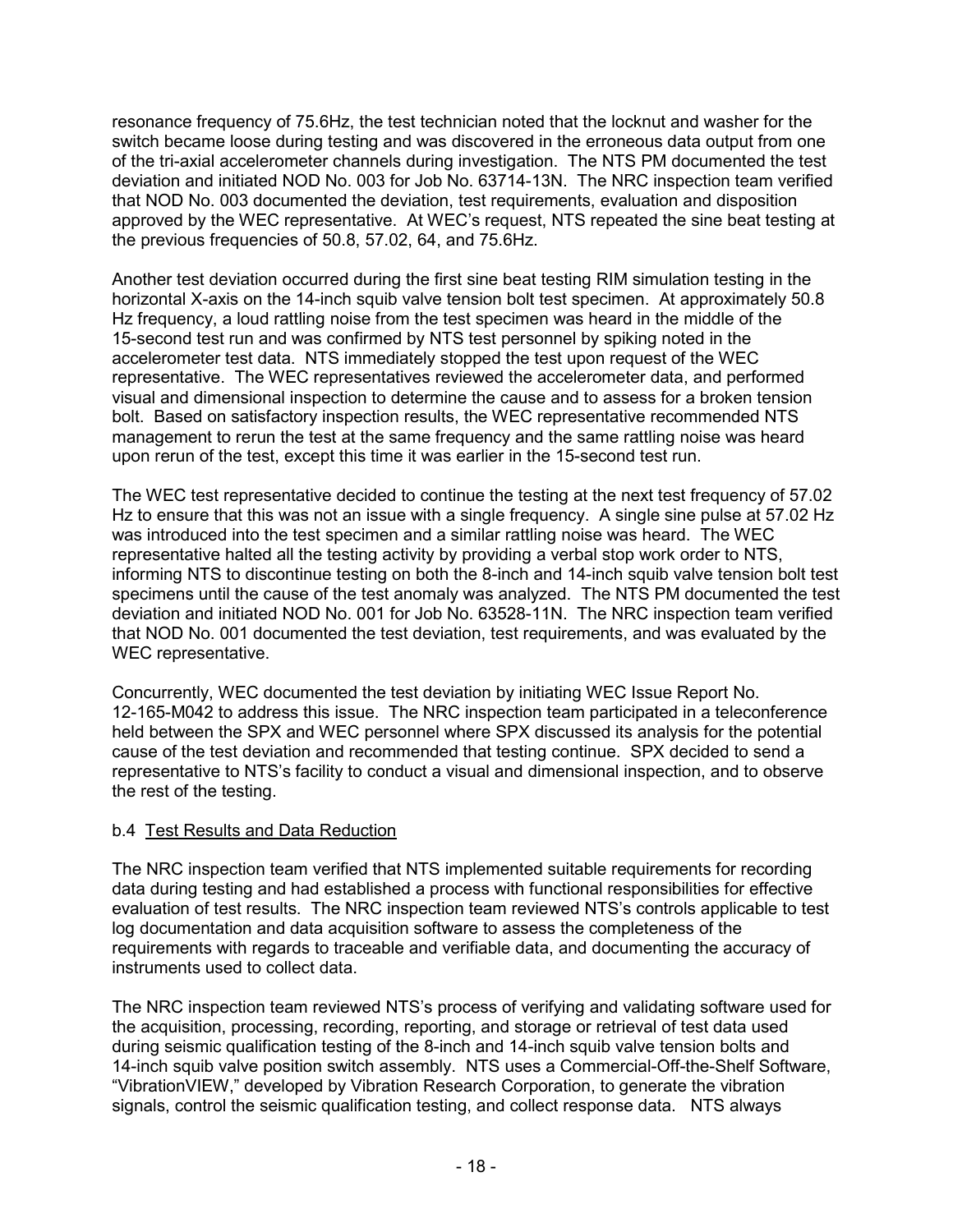performs calibration and verification of the software before use for safety-related applications. The NRC inspection team reviewed documentation associated with VibrationVIEW, Revision 10.0.06, to verify that the process implemented by NTS was consistent with the applicable regulatory requirements and relevant industry standards. The NRC inspection team also interviewed NTS personnel management related to software verification and software dedication for safety-related test application. The NRC inspection team verified that the software reduces test data to a format that facilitates qualification of the components being tested.

During discussions with NTS's personnel, the NRC inspection team identified that during an audit of NTS by NUPIC, NTS was issued an audit finding related to the use commercial software in safety-related applications for NTS's failure to perform a technical evaluation under NTS's dedication program. The NRC inspection team reviewed NTS's response to the NUPIC audit finding which consisted of developing NTS Procedure SOP NOR CAL 15, "Commercial-Grade Dedication of Vibration Research Software Verification," that NTS submitted to the NUPIC team lead for review and approval.

The NRC inspection team did not identify any issues related to the process for verifying and validating the software, however, it identified several discrepancies in the verification test report. Among the discrepancies: the preparer and reviewer of the verification report was the same individual, the test technician did not sign the verification results, and some of the test plots did not have the correct frequency band range. The NRC inspection team discussed these discrepancies with the NTS personnel who acknowledged them and initiated CPAR No. 12-39 to address this issue.

## b.5 Control of Measuring and Test Equipment

For a sample of M&TE used in the seismic qualification testing, the NRC inspection team verified that the M&TE used had appropriate calibration stickers and current calibration dates, including calibration due dates, and that the associated calibration records were current and available for review. The calibration records reviewed by the NRC inspection team also indicated the as-found or as-left conditions, accuracy required, calibration results, calibration dates, due date for recalibration and the applicable National Institute of Standards and Technology reference for the equipment used in the calibration. The NRC inspection team also verified that the selected M&TE was calibrated using procedures traceable to known industry standards.

During discussions about the M&TE activities with NTS personnel, the NRC inspection team was informed that NTS does not have an M&TE program on-site, but rather it subcontracts the calibration services to Tektronix Service Solutions (hereafter referred to as Tektronix). Tektronix is a commercial supplier of M&TE and is accredited to ISO/IEC 17025 to perform calibrations.

While the NRC inspection team concluded that NTS adequately controlled the M&TE, the NRC inspection team issued Nonconformance 99900923/2011-201-02 to NTS for failing to review the suitability of the application of commercially procured calibration services of the calibration laboratory that calibrated the instruments and generated the calibration records.

#### c. Conclusion

The NRC inspection team concluded that NTS is implementing its test control program consistent with the regulatory requirements of Criterion XI of Appendix B to 10 CFR Part 50. Based on the limited sample of documents reviewed, the NRC inspection team also determined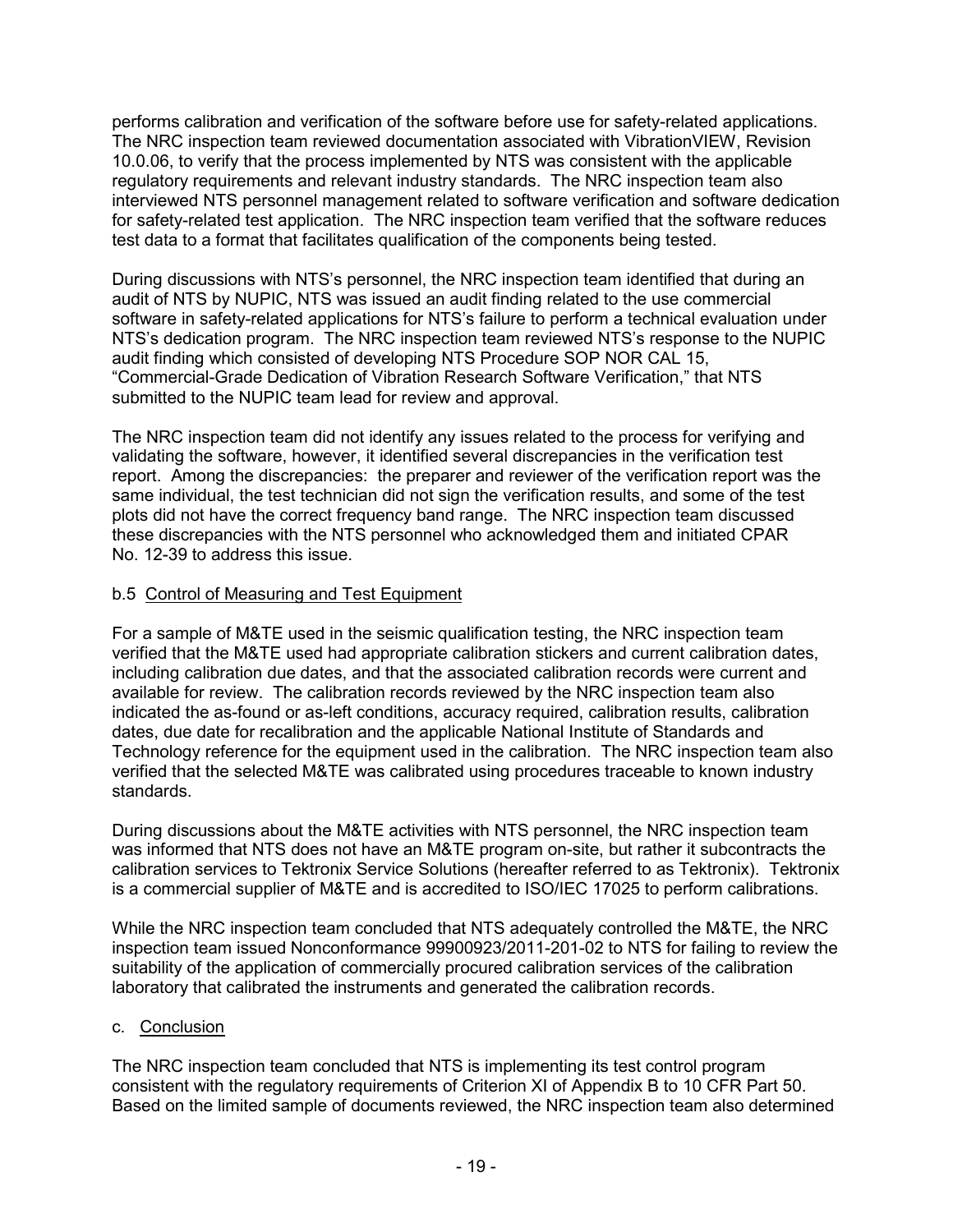that NTS is implementing its policies and procedures associated with its test control program. The NRC inspection team identified no findings of significance.

### 6. Nonconforming Material, Parts or Components and Corrective Action

#### a. Inspection Scope

The NRC inspection team reviewed NTS's policies and implementing procedures that govern the implementation of NTS's nonconforming materials, parts, or components and corrective action programs to verify compliance with Criterion XV, "Nonconforming Materials, Parts, or Components," and Criterion XVI, "Corrective Action," of Appendix B to 10 CFR Part 50. The NRC inspection team reviewed a sample of nonconformance reports (NCRs), NODs and CPARs and discussed the nonconforming materials, parts, or components and the corrective action programs with NTS management and staff. The attachment to this inspection report lists the documents reviewed by the NRC inspection team.

### b. Observations and Findings

## b.1 Implementation of the Nonconforming Materials, Parts or Components Program

NTS's program for nonconforming materials, parts or components defines a nonconformance as an item or activity that does not meet the technical or quality requirements. NTS applies the nonconformance process to test activities as well as purchased items and services. All nonconformances are documented in a NCR and tracked in a Nonconformance Report Log. Nonconformances associated with testing activities are documented in an NOD and are treated in the same way as an NCR.

The NRC inspection team verified that NTS processes and procedures guidelines for the identification, documentation, segregation, evaluation and disposition of nonconforming items. The NRC inspection team also verified that SPX's nonconformance process provides guidance to evaluate nonconformances for reportability under NTS's 10 CFR Part 21 program. The nonconformance process is also linked to the corrective action program.

The NRC inspection team walked down NTS's commercial-grade dedication laboratory and testing areas and verified that nonconforming materials were properly identified, marked, and segregated when practical to ensure that they were not reintroduced into the dedication and testing activities. The NRC inspection team also verified that NTS had adequate controls for segregation of in-process nonconforming materials. The NRC inspection team reviewed items in the hold area and verified that everything was physically tagged with a QA Hold Tag and that the document package clearly identified the issue and status.

During the review of the dedication package for the Honeywell Limit Micro Switch, the NRC inspection team noted that on February 24, 2012, NTS identified a material analysis test anomaly related to an internal gasket. NTS evaluated the test deviation and dispositioned it as "use-as-is." NTS proceeded to send the micro switch to the licensee as a conforming item on March 5, 2010, without objective evidence of how the NOD was dispositioned. During a quality review, NTS identified that the PM failed to initiate and document the disposition of the NOD in accordance with NTS's procedures. The PM then proceeded to initiate and document the disposition of the NOD on November 8, 2011. The NRC inspection team identified this issue as an example of Nonconformance 99900923/2012-201-04 for NTS's failure to document an NOD in a timely manner. NTS initiated CPAR No. 12-41 to address this issue.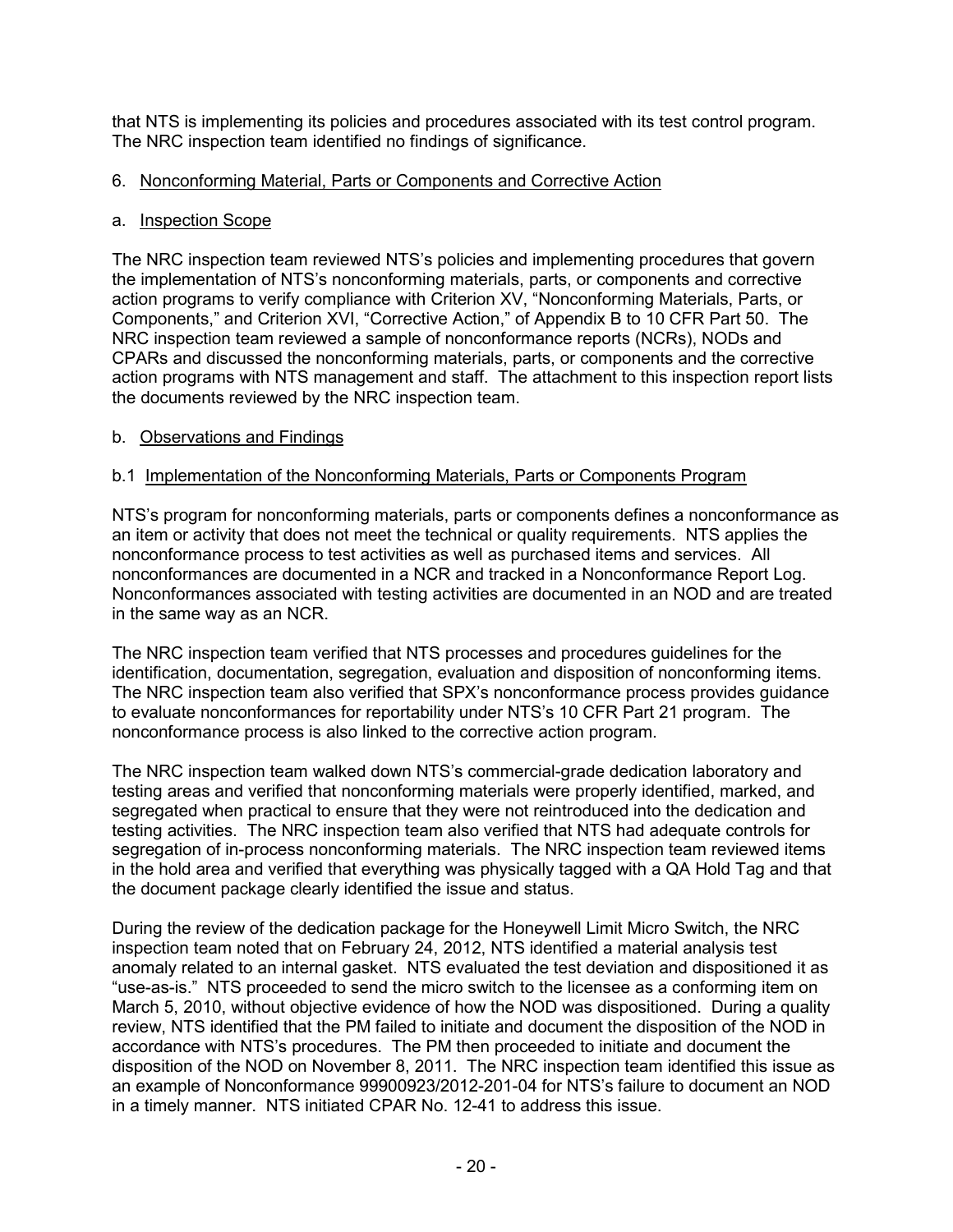## b.2 Implementation of the Corrective Action Program

NTS's program for corrective actions clearly defines the roles and responsibilities of NTS personnel, the identification and documentation requirements (e.g., CPAR forms, CPAR Log), identifies a process for periodic review of NCRs for initiation of a CPAR form, and establishes the process for initiating actions to correct the condition and prevent its reoccurrence. NTS's processes and procedures for corrective action describe the process for identifying, evaluating, reporting, and correcting nonconformances and deviations. The NRC inspection team noted that NTS's corrective action procedures lead them to evaluate conditions under NTS's 10 CFR Part 21 program for potential reportability, as required.

The NRC inspection team noted that NTS's corrective action program does not differentiate between conditions adverse to quality and significant conditions adverse to quality. In accordance with Criterion XVI of Appendix B to 10 CFR Part 50, all conditions adverse to quality must be promptly identified and corrected. For significant conditions adverse to quality, Criterion XVI requires that the cause of the condition be determined (root cause analysis), corrective action be taken to preclude repetition, and the appropriate level of management be notified. NTS treats all nonconformances and deviations the same and performs all the actions required for significant conditions adverse to quality.

The NRC inspection team reviewed a sample of CPARs resulting from a variety of issues (e.g., external and internal audits, customer complaints or returns) and verified that each contained a detailed description of the nonconformance, justification for the disposition of the condition that led to the nonconformance or deviation, root cause analysis, corrective action to prevent further recurrence and documenting NTS's verification of implementation of corrective actions taken to ensure its effectiveness before closing the CPAR. In relation to Nonconformance 99900923/2012-201-04 identified in Section 6.b.1 of this report, the NRC inspection team asked NTS for a copy of the CPAR initiated in response for NTS's failure to initiate and document the disposition of the NOD in a timely manner as required by NTS Procedure COR 16, "Control of Non-Conforming Items," Revision 3, dated November 5, 2004. NTS indicated that they had not generated a CPAR documenting NTS's failure in initiating and documenting an NOD in a timely manner. The NRC inspection team identified this issue as an example of Nonconformance 99900923/2012-201-05 for NTS's failure to promptly identify and correct conditions adverse to quality. NTS initiated CPAR No. 12-41 to address this issue.

In addition, during the review of a sample of CPARs, NTS had generated CPAR 11-77 on August 22, 2011, in response to an external audit finding for its failure to review calibration certificates. NTS's response to the CPAR was to ensure that all calibration certificates for M&TE are reviewed; however, as described in Nonconformance 99900923/2012-201-02 in Section 3.b of this report, the NRC inspection team determined that the review of calibration certificates was not performed in accordance with CPAR 11-77. The NRC inspection team identified this issue as another example of Nonconformance 99900923/2012-201-05 for NTS's failure to adequately implement corrective actions. NTS initiated CPAR No. 12-42 to address this issue.

#### c. Conclusion

The NRC inspection team issued Nonconformance 99900923/2012-201-04 in association with NTS's failure to implement the regulatory requirements of Criterion XV of Appendix B to 10 CFR Part 50. Nonconformance 99900923/2012-201-04 cites NTS for failing to document an NOD in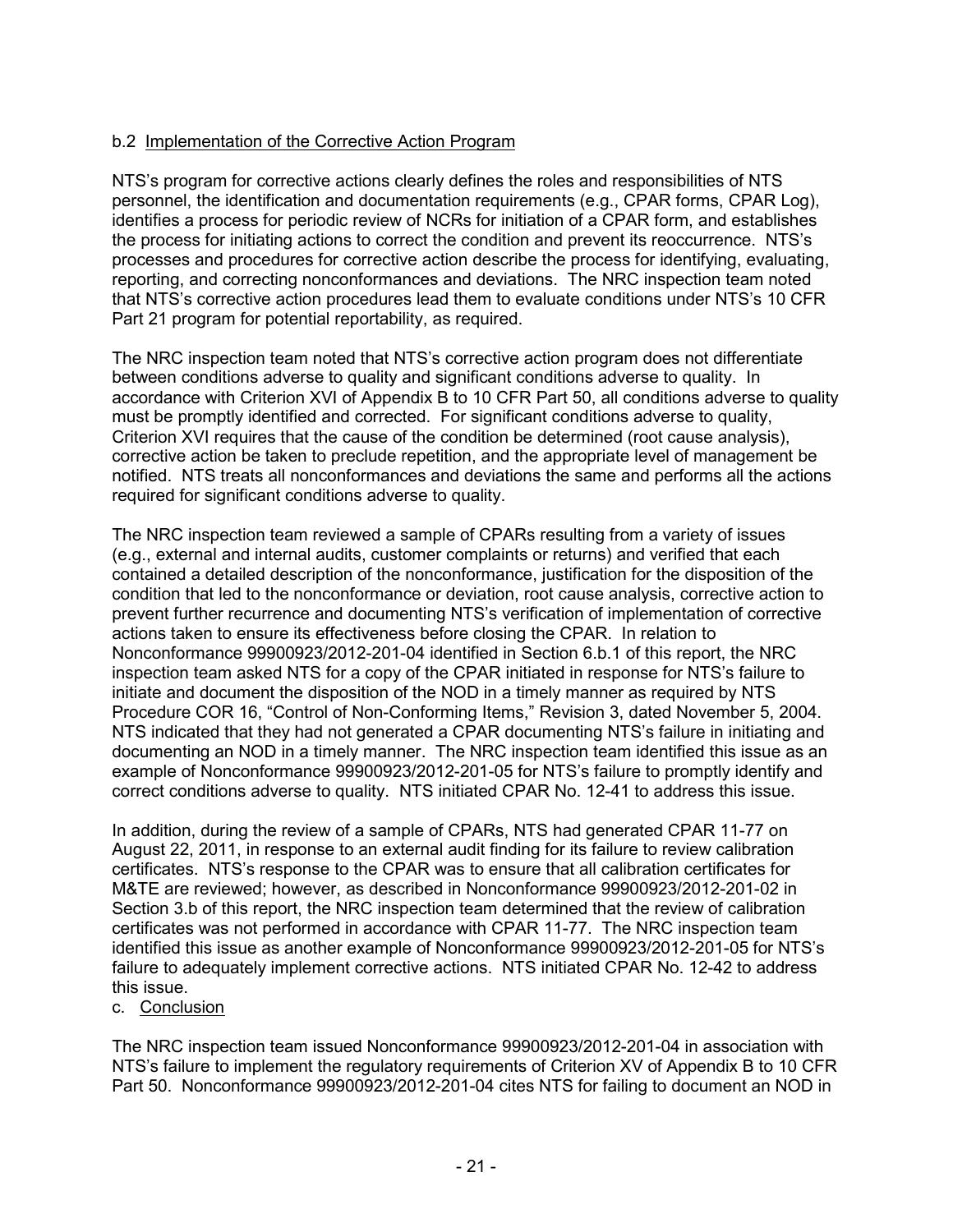a timely manner. Specifically, NTS failed to initiate and document the disposition of an NOD related to a test anomaly for an internal gasket in a timely manner.

The NRC inspection team issued Nonconformance 99900923/2012-201-05 in association with NTS's failure to implement the regulatory requirements of Criterion XVI of Appendix B to 10 CFR Part 50. Nonconformance 99900923/2012-201-05 cites NTS for failing to promptly identify and correct conditions adverse to quality and for failing to adequately implement corrective actions. Specifically, NTS failed to initiate a CPAR related to NTS's failure to document the disposition of an NOD related to a test anomaly for an internal gasket in a timely manner and failed to adequately implement corrective actions related to the review of calibration certificates.

### 7. Quality Assurance Records

## a. Inspection Scope

The NRC inspection team reviewed NTS's policies and implementing procedures that govern the implementation of NTS's quality assurance records program to verify compliance with the regulatory requirements of Criterion XVII, "Quality Assurance Records," of Appendix B to 10 CFR Part 50. In addition, the NRC inspection team discussed the quality assurance records program with NTS's management and technical staff. The attachment to this inspection report lists the documents reviewed by the NRC inspection team.

## b. Observations and Findings

NTS Quality Assurance Procedure COR 09, "Control of Quality Records," Revision 6, dated June 13, 2008, provides the requirements and guidelines for the collection, storage, maintenance, and retrieval of quality records.

For nuclear safety-related activities, NTS classifies records as nuclear lifetime records and nuclear nonpermanent records. Lifetime records are required to be retained for the lifetime of the component while nonpermanent records are retained for 3 years.

Once a job is completed, the entire file is scanned and saved as an electronic file. Electronic records are backed up regularly per the requirements of NTS Standard Operating Procedure SOP COR IT 05, "Server Replication and Archival," Revision 1, dated October 1, 2009, which states, in part, that "All file servers are replicated on a daily basis to two separate geographical locations."

The NRC inspection team reviewed a sample of several NTS quality assurance records, including training and qualification records, calibration records, audit records, PO records, CPAR records, NOD records, test data records, and vendor audit records. During its review, the NRC inspection team verified that NTS had implemented a quality assurance records program that provided adequate measures for the identification, classification, validation, and distribution controls of records. The NRC inspection team noted that NTS's policies and implementing procedures provided the necessary guidance for the administration, identification, receipt, storage, preservation, safekeeping, and disposition of all records. For the sample of quality records reviewed, the NRC inspection team verified that the records were legible, adequate, retrievable, adequately protected, and traceable.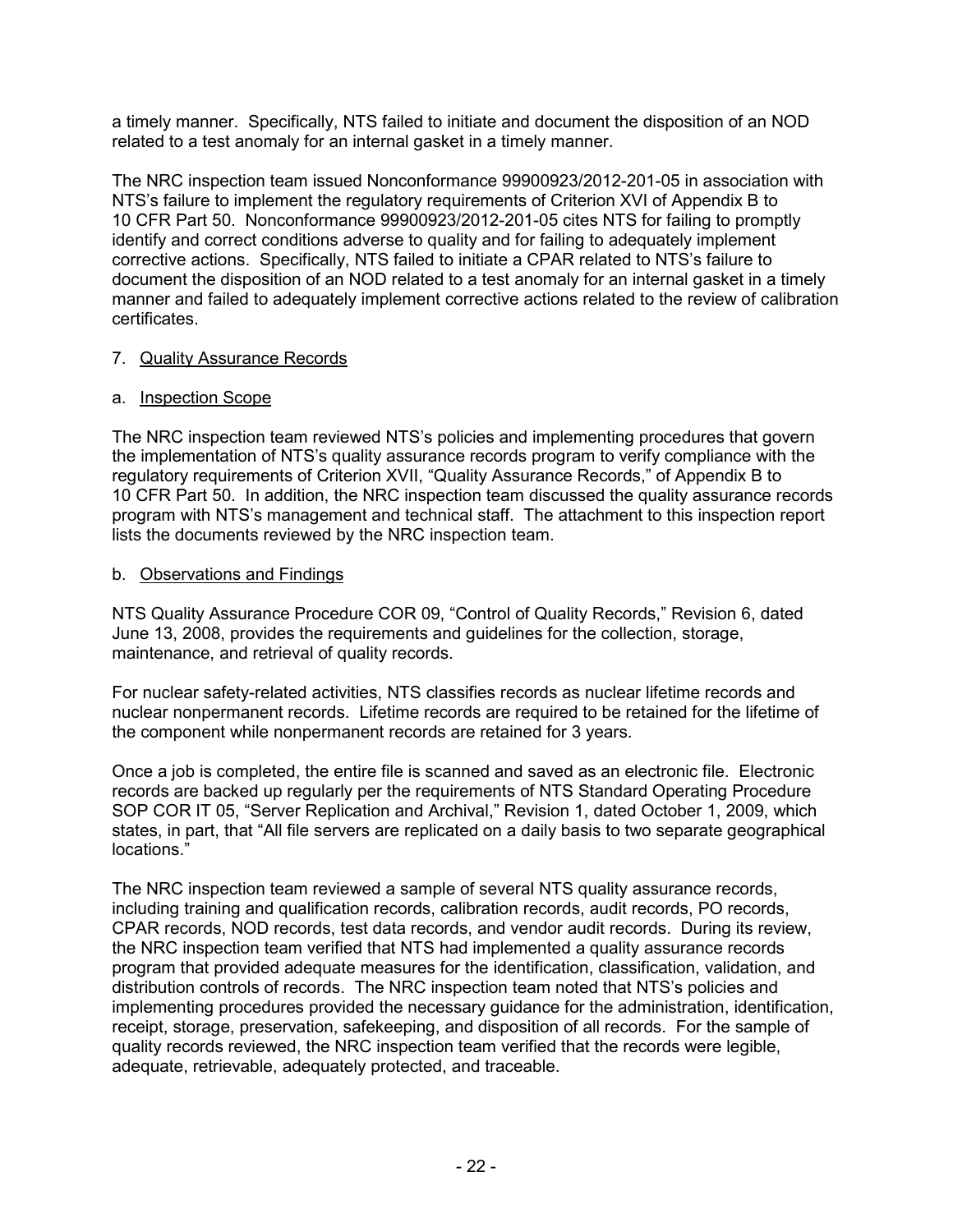#### c. Conclusion

The NRC inspection team concluded that NTS is implementing its quality assurance records program consistent with the regulatory requirements of Criterion XVII of Appendix B to 10 CFR Part 50. Based on the limited sample of documents reviewed, the NRC inspection team also determined that NTS is implementing its policies and procedures associated with its quality assurance records program. The NRC inspection team identified no findings of significance.

#### 8. Entrance and Exit Meetings

On June 11, 2012, the NRC inspection team discussed the inspection scope during an entrance meeting with Mr. Dwight D. Moore, PE, NTS's Chief Operating Officer, and other NTS personnel. On June 15, 2012, the NRC inspection team presented the inspection results during an exit meeting with Mr. Moore and other NTS personnel.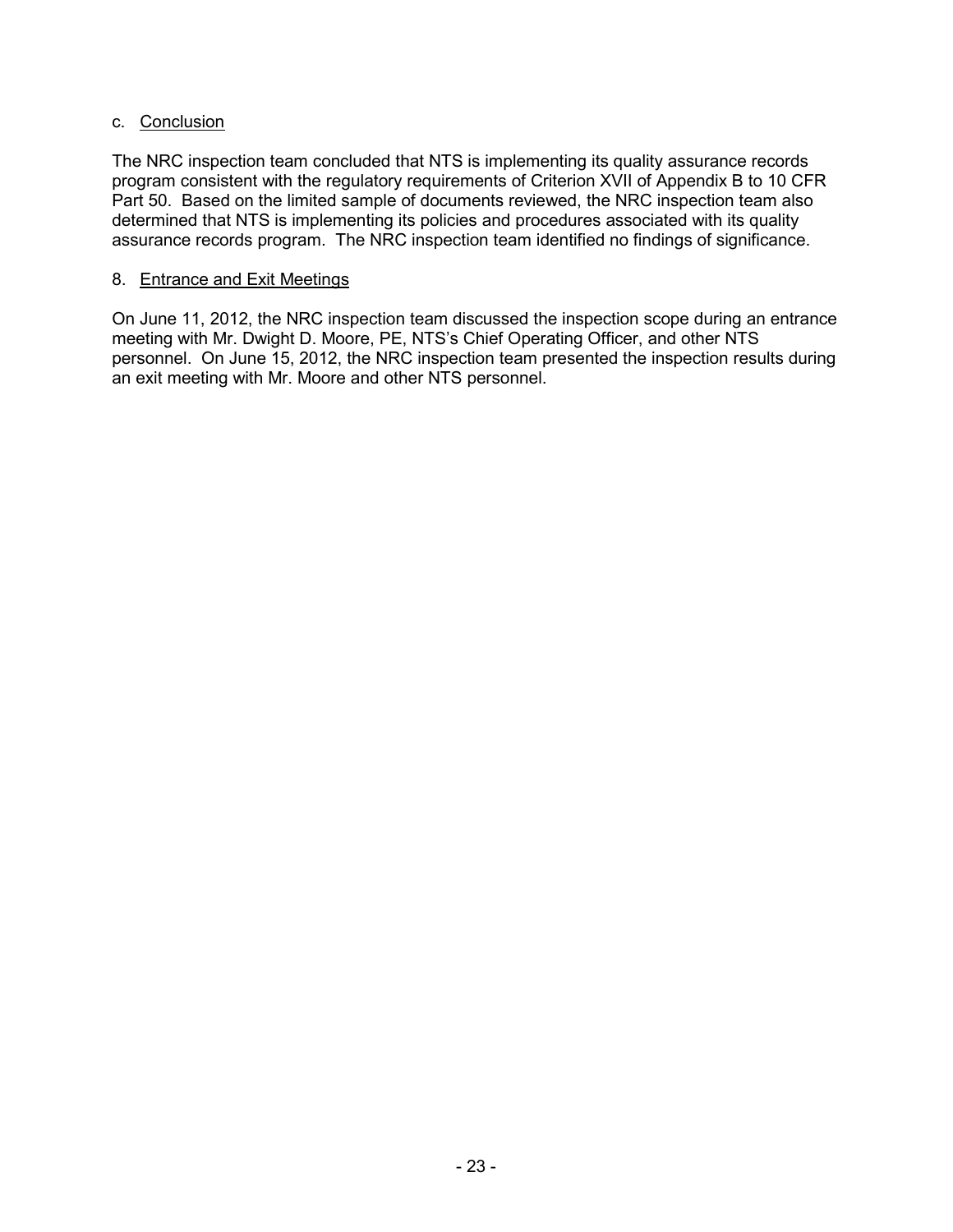### 1. PERSONS CONTACTED

| <b>Name</b>                 | <b>Title</b>                            | <b>Affiliation</b> | <b>Entrance</b> | <b>Exit</b> | <b>Interviewed</b> |
|-----------------------------|-----------------------------------------|--------------------|-----------------|-------------|--------------------|
| Dwight D. Moore             | <b>Chief Operating</b><br>Officer       | <b>NTS</b>         | X               | X           |                    |
| <b>Steve Eisenberg</b>      | <b>General Manager</b>                  | <b>NTS</b>         | X               | X           | X                  |
| Charles R. Pilotte          | Program Manager                         | <b>NTS</b>         | $\mathsf{X}$    | X           | X                  |
| Jonathan<br>Mendoza         | Engineering<br>Supervisor               | <b>NTS</b>         | X               | X           | X                  |
| Ron Kelly                   | <b>Quality Assurance</b><br>Manager     | <b>NTS</b>         | X               | X           | X                  |
| Nathan Lowe                 | Engineer                                | <b>NTS</b>         |                 |             | X                  |
| <b>Robert Wood</b>          | <b>Master Technician</b>                | <b>NTS</b>         |                 |             | X                  |
| Ken LeSage                  | <b>Test Technician</b>                  | <b>NTS</b>         |                 |             | X                  |
| Stephen Feder               | <b>Test Engineer</b>                    | Westinghouse       | X               |             | X                  |
| John Kearns                 | <b>Test Engineer</b>                    | Westinghouse       | X               |             | X                  |
| Yamir Diaz-<br>Castillo     | <b>Team Lead</b>                        | <b>NRC</b>         | $\mathsf{X}$    | X           |                    |
| Jonathan Ortega-<br>Luciano | <b>Reactor Operations</b><br>Engineer   | <b>NRC</b>         | X               | X           |                    |
| Raju Patel                  | <b>Reactor Operations</b><br>Engineer   | <b>NRC</b>         | $\mathsf{X}$    | X           |                    |
| Andrea Keim                 | <b>Reactor Operations</b><br>Engineer   | <b>NRC</b>         | $\mathsf{X}$    | X           |                    |
| John Bartleman              | <b>Senior Construction</b><br>Inspector | <b>NRC</b>         | X               | X           |                    |
| Richard<br>Rasmussen        | <b>Branch Chief</b>                     | <b>NRC</b>         |                 | X           |                    |

# 2. INSPECTION PROCEDURES USED

Inspection Procedure (IP) 36100, "Inspection of 10 CFR Part 21 and Programs for Reporting Defects and Noncompliance," dated April 25, 2011.

IP 43002, "Routine Inspections of Nuclear Vendors," dated April 25, 2011.

IP 43004, "Inspection of Commercial-Grade Dedication Programs," dated April 25, 2011.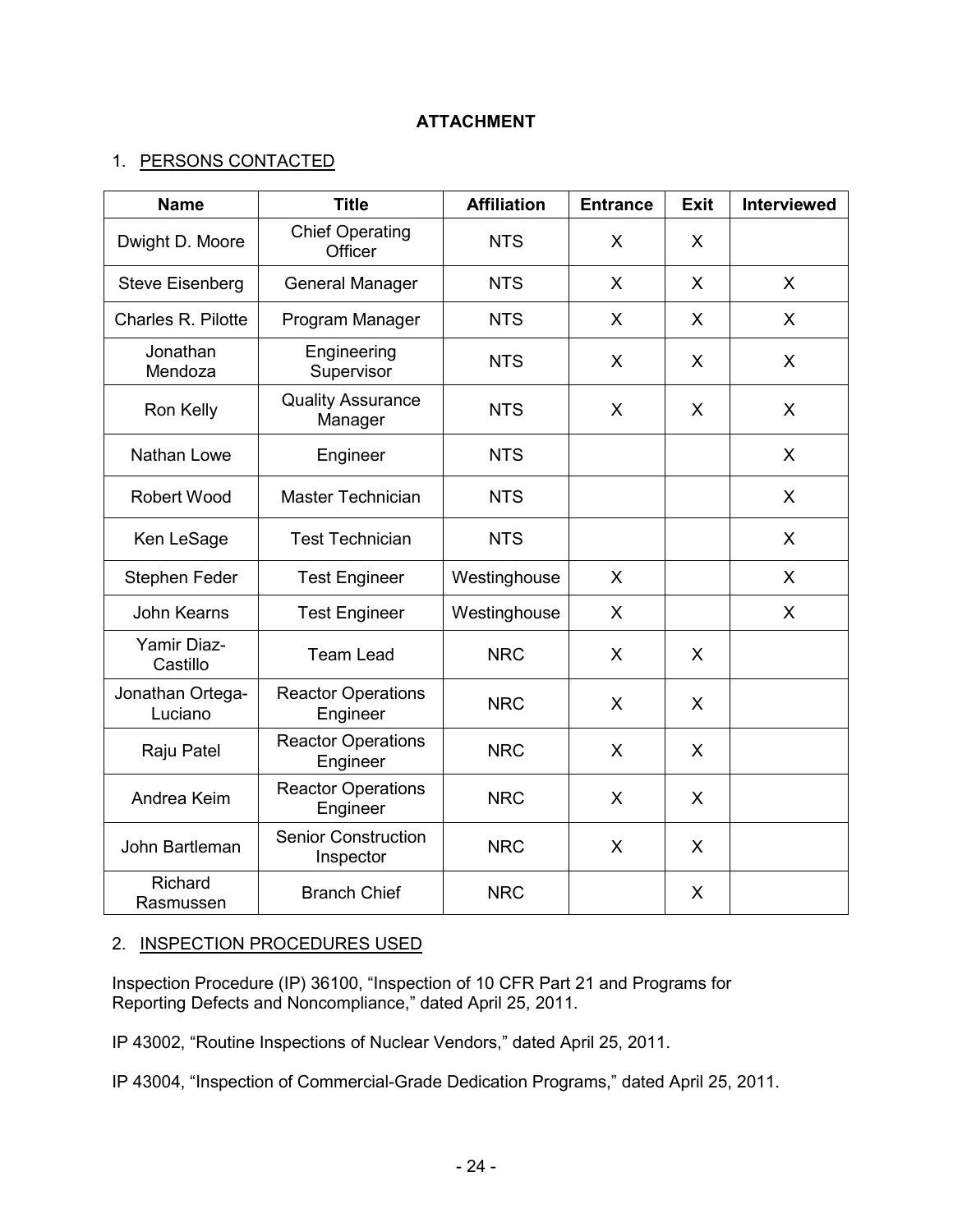#### 3. LIST OF ITEMS OPENED, CLOSED, AND DISCUSSED

| Item Number          | <b>Status</b> | <u>Type</u> | Description          |
|----------------------|---------------|-------------|----------------------|
| 99900923/2012-201-01 | Open          | <b>NOV</b>  | 10 CFR 21.21(b)      |
| 99900923/2012-201-02 | Open          | <b>NON</b>  | Criterion III        |
| 99900923/2012-201-03 | Open          | <b>NON</b>  | <b>Criterion VII</b> |
| 99900923/2012-201-04 | Open          | <b>NON</b>  | <b>Criterion XV</b>  |
| 99900923/2012-201-05 | Open          | <b>NON</b>  | <b>Criterion XVI</b> |

#### 4. INSPECTIONS, TESTS, ANALYSES, AND ACCEPTANCE CRITERIA

The NRC inspection team identified the following inspections, tests, analyses, and acceptance criteria (ITAAC) related to the squib valves. These ITAAC are referenced in this section for future use by the NRC staff during the ITAAC closure process and by no means constitute that the ITAAC have been met and closed.

| AP1000 Design Control Document,<br>Tier 1, Revision 19 | Table 2.1.2-4<br>ITAAC 5.a | ITAAC 2.01.02.5aii |
|--------------------------------------------------------|----------------------------|--------------------|
| AP1000 Design Control Document,<br>Tier 1, Revision 19 | Table 2.2.3-4<br>ITAAC 5.a | ITAAC 2.02.03.5aii |

#### 5. DOCUMENTS REVIEWED

- NTS "Corporate Quality Policy Manual," Revision 6, dated October 14, 2011
- NTS Quality Assurance Procedure (QAP), Corporate (COR) 02, "Management Reviews," Revision 3, dated November 5, 2004
- NTS QAP COR 03, "Vendor Assessment," Revision 3, dated November 3, 2006
- NTS QAP COR 05, "Control of Measuring, Inspection & Test Equipment," Revision 9, dated May 12, 2011
- NTS QAP COR 08, "Purchasing of Services and Supplies," Revision 5, January 7, 2005
- NTS QAP COR 09, "Control of Quality Records," Revision 6, dated June 13, 2008
- NTS QAP COR 12, "Customer Feedback," Revision 4, dated June 2, 2009
- NTS QAP COR 14, "Vendor Audits," Revision 2, October 27, 2008
- NTS QAP COR 15, "Internal Audits," Revision 4, June 21, 2010
- NTS QAP COR 16, "Control of Nonconforming Items," Revision 3, dated November 5, 2004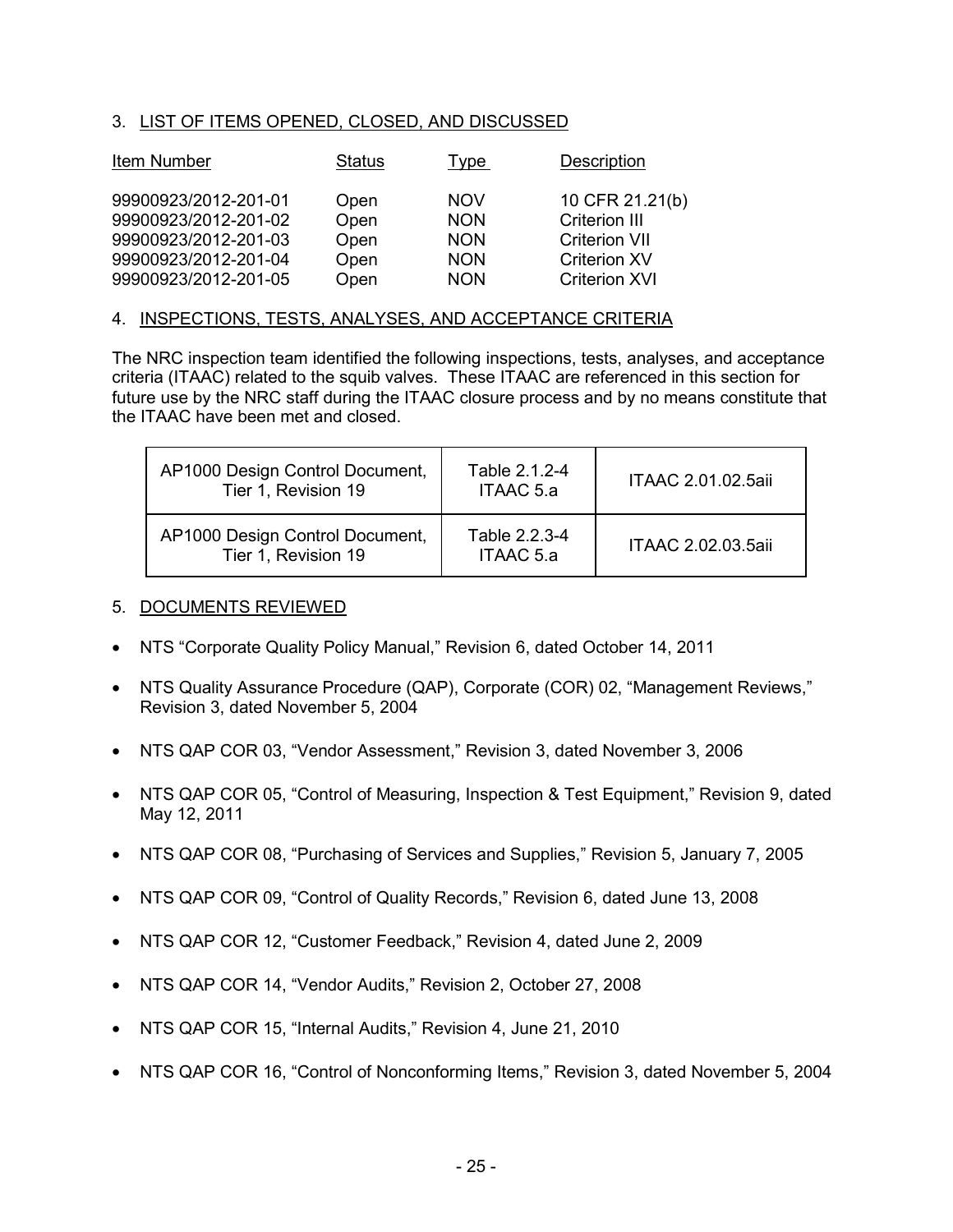- NTS QAP COR 17, "Corrective and Preventive Action," Revision 1, dated January 24, 2003
- NTS QAP COR 18, "Personnel Training and Qualification," Revision 2, dated November 2, 2001
- NTS QAP COR 19, "Auditor Training and Qualification," Revision 1, dated October 27, 2008
- NTS QAP COR 20, "Final Inspection," Revision 1, dated January 24, 2003
- NTS QAP COR 21, "Data Recording Requirements," Revision 3, dated March 15, 2005
- NTS QAP COR 23, "Test Control," Revision 4, dated March 15, 2005
- NTS QAP COR 24, "Commercial Grade Surveys," Revision 1, dated January 24, 2003
- NTS QAP COR 25, "Reporting Requirements Per 10 CFR Part 21, Revision 2, dated July 22, 2009
- NTS QAP COR 29, "Receiving of Purchased Items and Services," Revision 2, dated October 24, 2009
- NTS QAP COR 30, "Evaluation and Client Notification of Nonconforming Work," Revision 0, dated November 5, 2004
- NTS Standard Operating Procedure (SOP) COR Information Technology (IT) 05, "Server Replication and Archival," Revision 1, dated October 1, 2009
- NTS SOP COR IT 10, "Electronic Data Filing," Revision 3, dated October 1, 2009
- NTS Form COR 5.1, "Out-of-Tolerance Report," for Monopole Antenna, ID No. BX-EMI-ANTENA-30283, dated April 24, 2012
- NTS Form COR 21.0, "General Log Sheet," for NTS Master Job Order (MJO) No. TP63714-13N for 14-inch Squib Valve Position Indication Switch Subjected to Vibration Aging, dated June 6, 2012
- NTS Form COR 21.2, "Seismic Test Equipment List," for NTS MJO No. TP63714-13N, dated June 12, 2012
- NTS Form COR 28.0, "Software Notice and Evaluation Form," for PUMA software NTS ID No. BX1772, Model No. Analyzer Version 4.0 Patch 1.E, dated January 27, 2007
- NTS Procedure Northeast (NOR) CAL 15, "Vibration Research Software Verification," Revision 2, dated October 10, 2008
- NTS Form NOR 23.1, "Pre-Test Inspection Checklist," for MJO No. 63528-11N, with General Review, Data Acquisition System, Dynamics/Seismic, and Nuclear performed by Test Technician, dated June 4, 2012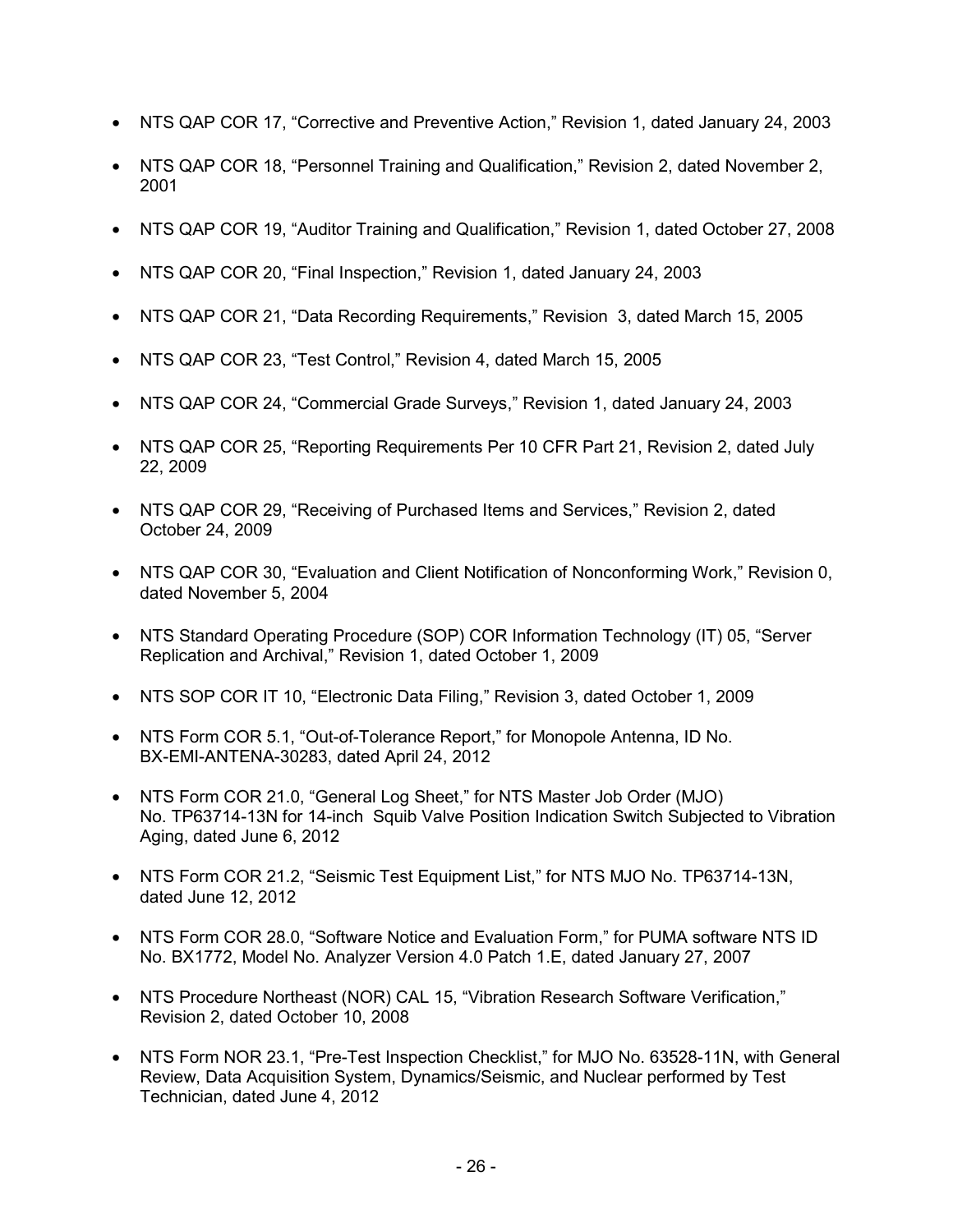- NTS SOP NOR CAL 15, "Commercial Grade Dedication of Vibration Research Software Verification," Revision 3, dated March 5, 2012
- NTS Test Procedure No. TP63528-11N, "Seismic Qualification Test Plan for 8" and 14" Squib Valve Tension Bolt," Revision 0, dated June 4, 2012
- NTS Procedure No. TP63714-13N, "Seismic Qualification Test Plan for 14 Squib Valve Switch Pin & Bracket Assembly," Revision 0, dated June 4, 2012
- NTS Change of Procedure No. 001 for NTS Procedure No. TP63714-13N, "Seismic Qualification Test Plan for 14: Squib Valve Switch Pin & Bracket Assembly, " Revision 0, June 12, 2012
- NTS Notice of Deviation (NOD) No. 001 for Job No. 63528-11N, "Audible Noise Anomaly was Observed during Seismic Testing on 14" Squib Valve," dated June 13, 2012
- NTS NOD No. 001 for MJO No. 63714-13N, "Spurious Actuation of Normally Closed Contact on 14" Squib Valve Position Switch During Seismic Testing," dated June 12, 2012
- NTS NOD No. 002 for MJO No. 63714-13N, "WEC 14 Squib Valve Switch & Bracket Assembly for Erroneous Data During the Sine Beat Testing in X Axis," dated June 13, 2012
- NTS NOD No. 003 for MJO No. 63714-13N, "Locknut for the 14" Squib Valve Position Switch Loosened During Seismic Testing," dated June 13, 2012
- NTS MJO No. 63714-13N for the Seismic Testing on the 14" Squib Valve Indication Switch Assembly for the Westinghouse Electric Company (WEC) Purchase Order (PO) No. 4500362611, C/O No. 2
- NTS MJO No. 63528-11N for the Seismic Testing on the 8" & 14" Squib Valve Tension Bolts Assembly for the WEC PO No., 4500362610 C/O No. 2
- NTS MJO No. 63679-12N, "Dedication of Agastat Timing Relay Part No. E70242PC004," for Entergy-Pilgrim Station PO No. 10337475
- NTS MJO No. 63680-12N, "Dedication of 3/4-inch 120VAC Solenoid Valve P/N 8210G88, " for First Energy Beaver Valley PO No. 45384209
- NTS MJO No. 63515-11N, "Dedication of GE Relay P/N CR120B02202, 120VAC Coil, " for Next Era Energy, Seabrook Station PO No. 002261585
- NTS Software Verification Test Report No. AC-DYN-SOFWRE-1890, "Control of Test Related Software Report No. AC-DYN-SOFWRE-1890 - Vibration Controller Software Revision 10.0.6," Revision 9, dated October 18, 2011
- NTS Procedure TP63686-13N, "Dedication Test Procedure of Honeywell Limit Micro Switch P/N BZE6-2RN for use at Pilgrim Nuclear Power Station," Revision 0
- NTS Procedure TP-63680-12N,"Dedication Procedure 8210G88 ASCO Solenoid Valves for First Energy Corporation," Revision 0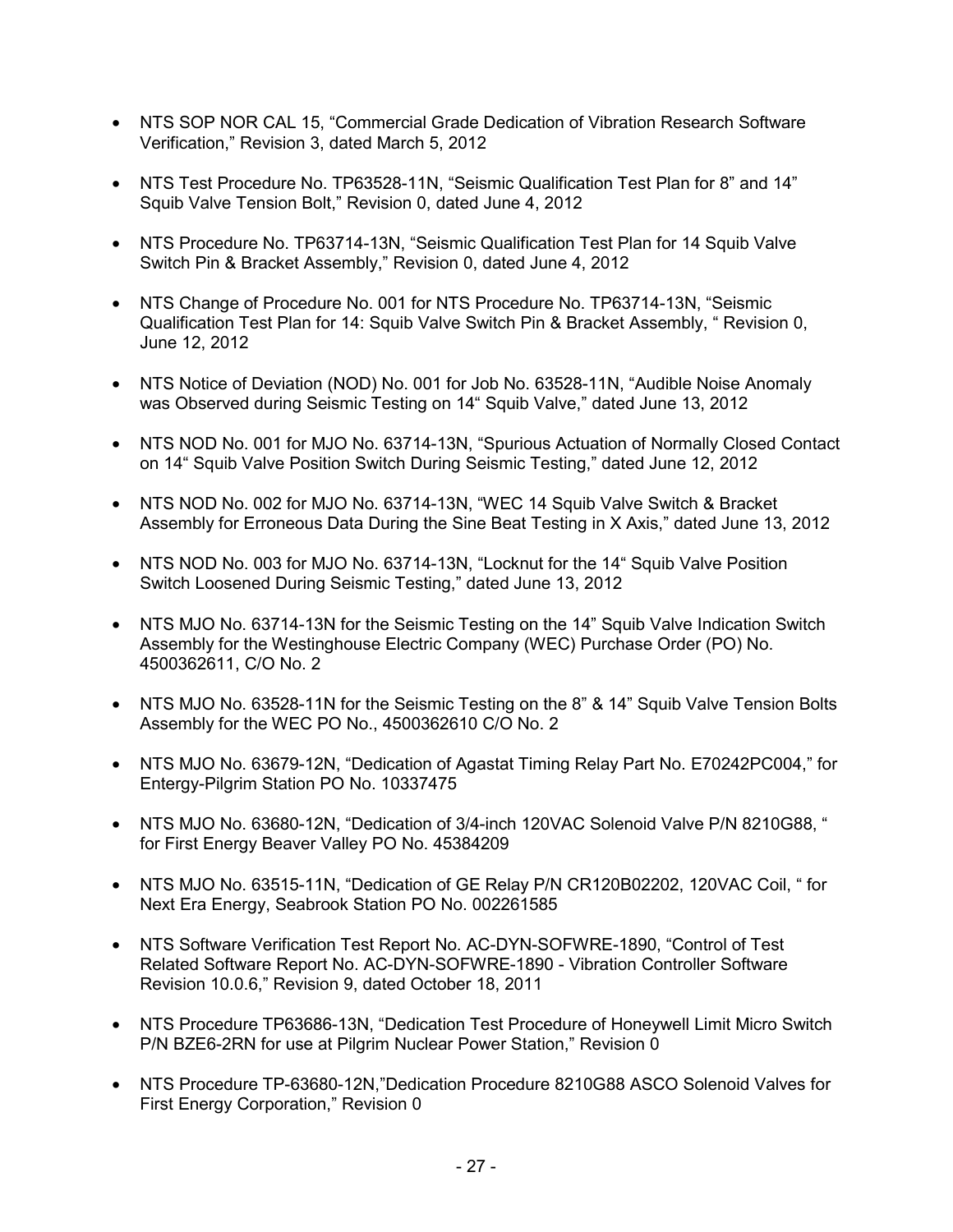- NRC Reactor Plant Event Notification Work Sheet EN# 47395
- NTS Report TR63656-12N, "Failure Evaluation on CR120B02201 GE Relays," Revision 0, dated February 9, 2012
- NTS Report TR63656-12N Addendum, "Failure Evaluation Summary Report on CR120B02202 GE Relays," Revision 0, dated May 3, 2012
- SBK-L-1 1232, Seabrook Station 10 CFR Part 21 Notification General Electric CR-120B Relays (120 VAC), dated November 17, 2011
- Part 21 Report 2011-38-00 ABB, Inc. "Defective Capacitors Cause Under-Frequency Trip Set point Drift In ABB KF Protective Relays," dated July 22, 2011
- TP63515-11N, "Dedication Test Procedure of General Electric Industrial Relay for NextEra Energy Seabrook station," Revision 2
- PO No. 59178N from NTS to STR to Perform Testing of the Material (Activation Energy),
- PO No. 436551 from Calvert Cliffs Nuclear Power Plant to NTS for Honeywell Limit Micro Switch P/N BZE6-2RN
- PO 10340630 from Pilgrim Station to NTS for Honeywell Limit Micro Switch P/N BZE6-2RN,
- PO No. 10263966 from Pilgrim Station to NTS for Honeywell Limit Micro Switch P/N BZE6-2RN
- PO No. 58204N to STR to Perform Testing of the Material (Activation Energy)
- PO No. 45384209 from Beaver Valley Nuclear Power Plant to NTS for an ASCO Solenoid Valve
- PO No 59032N from NTS to Washburn & Garfield for the ASCO Solenoid Valve
- PO No. B51936 from NTS to Tektronix for Calibration Services, dated January 24, 2012
- WEC PO No.4500363610 to NTS to Perform Seismic Testing of Tension Bolts, dated October 5, 2010
- WEC PO No.4500363610 to NTS to Perform Seismic Testing of Tension Bolts, dated October 5, 2010, Change Notice No. 1, dated May 23, 2012
- WEC PO No.4500363611 to NTS to Perform Seismic Testing of Position Indicating Switch, dated October 5, 2010
- WEC PO No.4500363611 to NTS to Perform Seismic Testing of Position Indicating Switch, October 5, 2010, Change Notice No. 1, dated May 23, 2012
- WEC PO No.4500363611 to NTS to Perform Seismic Testing of Position Indicating Switch, October 5, 2010, Change Notice No. 2, dated June 4, 2012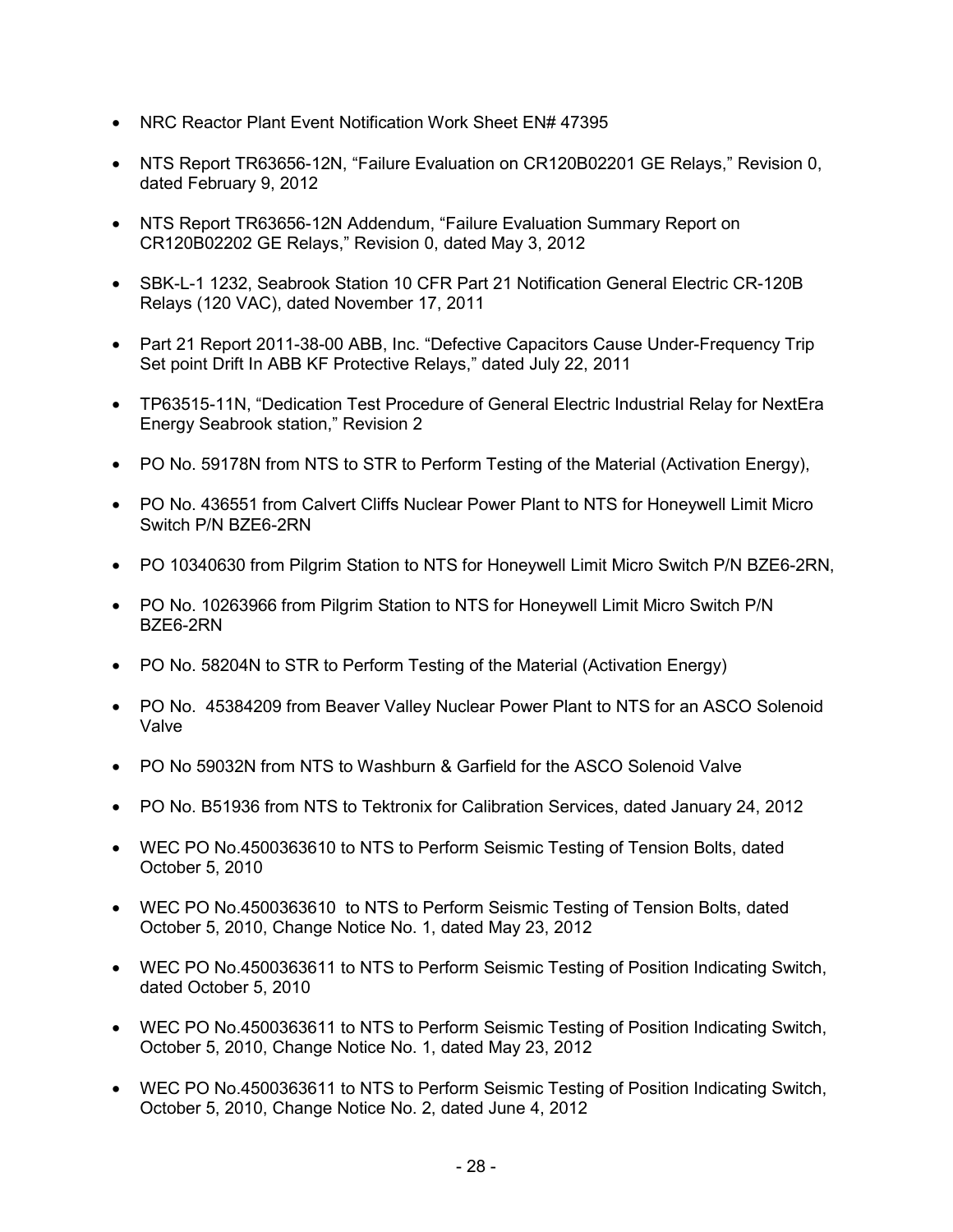- WEC APP-GW-GI-002, "AP1000 Plant Equipment Qualification Methodology," Revision 3, issued February, 2012
- WEC EQ-TP-222-APP, APP-PV70-VPH-001, "AP1000 Squib Valve Equipment Qualification Test Plan," Revision 1, issued June 2012
- WEC EQ-TP-49-APP, APP-PV95-VPH-002, Appendix B, "RIM Seismic Testing Guidelines," Revision 1, dated August 18, 2009
- WEC File Code APP-144-MISC-3, "Guidelines for RIM Seismic Testing of Safety Related Valve and Valve Appurtenances for Westinghouse Electric Company for use in AP1000 Nuclear Power Plants," dated, August 18, 2009
- WEC Issue Report #12-165-M042, "Test Anomaly during Seismic Testing of 14-inch Squib Valve Tension Bolt," dated June 13, 2012
- NTS Audit Report No. NTS/A-V-17025-11-01, XXXX, audit date January 24, 2011
- NTS Audit Report No. NTS/A-V-10CFR50-11-03, ABB, dated February 9, 2011
- NTS Audit Report No. NTS/A-V-10CFR50-10-07, Magnatrol International, dated September 29, 2010
- NTS Audit Report No. NTS/A-V-10-CFR50-10-11, Tyco, dated January 19, 2011
- SPX Drawing No. D-402377, "14-inch Squib Valve Body Finish Machining ASME Code Class 1," Revision 7, dated March 22, 2010
- SPX Drawing No. D-402706, "14-inch Squib Valve Functional Testing Tension Bolt Vibration Test Fixture Assembly/Layout," Revision 1, dated February 23, 2012
- SPX Drawing No. D-402707, "8-inch Squib Valve Testing Tension Bolt Vibration Test Fixture Assembly/Layout," Revision 2, dated May 31, 2011
- SPX Drawing No. D-409861, "14-inch Switch Pin & Bracket Seismic Test Assembly," Revision 0, dated March 13, 2012
- SPX Drawing No. D-403097, "8-inch HP Piston Machining," Revision 5, dated April 15, 2010
- SPX Drawing No. D-403357, "14-inch Piston Finish Machining," Revision 2, dated April 6, 2010
- SPX Drawing No. D-403677, "14-inch ADS Squib Valve Assembly," Revision 4, dated June 19, 2010
- SPX Drawing No. D-403678, "8-inch HP-R Squib Valve Assembly," Revision 5, dated May 12, 2010
- SPX Drawing. No. D-403687, "8-inch HP-R Squib Valve Body Finish Machining ASME Code Class 1," Revision 7, dated May 7, 2010